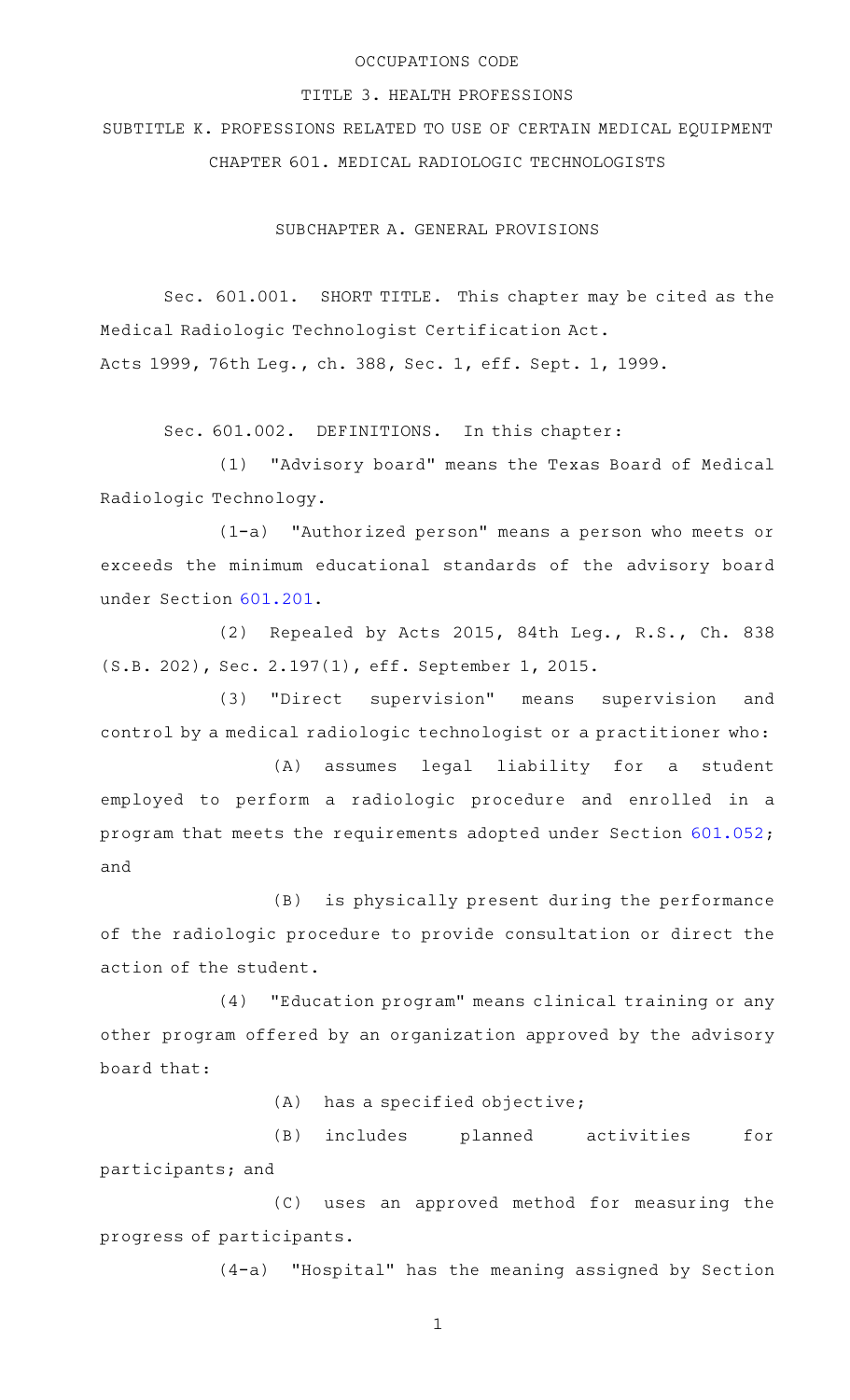[157.051.](http://www.statutes.legis.state.tx.us/GetStatute.aspx?Code=OC&Value=157.051)

(4-b) "Medical board" means the Texas Medical Board.

(5) Repealed by Acts 2015, 84th Leg., R.S., Ch. 838 (S.B. 202), Sec. 2.197(1), eff. September 1, 2015

(6) "Medical radiologic technologist" means a person certified under this chapter who, under the direction of a practitioner, intentionally administers radiation to another for a medical purpose. The term does not include a practitioner.

(7) "Practitioner" means a person who:

 $(A)$  is licensed in this state as a doctor of:

 $(i)$  medicine;

(ii) osteopathy;

(iii) podiatry;

(iv) dentistry; or

 $(v)$  chiropractic; and

(B) prescribes radiologic procedures for other

persons.

(8) "Radiation" means ionizing radiation:

(A) in amounts beyond normal background levels; and

(B) from a source such as a medical or dental radiologic procedure.

(9) "Radiologic procedure" means a procedure or article, including a diagnostic X-ray or a nuclear medicine procedure, that:

 $(A)$  is intended for use in:

(i) the diagnosis of disease or other medical or dental conditions in humans; or

(ii) the cure, mitigation, treatment, or prevention of disease in humans; and

(B) achieves its intended purpose through the emission of radiation.

(10) "Radiologic technology" means the administration of radiation to a person for a medical purpose.

(10-a) "Radiologist" means a physician specializing in radiology certified by or board-eligible for the American Board of Radiology, the American Osteopathic Board of Radiology, the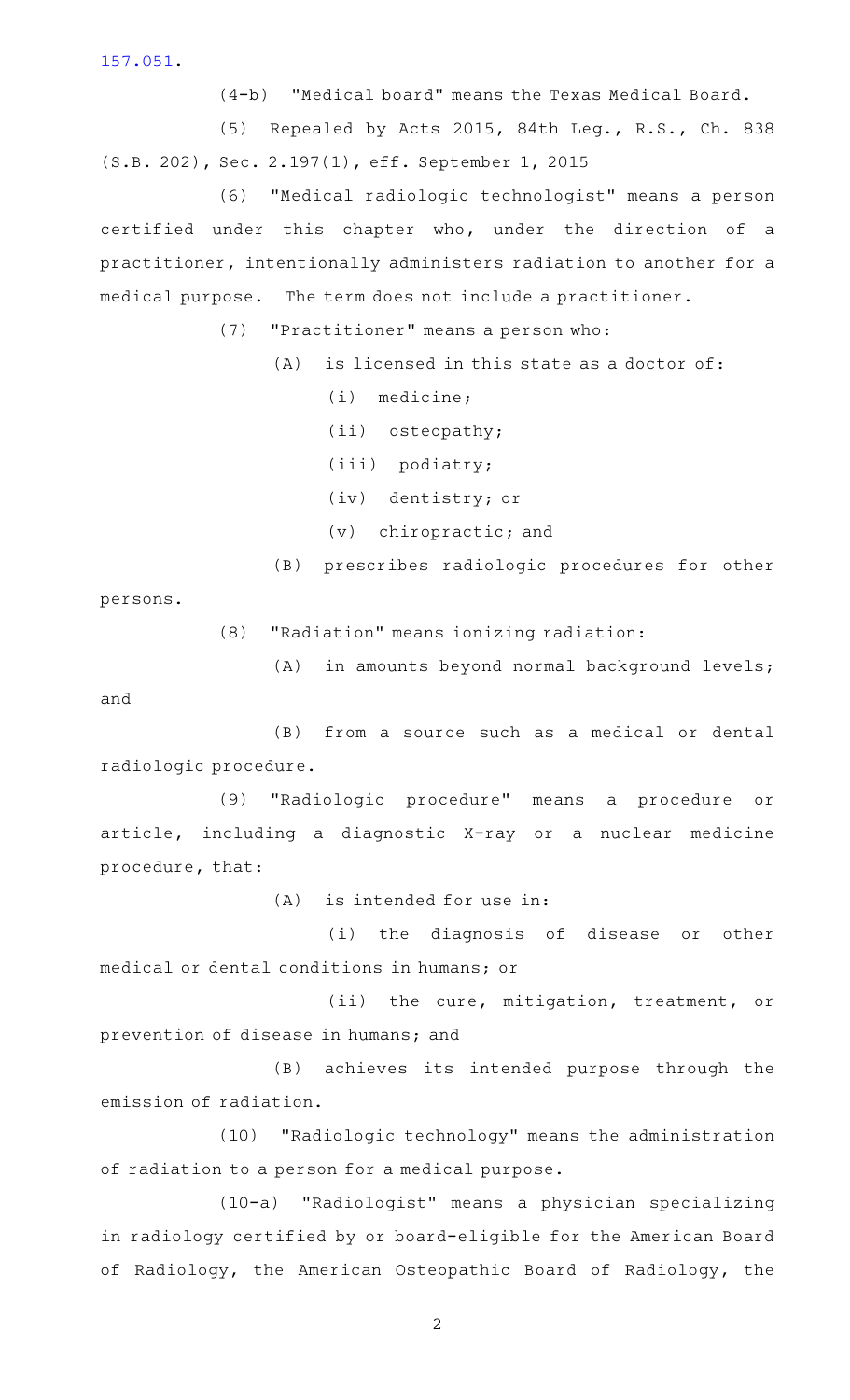Royal College of Radiologists, or the Royal College of Physicians and Surgeons of Canada.

(10-b) "Radiologist assistant" means an advanced-level medical radiologic technologist who is certified as:

(A) a registered radiologist assistant by the American Registry of Radiologic Technologists; or

(B) a radiology practitioner assistant by the Certification Board for Radiology Practitioner Assistants.

(11) "Registered nurse" means a person licensed by the Texas Board of Nursing to practice professional nursing. Acts 1999, 76th Leg., ch. 388, Sec. 1, eff. Sept. 1, 1999.

Amended by:

Acts 2007, 80th Leg., R.S., Ch. 889 (H.B. [2426\)](http://www.legis.state.tx.us/tlodocs/80R/billtext/html/HB02426F.HTM), Sec. 47, eff. September 1, 2007.

Acts 2015, 84th Leg., R.S., Ch. 1 (S.B. [219](http://www.legis.state.tx.us/tlodocs/84R/billtext/html/SB00219F.HTM)), Sec. 5.127, eff. April 2, 2015.

Acts 2015, 84th Leg., R.S., Ch. 838 (S.B. [202](http://www.legis.state.tx.us/tlodocs/84R/billtext/html/SB00202F.HTM)), Sec. 2.003, eff. September 1, 2015.

Acts 2015, 84th Leg., R.S., Ch. 838 (S.B. [202\)](http://www.legis.state.tx.us/tlodocs/84R/billtext/html/SB00202F.HTM), Sec. 2.197(1), eff. September 1, 2015.

Acts 2019, 86th Leg., R.S., Ch. 1231 (H.B. [1504](http://www.legis.state.tx.us/tlodocs/86R/billtext/html/HB01504F.HTM)), Sec. 24, eff. September 1, 2019.

SUBCHAPTER A-1. TEXAS BOARD OF MEDICAL RADIOLOGIC TECHNOLOGY

Sec. 601.021. TEXAS BOARD OF MEDICAL RADIOLOGIC TECHNOLOGY. The Texas Board of Medical Radiologic Technology is an advisory board to the Texas Medical Board.

Added by Acts 2015, 84th Leg., R.S., Ch. 838 (S.B. [202\)](http://www.legis.state.tx.us/tlodocs/84R/billtext/html/SB00202F.HTM), Sec. 2.004, eff. September 1, 2015.

Sec. 601.022. APPOINTMENT OF ADVISORY BOARD. (a) The advisory board consists of nine members appointed by the governor with the advice and consent of the senate as follows:

(1) four medical radiologic technologists who each have at least five years of experience as a medical radiologic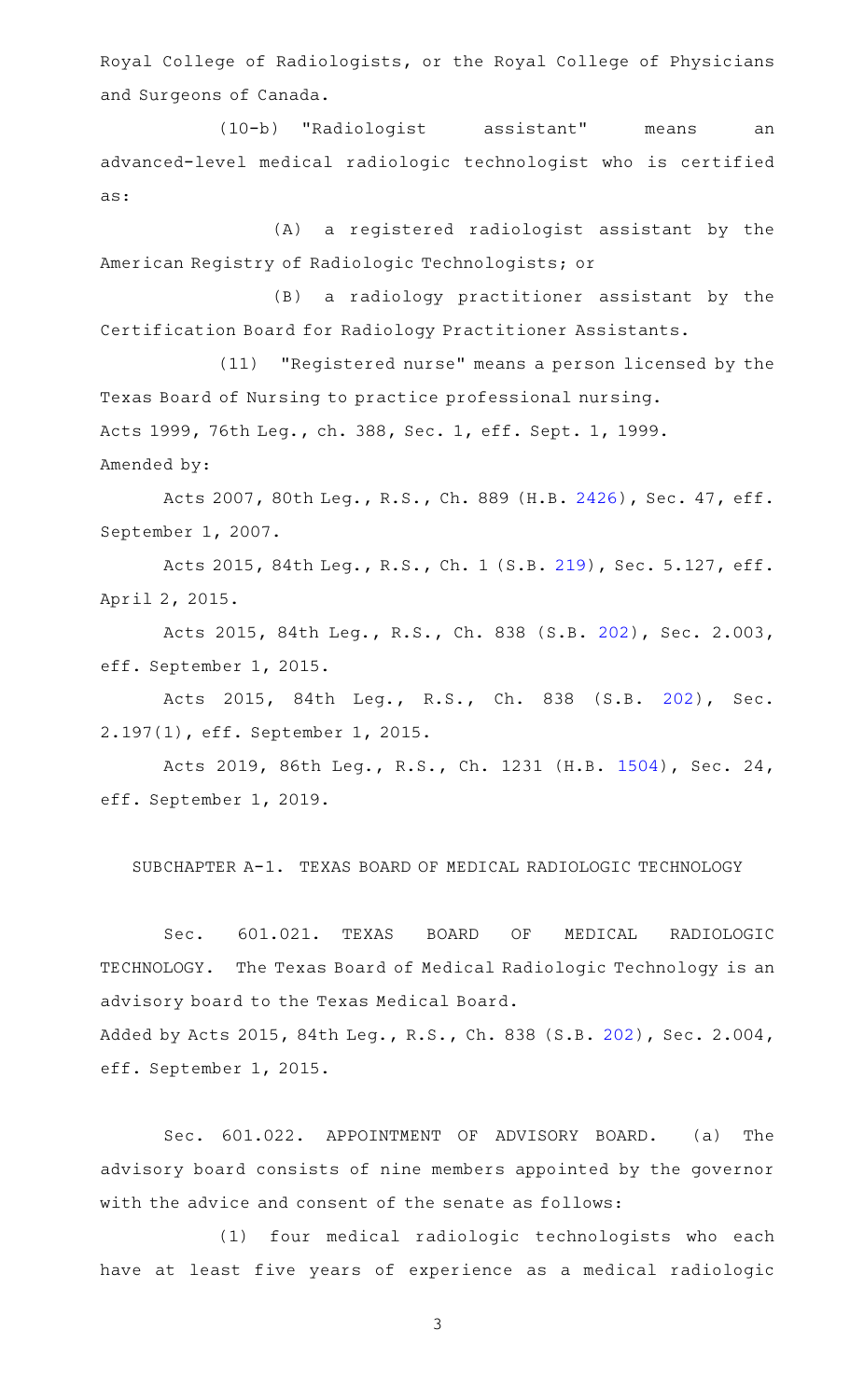technologist;

(2) two physicians licensed in this state who supervise medical radiologic technologists; and

(3) three members who represent the public.

(b) Appointments to the advisory board shall be made without regard to the race, color, disability, sex, religion, age, or national origin of the appointee.

Added by Acts 2015, 84th Leg., R.S., Ch. 838 (S.B. [202\)](http://www.legis.state.tx.us/tlodocs/84R/billtext/html/SB00202F.HTM), Sec. 2.004, eff. September 1, 2015.

Sec. 601.023. MEMBERSHIP ELIGIBILITY AND RESTRICTIONS. (a) In this section, "Texas trade association" means a cooperative and voluntarily joined statewide association of business or professional competitors in this state designed to assist its members and its industry or profession in dealing with mutual business or professional problems and in promoting their common interest.

(b) A person may not be a public member of the advisory board if the person or the person's spouse:

 $(1)$  is registered, certified, or licensed by a regulatory agency in a health care profession;

(2) is employed by or participates in the management of a business entity or other organization regulated by or receiving money from the medical board or advisory board;

(3) owns or controls, directly or indirectly, more than a 10 percent interest in a business entity or other organization regulated by or receiving money from the medical board or advisory board; or

(4) uses or receives a substantial amount of tangible goods, services, or money from the medical board or advisory board other than compensation or reimbursement authorized by law for advisory board membership, attendance, or expenses.

(c) A person may not be a member of the advisory board if:

 $(1)$  the person is an officer, employee, or paid consultant of a Texas trade association in the field of health care; or

(2) the person's spouse is an officer, manager, or paid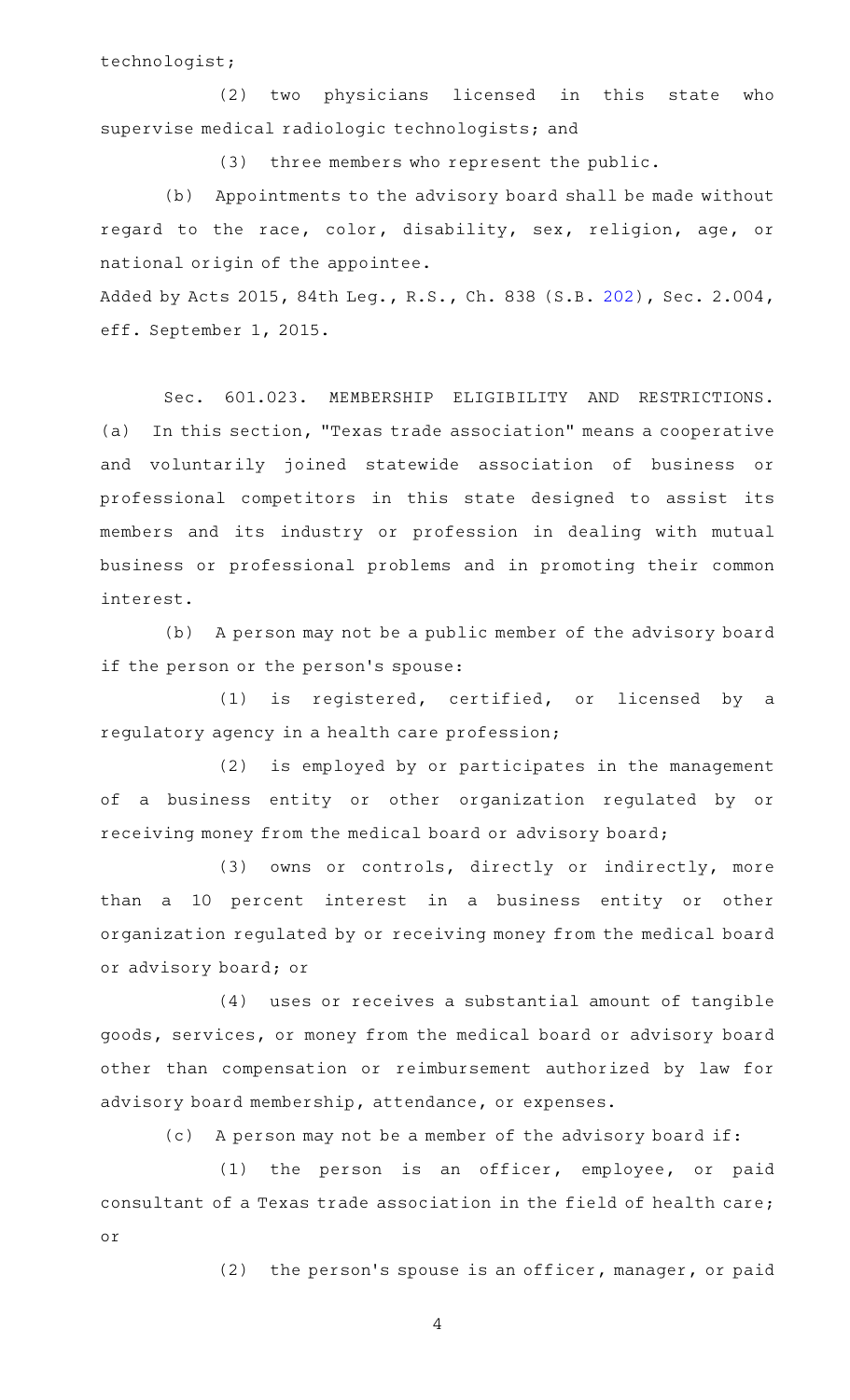consultant of a Texas trade association in the field of health care.

(d) A person may not be a member of the advisory board or act as the general counsel to the advisory board if the person is required to register as a lobbyist under Chapter [305](http://www.statutes.legis.state.tx.us/GetStatute.aspx?Code=GV&Value=305), Government Code, because of the person's activities for compensation on behalf of a profession related to the operation of the medical board or advisory board.

Added by Acts 2015, 84th Leg., R.S., Ch. 838 (S.B. [202\)](http://www.legis.state.tx.us/tlodocs/84R/billtext/html/SB00202F.HTM), Sec. 2.004, eff. September 1, 2015.

Sec. 601.024. TERMS; VACANCIES. (a) Members of the advisory board are appointed for staggered six-year terms. The terms of three members expire on February 1 of each odd-numbered year.

(b) A member may not serve more than:

- (1) two consecutive full terms; or
- (2) a total of three full terms.

(c) If a vacancy occurs during a member's term, the governor shall appoint a new member to fill the unexpired term. Added by Acts 2015, 84th Leg., R.S., Ch. 838 (S.B. [202\)](http://www.legis.state.tx.us/tlodocs/84R/billtext/html/SB00202F.HTM), Sec. 2.004, eff. September 1, 2015.

Sec. 601.025. OFFICERS. The governor shall designate a member of the advisory board as the presiding officer of the advisory board to serve in that capacity at the will of the governor. The advisory board shall select from its membership an assistant presiding officer and other officers as the advisory board considers necessary to carry out the advisory board 's duties. Added by Acts 2015, 84th Leg., R.S., Ch. 838 (S.B. [202\)](http://www.legis.state.tx.us/tlodocs/84R/billtext/html/SB00202F.HTM), Sec. 2.004, eff. September 1, 2015.

Sec. 601.026. GROUNDS FOR REMOVAL. (a) It is a ground for removal from the advisory board that a member:

(1) does not have at the time of taking office the qualifications required by Sections [601.022](http://www.statutes.legis.state.tx.us/GetStatute.aspx?Code=OC&Value=601.022) and [601.023](http://www.statutes.legis.state.tx.us/GetStatute.aspx?Code=OC&Value=601.023);

(2) does not maintain during service on the advisory board the qualifications required by Sections [601.022](http://www.statutes.legis.state.tx.us/GetStatute.aspx?Code=OC&Value=601.022) and [601.023](http://www.statutes.legis.state.tx.us/GetStatute.aspx?Code=OC&Value=601.023);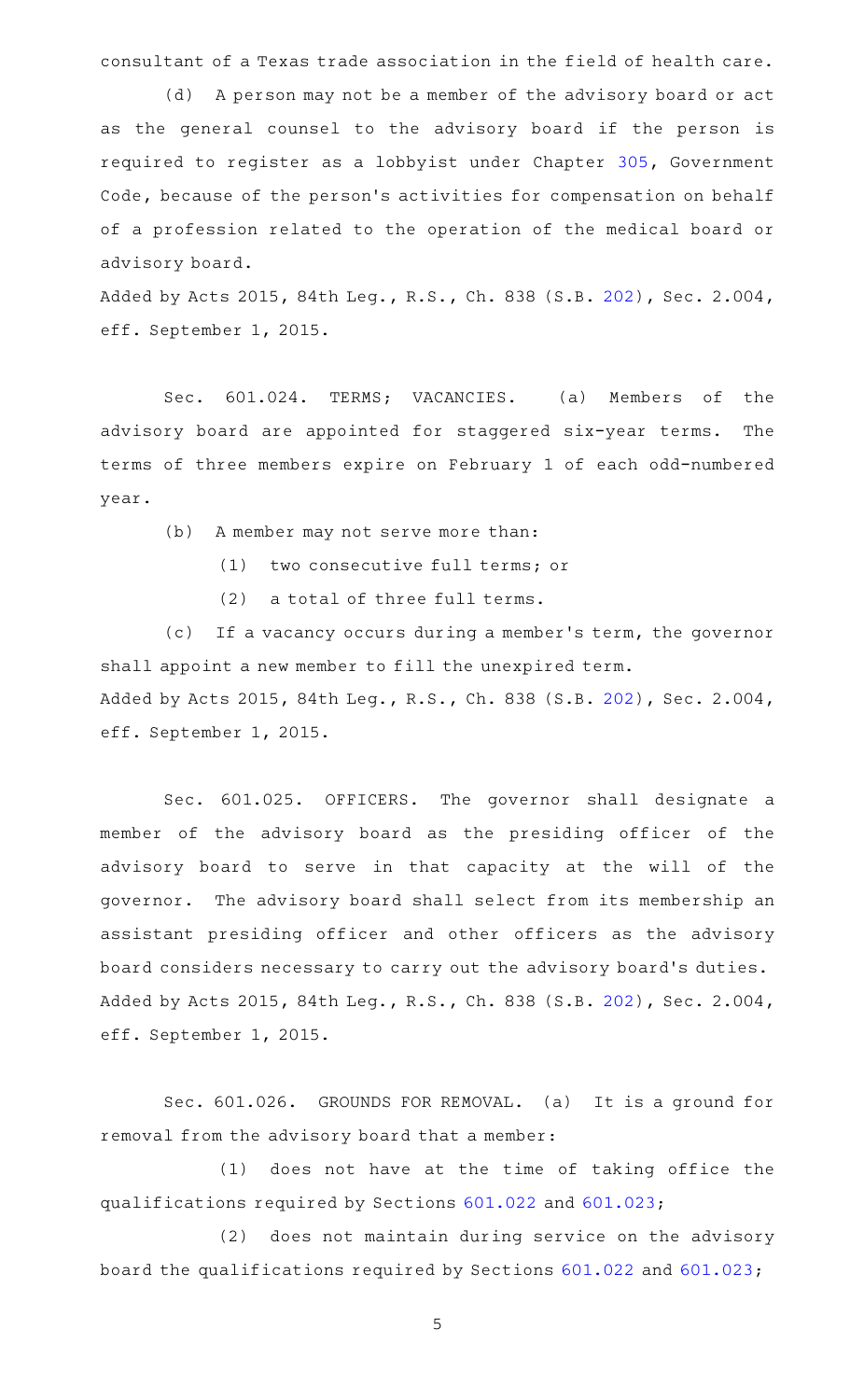(3) is ineligible for membership under Section [601.023;](http://www.statutes.legis.state.tx.us/GetStatute.aspx?Code=OC&Value=601.023)

 $(4)$  cannot, because of illness or disability, discharge the member 's duties for a substantial part of the member 's term; or

(5) is absent from more than half of the regularly scheduled advisory board meetings that the member is eligible to attend during a calendar year without an excuse approved by a majority vote of the advisory board.

(b) The validity of an action of the advisory board is not affected by the fact that it is taken when a ground for removal of an advisory board member exists.

(c) If the executive director of the medical board has knowledge that a potential ground for removal exists, the executive director shall notify the presiding officer of the advisory board of the potential ground. The presiding officer shall then notify the governor and the attorney general that a potential ground for removal exists. If the potential ground for removal involves the presiding officer, the executive director shall notify the next highest ranking officer of the advisory board, who shall then notify the governor and the attorney general that a potential ground for removal exists.

Added by Acts 2015, 84th Leg., R.S., Ch. 838 (S.B. [202\)](http://www.legis.state.tx.us/tlodocs/84R/billtext/html/SB00202F.HTM), Sec. 2.004, eff. September 1, 2015.

Sec. 601.027. PER DIEM. A member of the advisory board is entitled to receive a per diem as set by legislative appropriation for each day that the member engages in the business of the advisory board.

Added by Acts 2015, 84th Leg., R.S., Ch. 838 (S.B. [202\)](http://www.legis.state.tx.us/tlodocs/84R/billtext/html/SB00202F.HTM), Sec. 2.004, eff. September 1, 2015.

Sec. 601.028. APPLICATION OF OPEN MEETINGS, OPEN RECORDS, AND ADMINISTRATIVE PROCEDURE LAWS. Except as otherwise provided by this chapter, the advisory board is subject to Chapters [551](http://www.statutes.legis.state.tx.us/GetStatute.aspx?Code=GV&Value=551), [552](http://www.statutes.legis.state.tx.us/GetStatute.aspx?Code=GV&Value=552), and [2001,](http://www.statutes.legis.state.tx.us/GetStatute.aspx?Code=GV&Value=2001) Government Code.

Added by Acts 2015, 84th Leg., R.S., Ch. 838 (S.B. [202\)](http://www.legis.state.tx.us/tlodocs/84R/billtext/html/SB00202F.HTM), Sec. 2.004,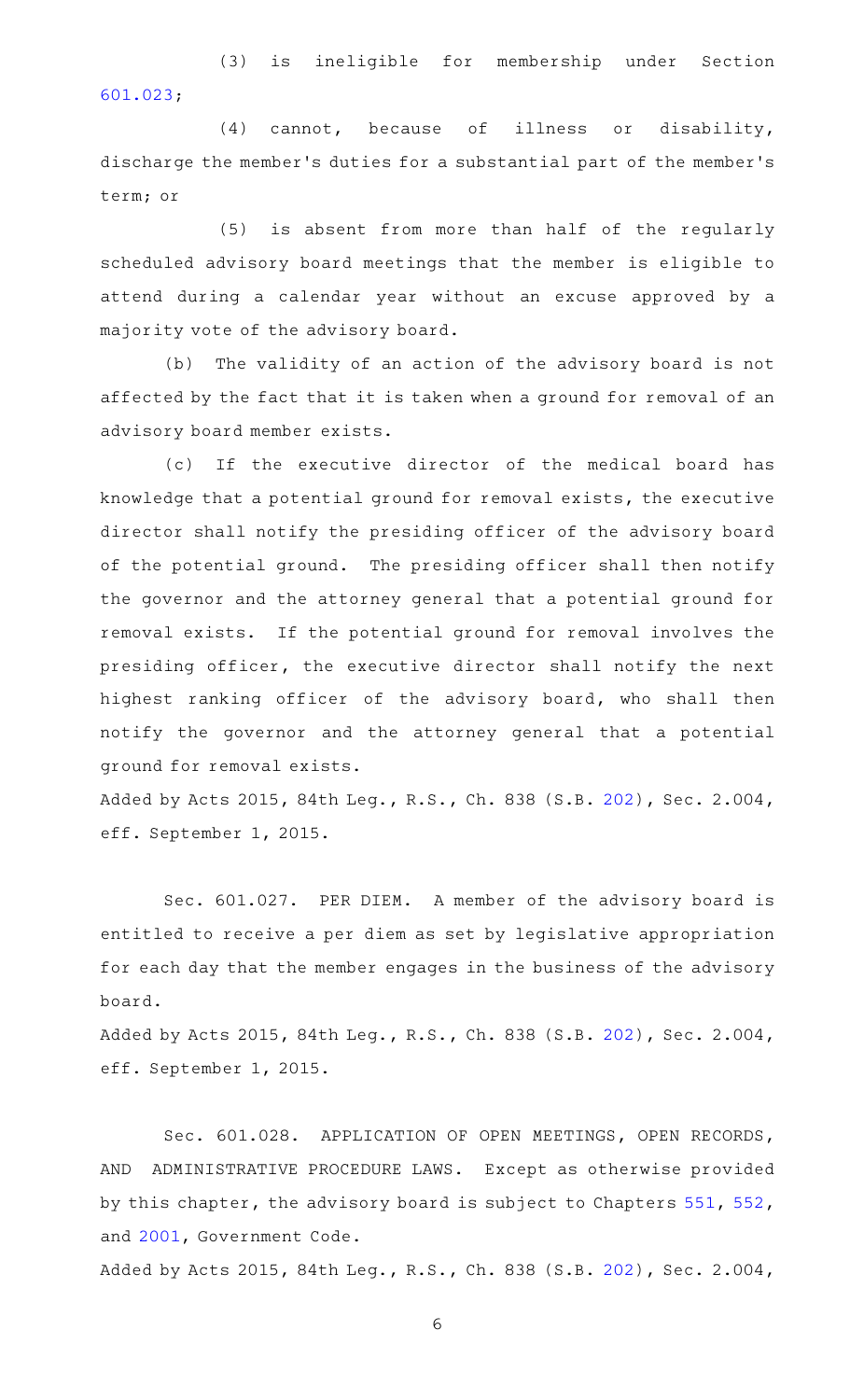eff. September 1, 2015.

Sec. 601.029. MEETINGS; QUORUM REQUIREMENTS. (a) The advisory board shall conduct regular meetings at least three times a year at the times and places the advisory board considers most convenient for applicants and advisory board members.

(b) The advisory board may hold special meetings in accordance with rules adopted by the advisory board and approved by the medical board.

(c)AAA majority of the advisory board members constitutes a quorum for all purposes except for an advisory board activity related to examining the credentials of applicants, acting as a panel for disciplinary action under Section [601.306,](http://www.statutes.legis.state.tx.us/GetStatute.aspx?Code=OC&Value=601.306) or conducting an informal meeting under Section [601.311.](http://www.statutes.legis.state.tx.us/GetStatute.aspx?Code=OC&Value=601.311)

Added by Acts 2015, 84th Leg., R.S., Ch. 838 (S.B. [202\)](http://www.legis.state.tx.us/tlodocs/84R/billtext/html/SB00202F.HTM), Sec. 2.004, eff. September 1, 2015.

Sec. 601.030. TRAINING. (a) A person who is appointed to and qualifies for office as a member of the advisory board may not vote, deliberate, or be counted as a member in attendance at a meeting of the advisory board until the person completes a training program that complies with this section.

(b) The training program must provide the person with information regarding:

 $(1)$  the law governing advisory board operations;

(2) the programs, functions, rules, and budget of the advisory board;

(3) the scope of and limitations on the rulemaking authority of the advisory board;

(4) the types of advisory board rules, interpretations, and enforcement actions that may implicate federal antitrust law by limiting competition or impacting prices charged by persons engaged in a profession or business the advisory board regulates, including any rule, interpretation, or enforcement action that:

(A) regulates the scope of practice of persons in a profession or business the advisory board regulates;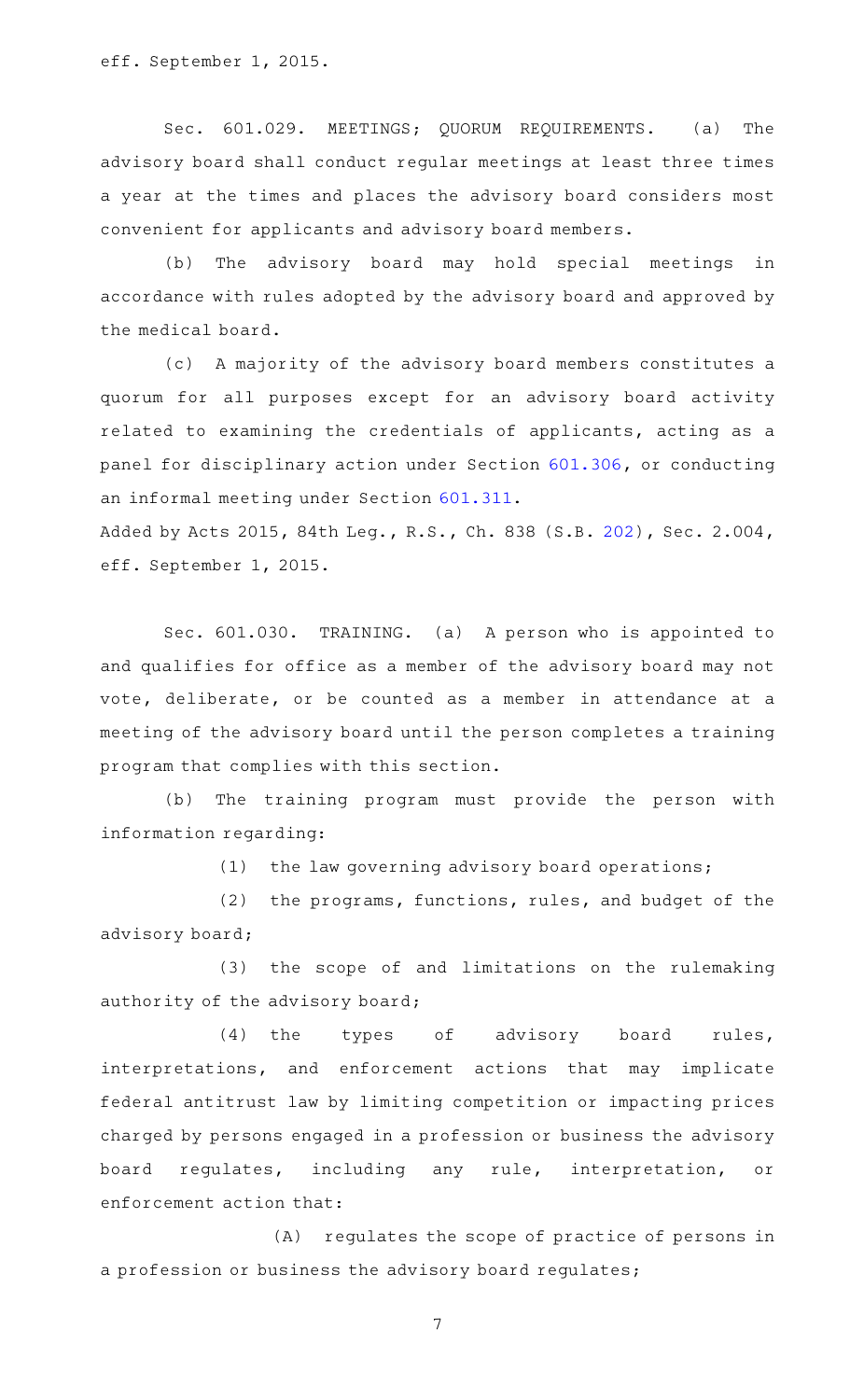(B) restricts advertising by persons in a profession or business the advisory board regulates;

(C) affects the price of goods or services provided by persons in a profession or business the advisory board regulates; or

(D) restricts participation in a profession or business the advisory board regulates;

(5) the results of the most recent formal audit of the advisory board;

 $(6)$  the requirements of:

(A) laws relating to open meetings, public information, administrative procedure, and disclosure of conflicts of interest; and

(B) other laws applicable to members of the advisory board in performing their duties; and

(7) any applicable ethics policies adopted by the advisory board or the Texas Ethics Commission.

(c) A person appointed to the advisory board is entitled to reimbursement, as provided by the General Appropriations Act, for the travel expenses incurred in attending the training program regardless of whether the attendance at the program occurs before or after the person qualifies for office.

(d) The executive director of the medical board shall create a training manual that includes the information required by Subsection (b). The executive director shall distribute a copy of the training manual annually to each advisory board member. Each board member shall sign and submit to the executive director a statement acknowledging that the member received and has reviewed the training manual.

Added by Acts 2015, 84th Leg., R.S., Ch. 838 (S.B. [202\)](http://www.legis.state.tx.us/tlodocs/84R/billtext/html/SB00202F.HTM), Sec. 2.004, eff. September 1, 2015.

Amended by:

Acts 2019, 86th Leg., R.S., Ch. 1231 (H.B. [1504](http://www.legis.state.tx.us/tlodocs/86R/billtext/html/HB01504F.HTM)), Sec. 25, eff. September 1, 2019.

SUBCHAPTER B. POWERS AND DUTIES OF ADVISORY BOARD AND MEDICAL BOARD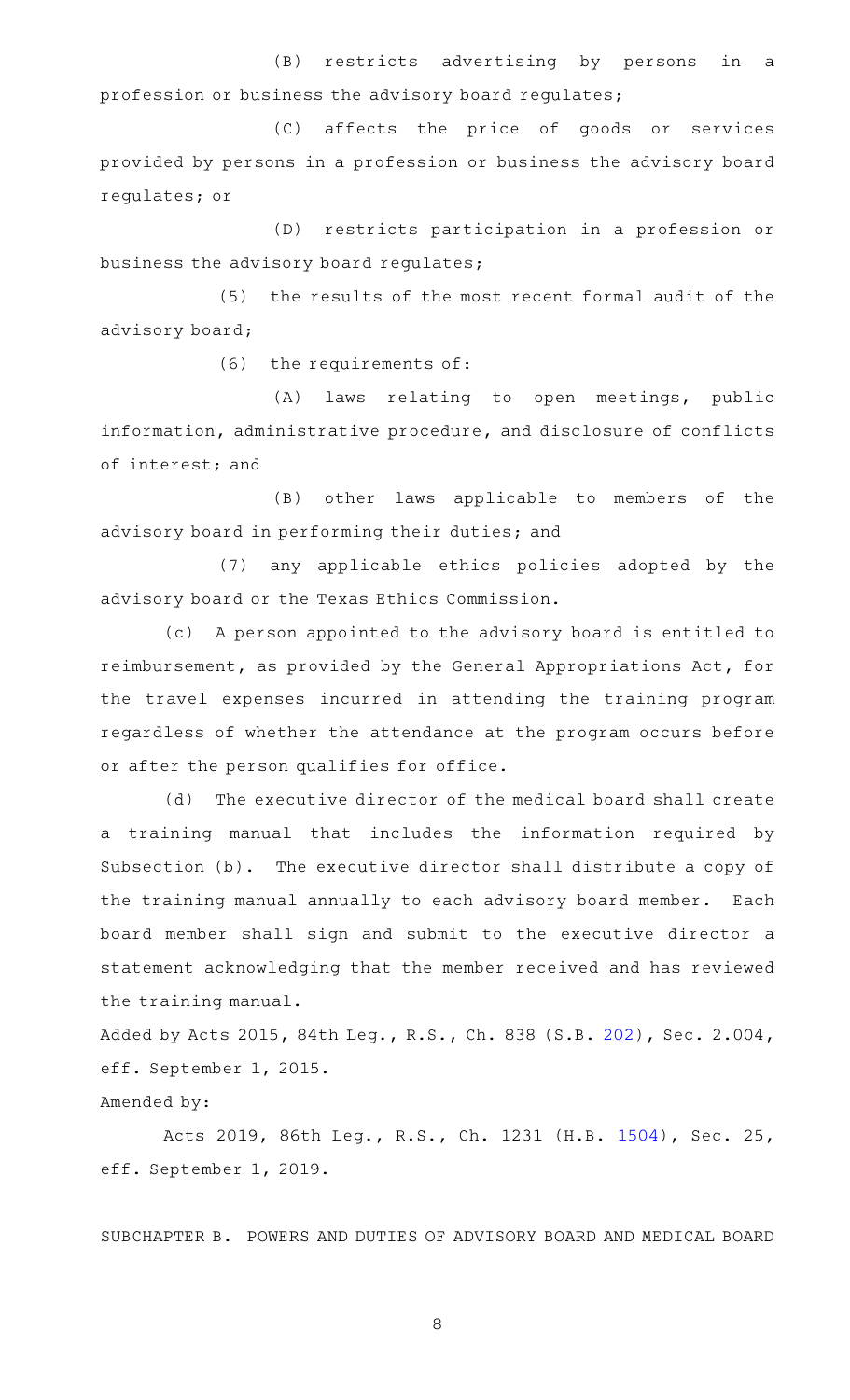Sec. 601.052. GENERAL POWERS AND DUTIES OF ADVISORY BOARD. The advisory board shall:

(1) adopt rules that are reasonable and necessary for the performance of the advisory board's duties under this chapter, as provided by Chapter [2001](http://www.statutes.legis.state.tx.us/GetStatute.aspx?Code=GV&Value=2001), Government Code, including rules to establish:

(A) the certification program required by Subchapter C, including minimum standards for issuing, renewing, suspending, canceling, or revoking a certificate;

(B) certification renewal dates;

- (C) the registry required by Subchapter E;
- (D) grounds for disciplinary actions;
- (E) procedures for disciplinary proceedings;

(F) procedures for non-disciplinary remedial plans;

(G) minimum standards for approving and rescinding approval of curricula and education programs to train medical radiologic technologists to perform radiologic procedures;

(H) minimum standards for approving and rescinding approval of instructors to teach approved curricula or education programs to train medical radiologic technologists to perform radiologic procedures;

(I) procedures for requiring an applicant for or holder of a certificate to submit to:

(i) an examination of the applicant's or holder 's physical or mental health; and

(ii) screening for alcohol or substance abuse or behavioral issues; and

(J) procedures for making a confidential referral to the Texas Physician Health Program established under Chapter [167](http://www.statutes.legis.state.tx.us/GetStatute.aspx?Code=OC&Value=167), and for requiring participation in the program as a prerequisite for issuing or maintaining a certificate under this chapter or approval under Section 601.054 or 601.055;

(2) review and approve or reject each application for the issuance or renewal of a certificate;

 $(3)$  issue each certificate;

(4) deny, suspend, or revoke a certificate or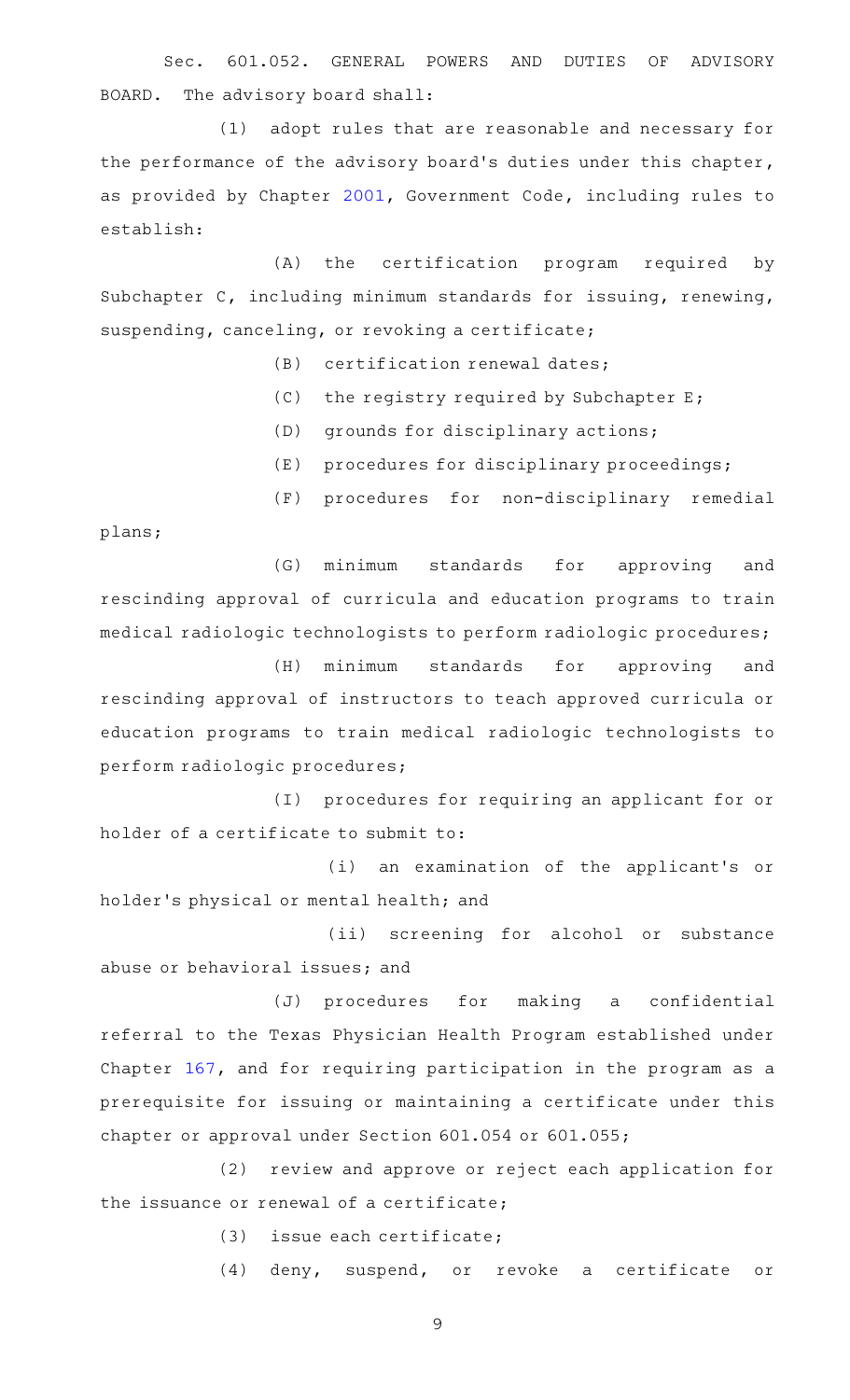otherwise discipline a certificate holder; and

(5) take any action necessary to carry out the functions and duties of the advisory board under this chapter. Acts 1999, 76th Leg., ch. 388, Sec. 1, eff. Sept. 1, 1999. Amended by:

Acts 2015, 84th Leg., R.S., Ch. 1 (S.B. [219](http://www.legis.state.tx.us/tlodocs/84R/billtext/html/SB00219F.HTM)), Sec. 5.128, eff. April 2, 2015.

Acts 2015, 84th Leg., R.S., Ch. 838 (S.B. [202](http://www.legis.state.tx.us/tlodocs/84R/billtext/html/SB00202F.HTM)), Sec. 2.006, eff. September 1, 2015.

Sec. 601.0521. GUIDELINES FOR EARLY INVOLVEMENT IN RULEMAKING PROCESS. (a) The advisory board shall adopt guidelines to establish procedures for receiving input during the rulemaking process from individuals and groups that have an interest in matters under the advisory board's jurisdiction. The guidelines must provide an opportunity for those individuals and groups to provide input before the advisory board submits the rule to the medical board for approval.

(b) A rule adopted under this chapter may not be challenged on the grounds that the advisory board did not comply with this section. If the advisory board was unable to solicit a significant amount of input from the public or affected persons early in the rulemaking process, the advisory board shall state in writing the reasons why it was unable to do so.

Added by Acts 2015, 84th Leg., R.S., Ch. 838 (S.B. [202\)](http://www.legis.state.tx.us/tlodocs/84R/billtext/html/SB00202F.HTM), Sec. 2.007, eff. September 1, 2015.

Sec. 601.0522. POWERS AND DUTIES OF MEDICAL BOARD RELATING TO RADIOLOGIC PROCEDURES. (a) The medical board shall adopt rules consistent with this chapter to regulate individuals who:

(1) perform radiologic procedures; and

(2) are licensed by the medical board and supervise an individual who performs radiologic procedures.

(b) The medical board, by a majority vote, shall approve or reject each rule adopted by the advisory board. If approved, the rule may take effect. If the rule is rejected, the medical board shall return the rule to the advisory board for revision.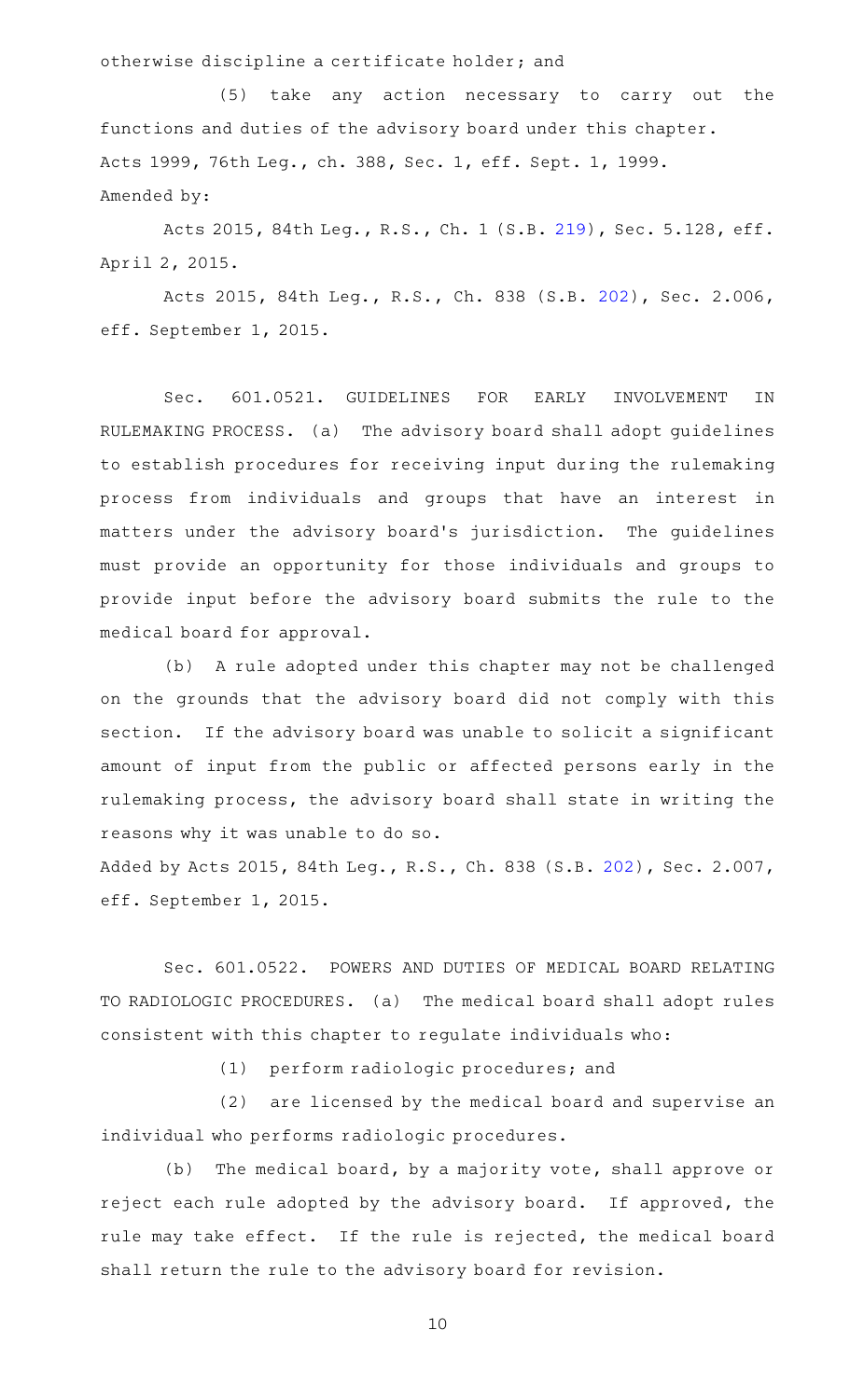Added by Acts 2015, 84th Leg., R.S., Ch. 838 (S.B. [202\)](http://www.legis.state.tx.us/tlodocs/84R/billtext/html/SB00202F.HTM), Sec. 2.007, eff. September 1, 2015.

Sec. 601.054. APPROVAL AND REVIEW OF CURRICULA AND TRAINING PROGRAMS. (a) An applicant for approval of a curriculum or training program must apply to the advisory board on a form and under rules adopted by the advisory board.

(b) The advisory board shall approve a curriculum or training program that meets the minimum standards adopted under Section [601.052.](http://www.statutes.legis.state.tx.us/GetStatute.aspx?Code=OC&Value=601.052) The advisory board may review the approval annually.

(c) The advisory board may set a fee for approval of a curriculum or training program not to exceed the estimated amount that the advisory board projects to be required for the evaluation of the curriculum or training program.

Acts 1999, 76th Leg., ch. 388, Sec. 1, eff. Sept. 1, 1999. Amended by:

Acts 2015, 84th Leg., R.S., Ch. 1 (S.B. [219](http://www.legis.state.tx.us/tlodocs/84R/billtext/html/SB00219F.HTM)), Sec. 5.128, eff. April 2, 2015.

Acts 2015, 84th Leg., R.S., Ch. 838 (S.B. [202](http://www.legis.state.tx.us/tlodocs/84R/billtext/html/SB00202F.HTM)), Sec. 2.008, eff. September 1, 2015.

Sec. 601.055. APPROVAL AND REVIEW OF INSTRUCTOR APPROVAL. (a) An applicant for approval of an instructor must apply to the advisory board on a form and under rules adopted by the advisory board.

(b) The advisory board shall approve an instructor who meets the minimum standards adopted under Section  $601.052$ . The advisory board may review the approval annually.

Acts 1999, 76th Leg., ch. 388, Sec. 1, eff. Sept. 1, 1999.

Amended by:

Acts 2015, 84th Leg., R.S., Ch. 1 (S.B. [219](http://www.legis.state.tx.us/tlodocs/84R/billtext/html/SB00219F.HTM)), Sec. 5.128, eff. April 2, 2015.

Acts 2015, 84th Leg., R.S., Ch. 838 (S.B. [202](http://www.legis.state.tx.us/tlodocs/84R/billtext/html/SB00202F.HTM)), Sec. 2.009, eff. September 1, 2015.

Sec. 601.056. DANGEROUS OR HAZARDOUS PROCEDURES. (a) The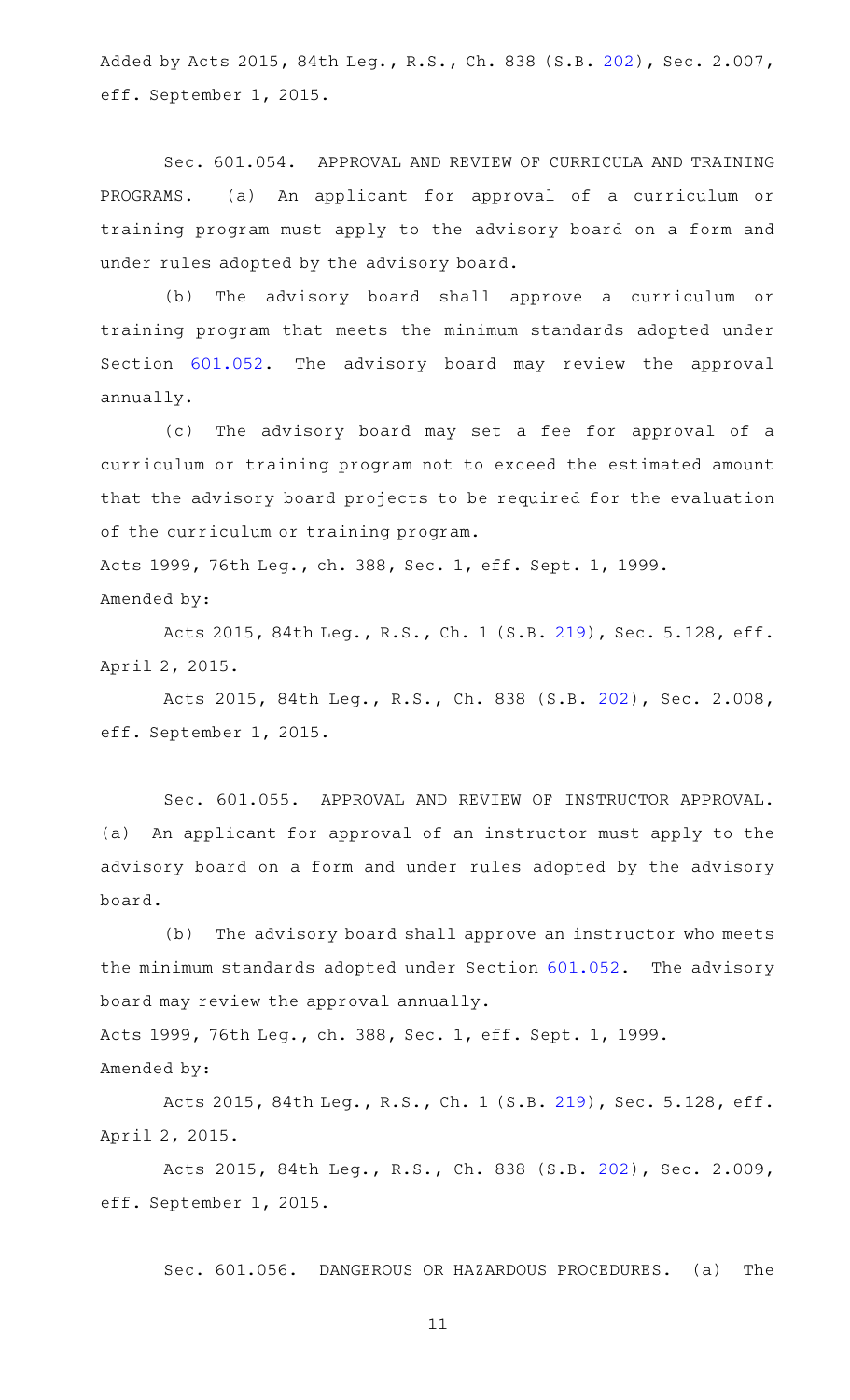medical board, with the assistance of the Texas Board of Nursing, the Texas Physician Assistant Board, and other appropriate state agencies, shall identify by rule radiologic procedures, other than radiologic procedures described by Subsection (c), that are dangerous or hazardous and that may be performed only by a practitioner, medical radiologic technologist certified under this chapter, registered nurse, or licensed physician assistant.

(b) Repealed by Acts 2015, 84th Leg., R.S., Ch. 838 , Sec. 2.197(4), eff. September 1, 2015.

(c) Subsection (a) does not apply to a radiologic procedure involving a dental X-ray machine, including a panarex or other equipment designed and manufactured only for use in dental radiography.

Acts 1999, 76th Leg., ch. 388, Sec. 1, eff. Sept. 1, 1999. Amended by:

Acts 2015, 84th Leg., R.S., Ch. 1 (S.B. [219](http://www.legis.state.tx.us/tlodocs/84R/billtext/html/SB00219F.HTM)), Sec. 5.128, eff. April 2, 2015.

Acts 2015, 84th Leg., R.S., Ch. 838 (S.B. [202](http://www.legis.state.tx.us/tlodocs/84R/billtext/html/SB00202F.HTM)), Sec. 2.010, eff. September 1, 2015.

Acts 2015, 84th Leg., R.S., Ch. 838 (S.B. [202\)](http://www.legis.state.tx.us/tlodocs/84R/billtext/html/SB00202F.HTM), Sec. 2.197(4), eff. September 1, 2015.

Sec. 601.057. FEES. The advisory board by rule may set fees for examination, certificate issuance, registration of a person under Section [601.202,](http://www.statutes.legis.state.tx.us/GetStatute.aspx?Code=OC&Value=601.202) and application processing under Section [601.203](http://www.statutes.legis.state.tx.us/GetStatute.aspx?Code=OC&Value=601.203) in amounts that are reasonable to cover the costs of administering this chapter without the use of additional general revenue.

Acts 1999, 76th Leg., ch. 388, Sec. 1, eff. Sept. 1, 1999. Amended by Acts 2001, 77th Leg., ch. 1420, Sec. 14.321(a), eff. Sept. 1, 2001.

Amended by:

Acts 2015, 84th Leg., R.S., Ch. 1 (S.B. [219](http://www.legis.state.tx.us/tlodocs/84R/billtext/html/SB00219F.HTM)), Sec. 5.128, eff. April 2, 2015.

Acts 2015, 84th Leg., R.S., Ch. 838 (S.B. [202](http://www.legis.state.tx.us/tlodocs/84R/billtext/html/SB00202F.HTM)), Sec. 2.011, eff. September 1, 2015.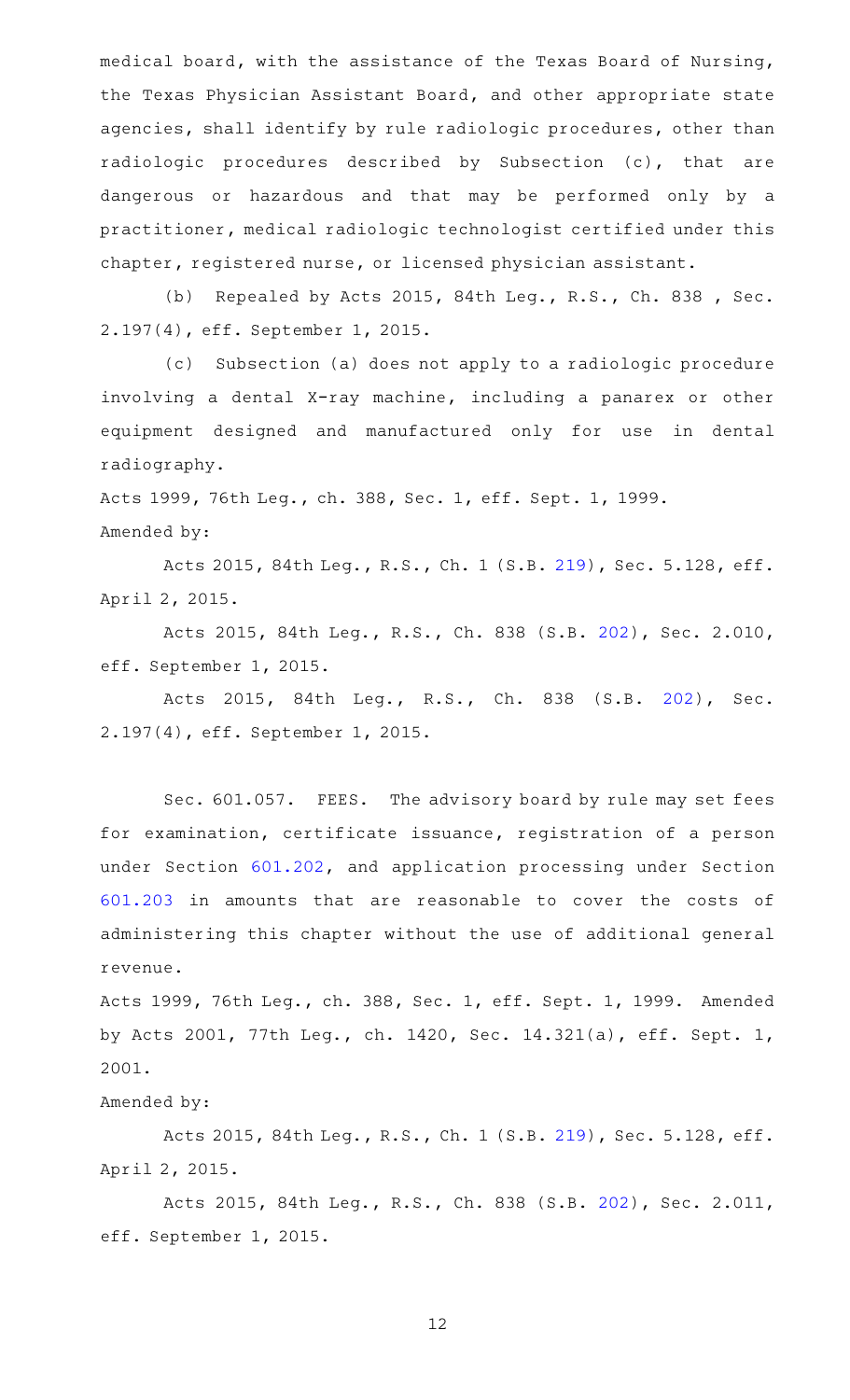Sec. 601.0571. FEE REFUND ON CANCELLATION. The advisory board may adopt rules relating to the refund of a fee for the issuance or renewal of a certificate after the cancellation of a certificate.

Added by Acts 2015, 84th Leg., R.S., Ch. 838 (S.B. [202\)](http://www.legis.state.tx.us/tlodocs/84R/billtext/html/SB00202F.HTM), Sec. 2.012, eff. September 1, 2015.

Sec. 601.0572. RULES ON CONSEQUENCES OF CRIMINAL CONVICTION. The advisory board shall adopt rules and guidelines as necessary to comply with Chapter [53,](http://www.statutes.legis.state.tx.us/GetStatute.aspx?Code=OC&Value=53) except to the extent the requirements of this chapter are stricter than the requirements of Chapter [53.](http://www.statutes.legis.state.tx.us/GetStatute.aspx?Code=OC&Value=53)

Added by Acts 2015, 84th Leg., R.S., Ch. 838 (S.B. [202\)](http://www.legis.state.tx.us/tlodocs/84R/billtext/html/SB00202F.HTM), Sec. 2.012, eff. September 1, 2015.

Sec. 601.058. RULES RESTRICTING ADVERTISING OR COMPETITIVE BIDDING. (a) The advisory board may not adopt rules restricting advertising or competitive bidding by a medical radiologic technologist except to prohibit false, misleading, or deceptive practices.

(b) In adopting rules to prohibit false, misleading, or deceptive practices, the advisory board may not include a rule that:

 $(1)$  restricts the use of any medium for advertising;

(2) restricts the use of a medical radiologic technologist 's personal appearance or voice in an advertisement;

(3) relates to the size or duration of an advertisement by the medical radiologic technologist; or

 $(4)$  restricts the medical radiologic technologist's advertisement under a trade name.

Added by Acts 2001, 77th Leg., ch. 1420, Sec. 14.322(a), eff. Sept. 1, 2001.

Amended by:

Acts 2015, 84th Leg., R.S., Ch. 1 (S.B. [219](http://www.legis.state.tx.us/tlodocs/84R/billtext/html/SB00219F.HTM)), Sec. 5.128, eff. April 2, 2015.

Acts 2015, 84th Leg., R.S., Ch. 838 (S.B. [202](http://www.legis.state.tx.us/tlodocs/84R/billtext/html/SB00202F.HTM)), Sec. 2.013, eff. September 1, 2015.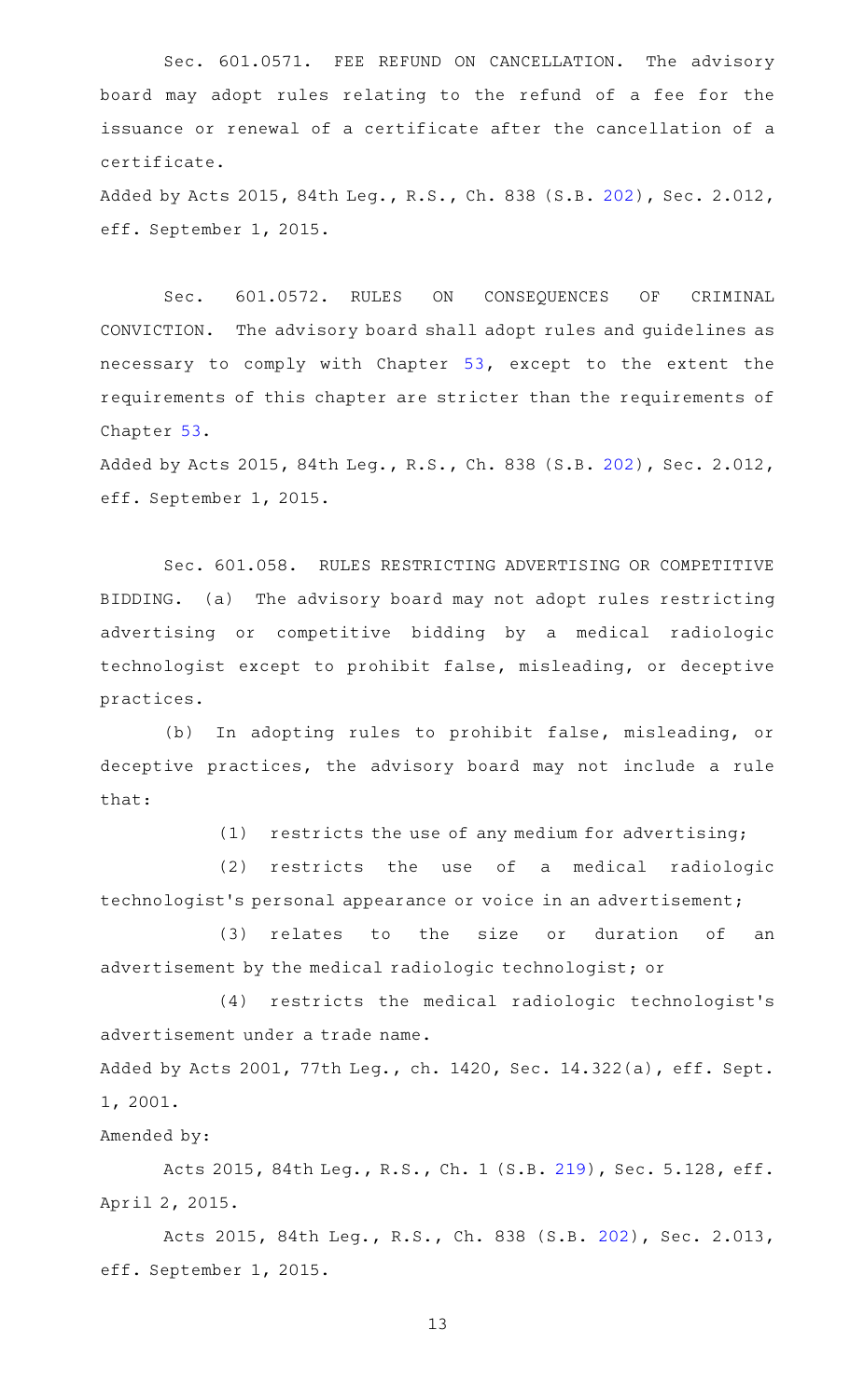Sec. 601.059. ASSISTANCE BY MEDICAL BOARD; DIVISION OF RESPONSIBILITIES. (a) The medical board shall provide administrative and clerical employees as necessary to enable the advisory board to administer this chapter.

(b) Subject to the advice and approval of the medical board, the advisory board shall develop and implement policies that clearly separate the policy-making responsibilities of the advisory board and the management responsibilities of the executive director and staff of the medical board. Added by Acts 2015, 84th Leg., R.S., Ch. 838 (S.B. [202\)](http://www.legis.state.tx.us/tlodocs/84R/billtext/html/SB00202F.HTM), Sec. 2.014,

eff. September 1, 2015.

Sec. 601.060. PUBLIC PARTICIPATION. Subject to the advice and approval of the medical board, the advisory board shall develop and implement policies that provide the public with a reasonable opportunity to appear before the advisory board and to speak on any issue under the jurisdiction of the advisory board. Added by Acts 2015, 84th Leg., R.S., Ch. 838 (S.B. [202\)](http://www.legis.state.tx.us/tlodocs/84R/billtext/html/SB00202F.HTM), Sec. 2.014, eff. September 1, 2015.

#### SUBCHAPTER C. CERTIFICATION REQUIREMENTS

Sec. 601.101. CERTIFICATION REQUIRED. A person may not perform a radiologic procedure unless the person holds a certificate issued under this chapter, except as otherwise provided by Subchapter D.

Acts 1999, 76th Leg., ch. 388, Sec. 1, eff. Sept. 1, 1999.

Sec. 601.102. CLASSES OF CERTIFICATES. (a) The advisory board shall establish classes of certificates to include all radiologic procedures used in the course and scope of the practice of practitioners licensed in this state.

 $(b)$  The advisory board may issue to a person:

(1) a general certificate to perform radiologic procedures;

(2) a limited certificate that authorizes the person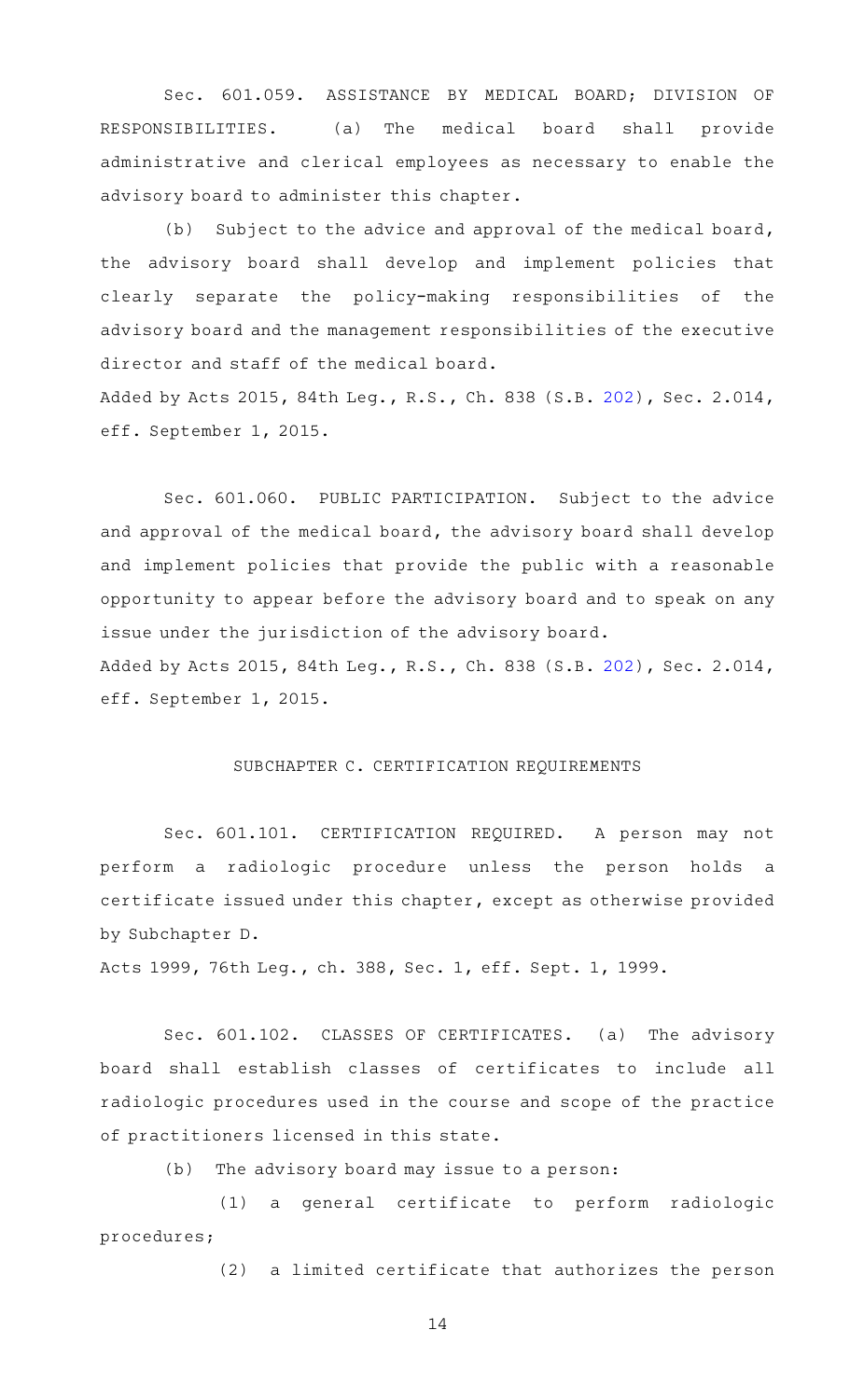to perform radiologic procedures only on specific parts of the human body; or

(3) a radiologist assistant certificate to a person who meets the requirements established under Section [601.1021.](http://www.statutes.legis.state.tx.us/GetStatute.aspx?Code=OC&Value=601.1021)

(c) The advisory board may issue to a person a temporary general certificate, a temporary limited certificate, or a temporary radiologist assistant certificate that authorizes the person to perform radiologic procedures for a period not to exceed one year.

Acts 1999, 76th Leg., ch. 388, Sec. 1, eff. Sept. 1, 1999. Amended by:

Acts 2015, 84th Leg., R.S., Ch. 1 (S.B. [219](http://www.legis.state.tx.us/tlodocs/84R/billtext/html/SB00219F.HTM)), Sec. 5.129, eff. April 2, 2015.

Acts 2015, 84th Leg., R.S., Ch. 838 (S.B. [202](http://www.legis.state.tx.us/tlodocs/84R/billtext/html/SB00202F.HTM)), Sec. 2.015, eff. September 1, 2015.

Acts 2019, 86th Leg., R.S., Ch. 1231 (H.B. [1504](http://www.legis.state.tx.us/tlodocs/86R/billtext/html/HB01504F.HTM)), Sec. 26, eff. September 1, 2019.

Sec. 601.1021. RADIOLOGIST ASSISTANT CERTIFICATE. (a) The advisory board by rule shall establish the education and training required for a person to obtain a radiologist assistant certificate.

(b) A radiologist assistant certificate holder:

(1) may perform radiologic procedures only under the supervision of a radiologist; and

(2) may not interpret images, make diagnoses, or prescribe any medication or therapy. Added by Acts 2019, 86th Leg., R.S., Ch. 1231 (H.B. [1504](http://www.legis.state.tx.us/tlodocs/86R/billtext/html/HB01504F.HTM)), Sec. 27, eff. September 1, 2019.

Sec. 601.1031. CRIMINAL HISTORY RECORD INFORMATION REQUIREMENT FOR REGISTRATION. (a) The advisory board shall require that an applicant for a certificate submit a complete and legible set of fingerprints, on a form prescribed by the advisory board, to the advisory board or to the Department of Public Safety for the purpose of obtaining criminal history record information from the Department of Public Safety and the Federal Bureau of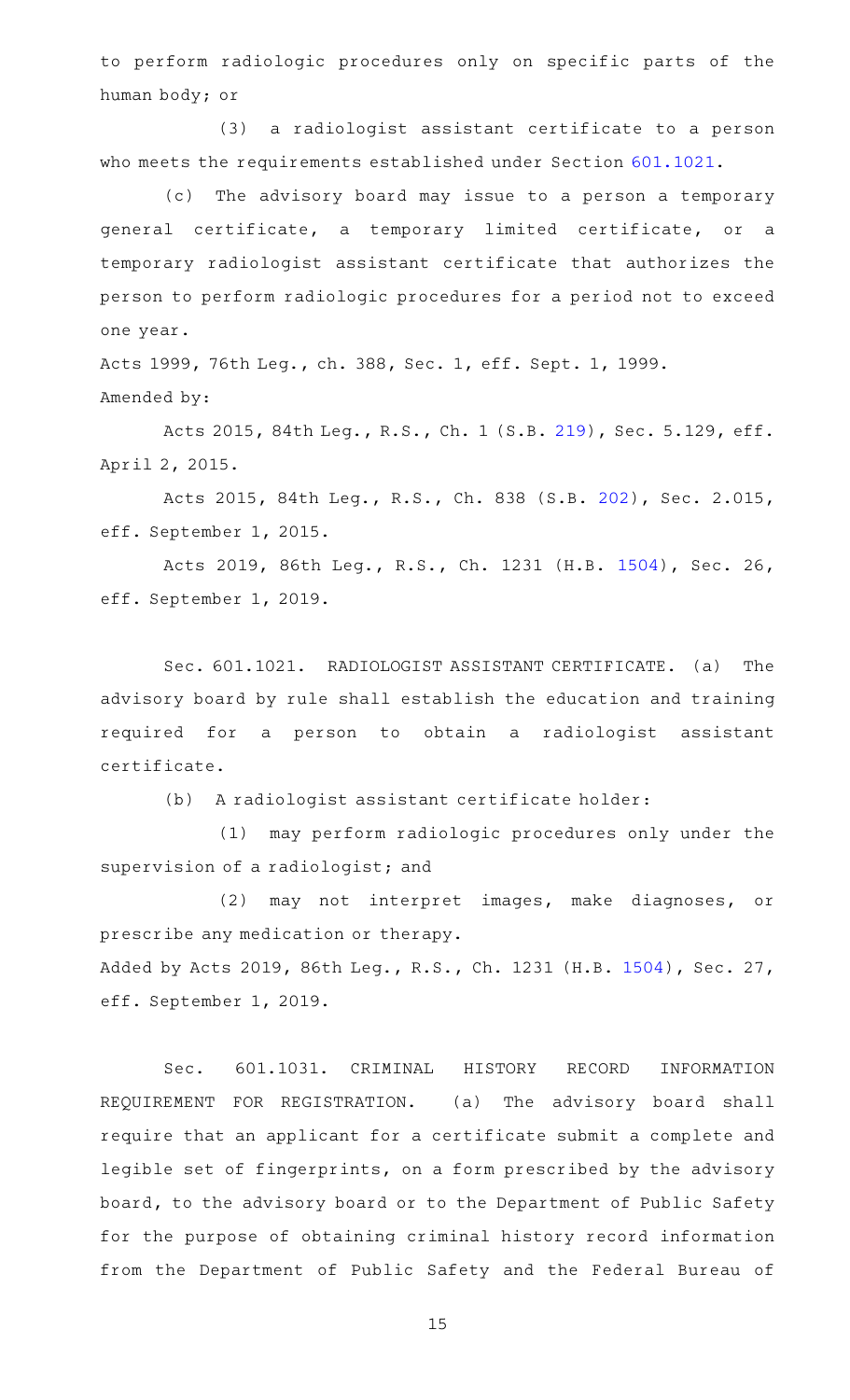Investigation.

(b) The advisory board may not issue a certificate to a person who does not comply with the requirement of Subsection (a).

(c) The advisory board shall conduct a criminal history check of each applicant for a certificate using information:

(1) provided by the individual under this section; and

(2) made available to the advisory board by the Department of Public Safety, the Federal Bureau of Investigation, and any other criminal justice agency under Chapter [411,](http://www.statutes.legis.state.tx.us/GetStatute.aspx?Code=GV&Value=411) Government Code.

(d) The advisory board may:

(1) enter into an agreement with the Department of Public Safety to administer a criminal history check required under this section; and

(2) authorize the Department of Public Safety to collect from each applicant the costs incurred by the Department of Public Safety in conducting the criminal history check. Added by Acts 2015, 84th Leg., R.S., Ch. 838 (S.B. [202\)](http://www.legis.state.tx.us/tlodocs/84R/billtext/html/SB00202F.HTM), Sec. 2.016,

eff. September 1, 2015.

Sec. 601.104. EXAMINATION. (a) The advisory board may adopt rules providing for the preparation and administration of an examination for applicants for a certificate.

(b) An applicant for a certificate must pass a jurisprudence examination approved by the advisory board. Acts 1999, 76th Leg., ch. 388, Sec. 1, eff. Sept. 1, 1999.

Amended by:

Acts 2015, 84th Leg., R.S., Ch. 1 (S.B. [219](http://www.legis.state.tx.us/tlodocs/84R/billtext/html/SB00219F.HTM)), Sec. 5.131, eff. April 2, 2015.

Acts 2015, 84th Leg., R.S., Ch. 838 (S.B. [202](http://www.legis.state.tx.us/tlodocs/84R/billtext/html/SB00202F.HTM)), Sec. 2.017, eff. September 1, 2015.

Sec. 601.1041. NOTIFICATION OF EXAMINATION RESULTS. (a) Not later than the 30th day after the date a person takes an examination for a certificate under this chapter, the advisory board shall notify the person of the results of the examination.

(b) If the examination is graded or reviewed by a testing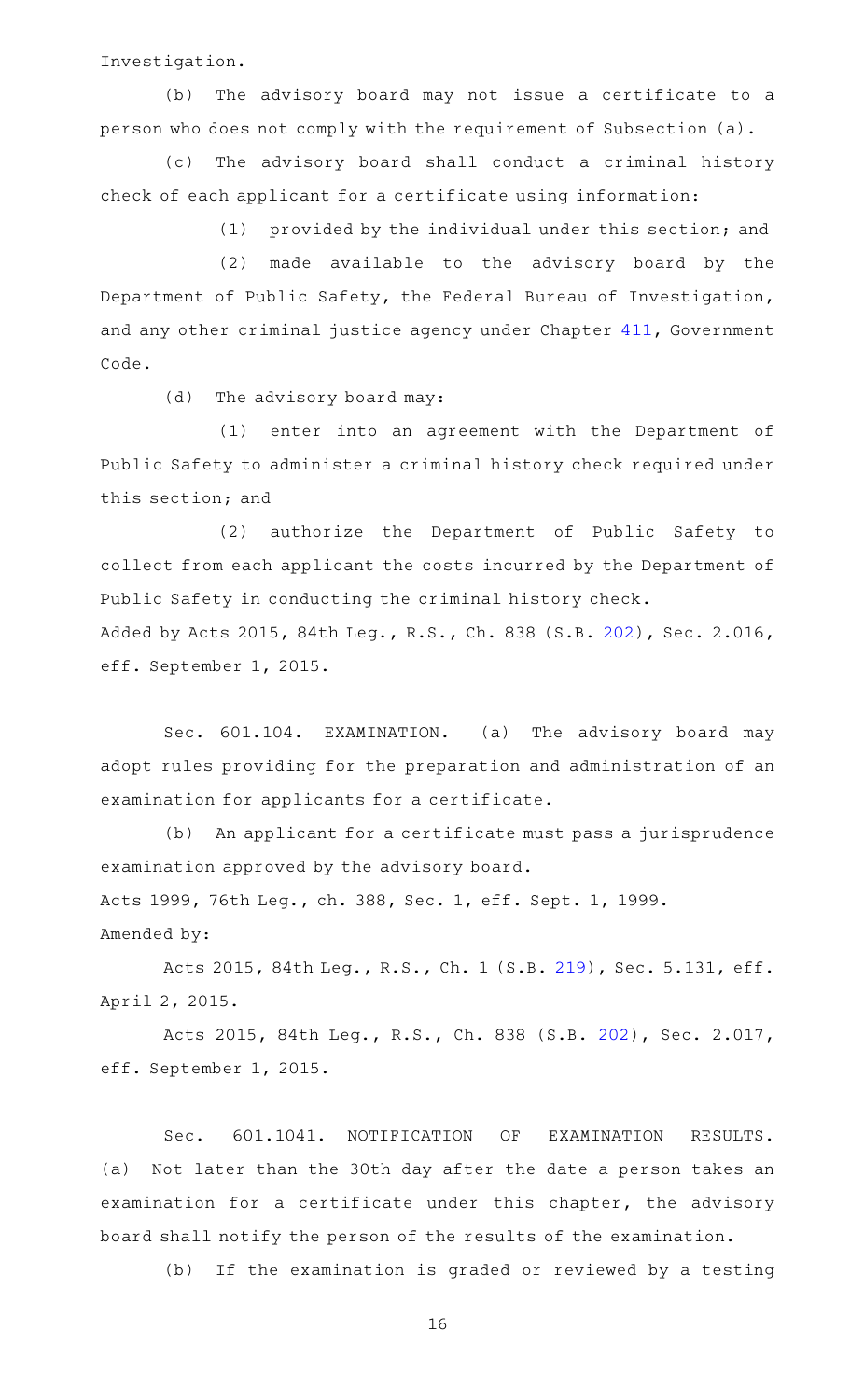service, the advisory board shall notify the person of the results of the examination not later than the 14th day after the date the advisory board receives the results from the testing service. If notice of the examination results will be delayed for longer than 90 days after the examination date, the advisory board shall notify the person of the reason for the delay before the 90th day.

(c) The advisory board may require a testing service to notify a person of the results of the person 's examination.

(d) If requested in writing by a person who fails an examination for a certificate administered under this chapter, the advisory board shall furnish the person with an analysis of the person 's performance on the examination.

Added by Acts 2001, 77th Leg., ch. 1420, Sec. 14.323(a), eff. Sept. 1, 2001.

Amended by:

Acts 2015, 84th Leg., R.S., Ch. 838 (S.B. [202](http://www.legis.state.tx.us/tlodocs/84R/billtext/html/SB00202F.HTM)), Sec. 2.018, eff. September 1, 2015.

Sec. 601.105. ISSUANCE OF CERTIFICATE; TERM. (a) The advisory board shall issue a certificate to an applicant who:

(1) meets the minimum standards for certification established under Section [601.052;](http://www.statutes.legis.state.tx.us/GetStatute.aspx?Code=OC&Value=601.052)

 $(2)$  passes the required examinations;

(3) complies with the criminal history record information requirement of Section [601.1031;](http://www.statutes.legis.state.tx.us/GetStatute.aspx?Code=OC&Value=601.1031)

(4) submits an application on a form prescribed by the advisory board;

 $(5)$  pays the required application fee;

(6) certifies that the applicant is mentally and physically able to perform radiologic procedures; and

(7) submits to the advisory board any other information the advisory board considers necessary to evaluate the applicant 's qualifications.

(b) A certificate is valid for two years from the date of issuance.

(c) The advisory board may delegate authority to medical board employees to issue certificates under this chapter to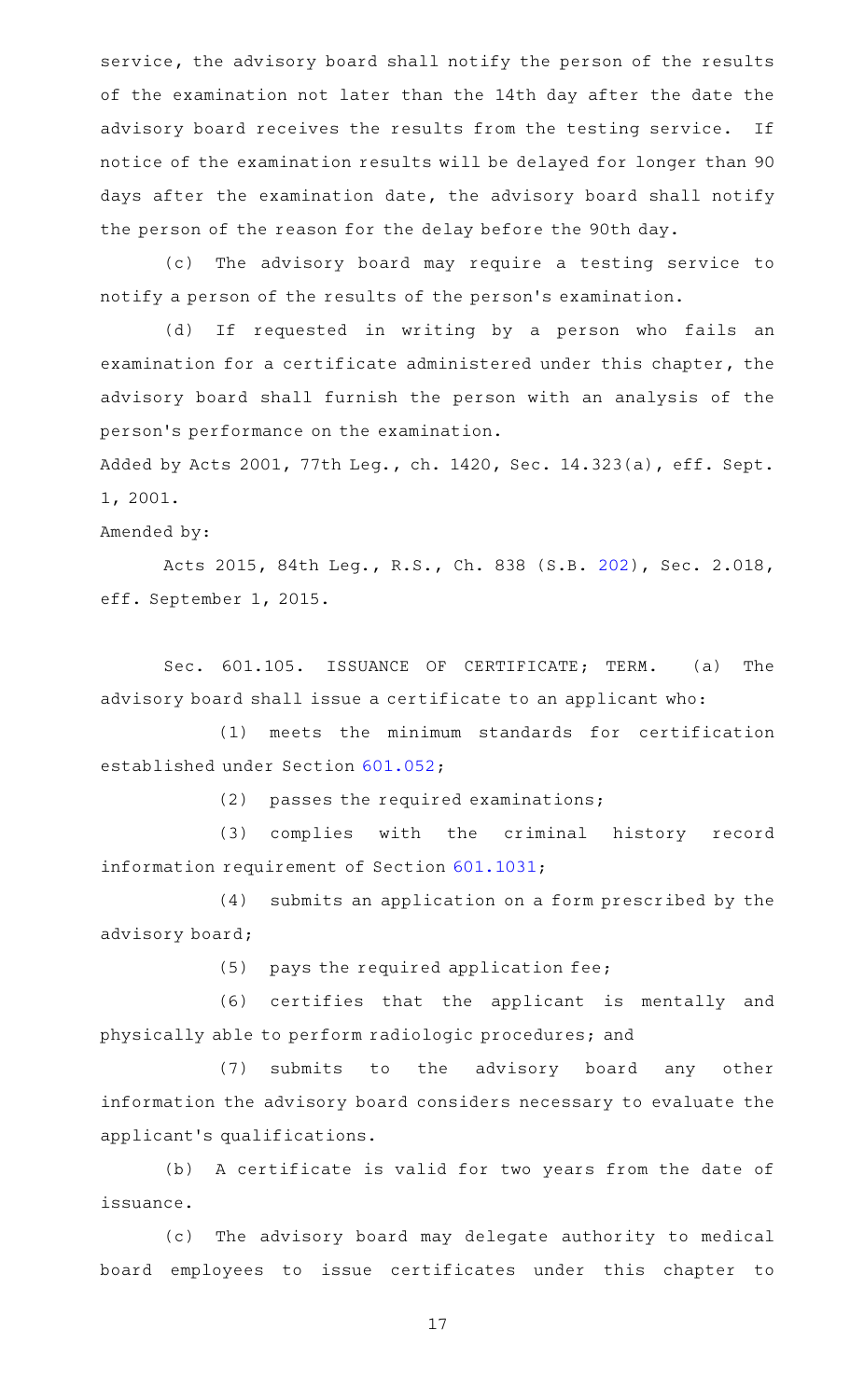applicants who clearly meet all certification requirements. If the medical board employees determine that the applicant does not clearly meet all certification requirements, the application must be returned to the advisory board. A certificate issued under this subsection does not require formal advisory board approval. Acts 1999, 76th Leg., ch. 388, Sec. 1, eff. Sept. 1, 1999. Amended by:

Acts 2015, 84th Leg., R.S., Ch. 1 (S.B. [219](http://www.legis.state.tx.us/tlodocs/84R/billtext/html/SB00219F.HTM)), Sec. 5.132, eff. April 2, 2015.

Acts 2015, 84th Leg., R.S., Ch. 1 (S.B. [219](http://www.legis.state.tx.us/tlodocs/84R/billtext/html/SB00219F.HTM)), Sec. 5.133, eff. April 2, 2015.

Acts 2015, 84th Leg., R.S., Ch. 838 (S.B. [202](http://www.legis.state.tx.us/tlodocs/84R/billtext/html/SB00202F.HTM)), Sec. 2.019, eff. September 1, 2015.

Sec. 601.106. TRANSFER OF CERTIFICATE PROHIBITED. A certificate issued under this chapter is not transferable. Acts 1999, 76th Leg., ch. 388, Sec. 1, eff. Sept. 1, 1999.

Sec. 601.107. CERTIFICATION BY ENDORSEMENT. In adopting minimum standards for certifying medical radiologic technologists, the advisory board may establish criteria for issuing a certificate to a person licensed or otherwise registered as a medical radiologic technologist by the American Registry of Radiologic Technologists, the American Registry of Clinical Radiography Technologists, or another state whose requirements for licensure or registration were on the date of licensing or registration substantially equal to the requirements of this chapter. Acts 1999, 76th Leg., ch. 388, Sec. 1, eff. Sept. 1, 1999. Amended by:

Acts 2015, 84th Leg., R.S., Ch. 1 (S.B. [219](http://www.legis.state.tx.us/tlodocs/84R/billtext/html/SB00219F.HTM)), Sec. 5.134, eff. April 2, 2015.

Acts 2015, 84th Leg., R.S., Ch. 838 (S.B. [202](http://www.legis.state.tx.us/tlodocs/84R/billtext/html/SB00202F.HTM)), Sec. 2.020, eff. September 1, 2015.

Sec. 601.108. CONTINUING EDUCATION AND OTHER GUIDELINES. (a) The advisory board may establish guidelines.

(b) The advisory board shall provide for the preparation,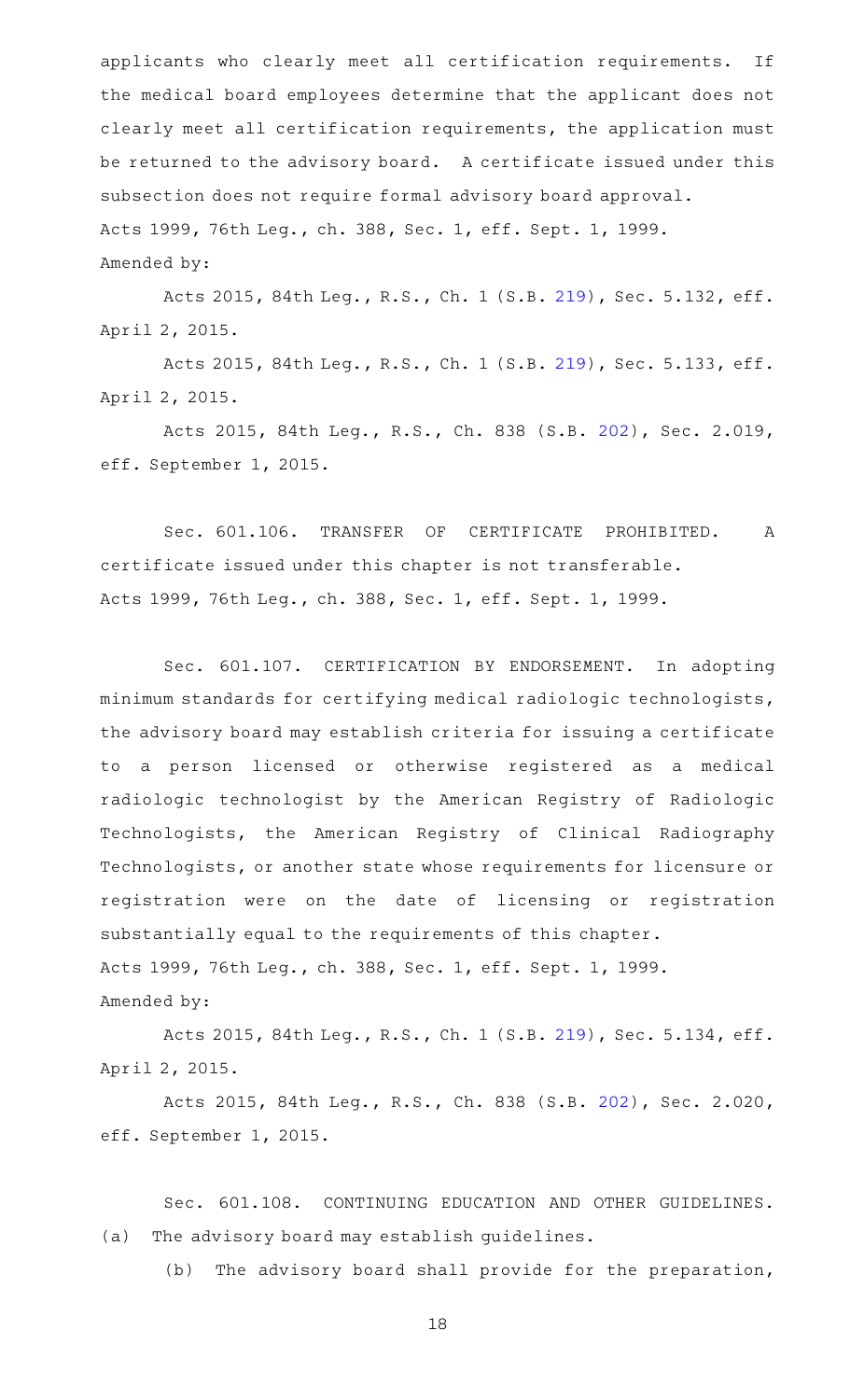recognition, or administration of continuing education programs for medical radiologic technologists in which participation is required, to the extent required by the advisory board, to keep the person 's certificate.

Acts 1999, 76th Leg., ch. 388, Sec. 1, eff. Sept. 1, 1999. Amended by Acts 2001, 77th Leg., ch. 1420, Sec. 14.324(a), eff. Sept. 1, 2001.

Amended by:

Acts 2015, 84th Leg., R.S., Ch. 1 (S.B. [219](http://www.legis.state.tx.us/tlodocs/84R/billtext/html/SB00219F.HTM)), Sec. 5.135, eff. April 2, 2015.

Acts 2015, 84th Leg., R.S., Ch. 838 (S.B. [202](http://www.legis.state.tx.us/tlodocs/84R/billtext/html/SB00202F.HTM)), Sec. 2.021, eff. September 1, 2015.

Sec. 601.109. PROVISIONAL CERTIFICATE. (a) The advisory board may issue a provisional certificate to an applicant currently licensed or certified in another jurisdiction who seeks certification in this state and who:

(1) has been licensed or certified in good standing as a medical radiologic technologist for at least two years in another jurisdiction, including a foreign country, that has licensing or certification requirements substantially equivalent to the requirements of this chapter;

(2) has passed a national or other examination recognized by the advisory board relating to the practice of radiologic technology; and

(3) is sponsored by a medical radiologic technologist certified by the advisory board under this chapter with whom the provisional certificate holder will practice during the time the person holds a provisional certificate.

(b) The advisory board may waive the requirement of Subsection (a)(3) for an applicant if the advisory board determines that compliance with that subsection would be a hardship to the applicant.

(c)AAA provisional certificate is valid until the date the advisory board approves or denies the provisional certificate holder's application for a certificate. The advisory board shall issue a certificate under this chapter to the provisional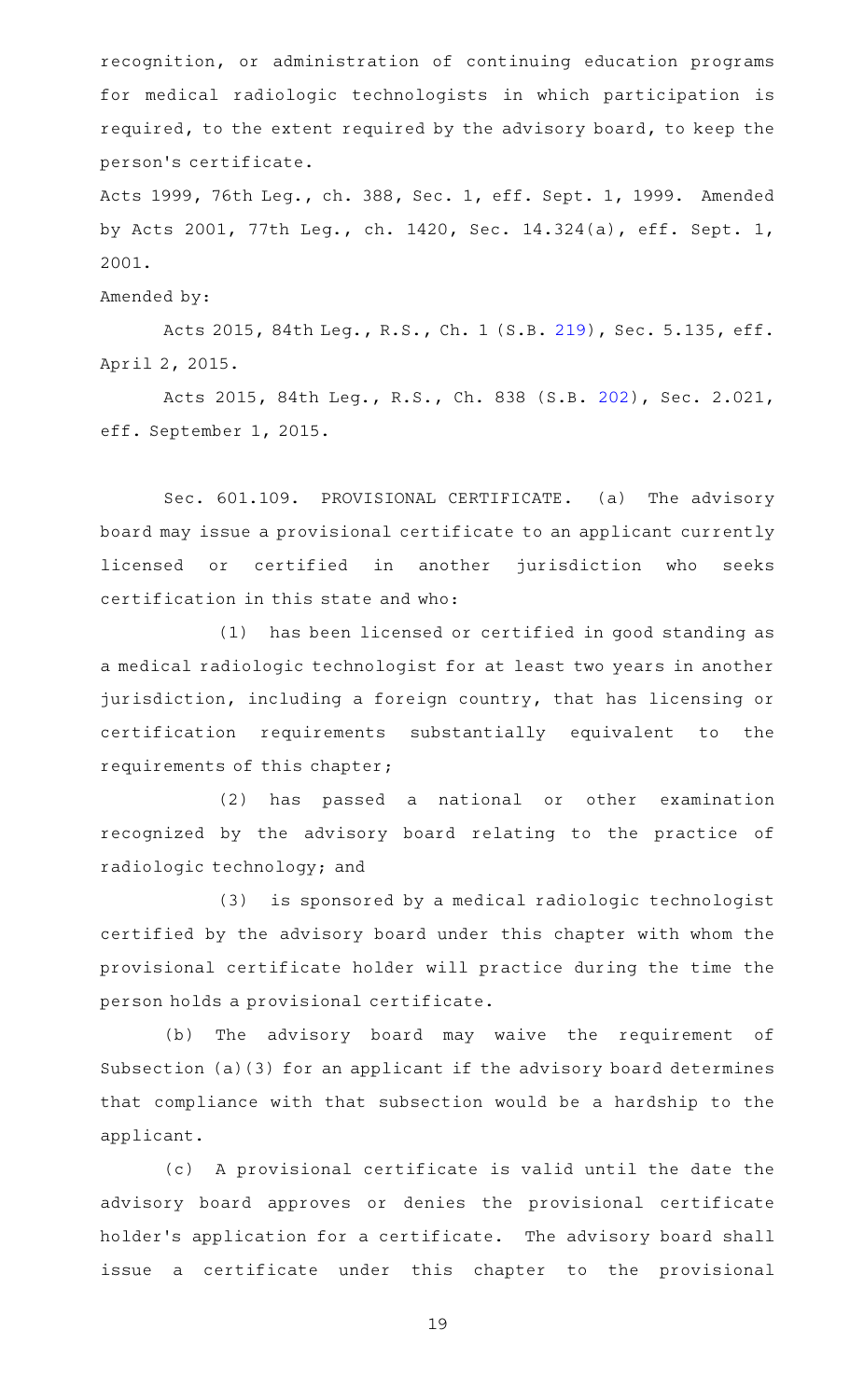certificate holder if:

(1) the provisional certificate holder is eligible to be certified under Section [601.107;](http://www.statutes.legis.state.tx.us/GetStatute.aspx?Code=OC&Value=601.107) or

(2) the provisional certificate holder passes the part of the examination under Section [601.104](http://www.statutes.legis.state.tx.us/GetStatute.aspx?Code=OC&Value=601.104) that relates to the applicant 's knowledge and understanding of the laws and rules relating to the practice of radiologic technology in this state and:

(A) the advisory board verifies that the provisional certificate holder meets the academic and experience requirements for a certificate under this chapter; and

(B) the provisional certificate holder satisfies any other licensing requirements under this chapter.

(d) The advisory board must approve or deny a provisional certificate holder 's application for a certificate not later than the 180th day after the date the provisional certificate is issued. The advisory board may extend the 180-day period if the results of an examination have not been received by the advisory board before the end of that period.

(e) The advisory board by rule may establish a fee for a provisional certificate in an amount reasonable and necessary to cover the cost of issuing the certificate.

Added by Acts 2001, 77th Leg., ch. 1420, Sec. 14.325(a), eff. Sept. 1, 2001.

Amended by:

Acts 2015, 84th Leg., R.S., Ch. 1 (S.B. [219](http://www.legis.state.tx.us/tlodocs/84R/billtext/html/SB00219F.HTM)), Sec. 5.136, eff. April 2, 2015.

Acts 2015, 84th Leg., R.S., Ch. 838 (S.B. [202](http://www.legis.state.tx.us/tlodocs/84R/billtext/html/SB00202F.HTM)), Sec. 2.022, eff. September 1, 2015.

Sec. 601.110. CERTIFICATE EXPIRATION. (a) Not later than the 30th day before the date a person 's certificate is scheduled to expire, the advisory board shall send written notice of the impending expiration to the person at the person's last known address according to the records of the advisory board.

(b) The advisory board by rule may adopt a system under which certificates expire on various dates during the year. For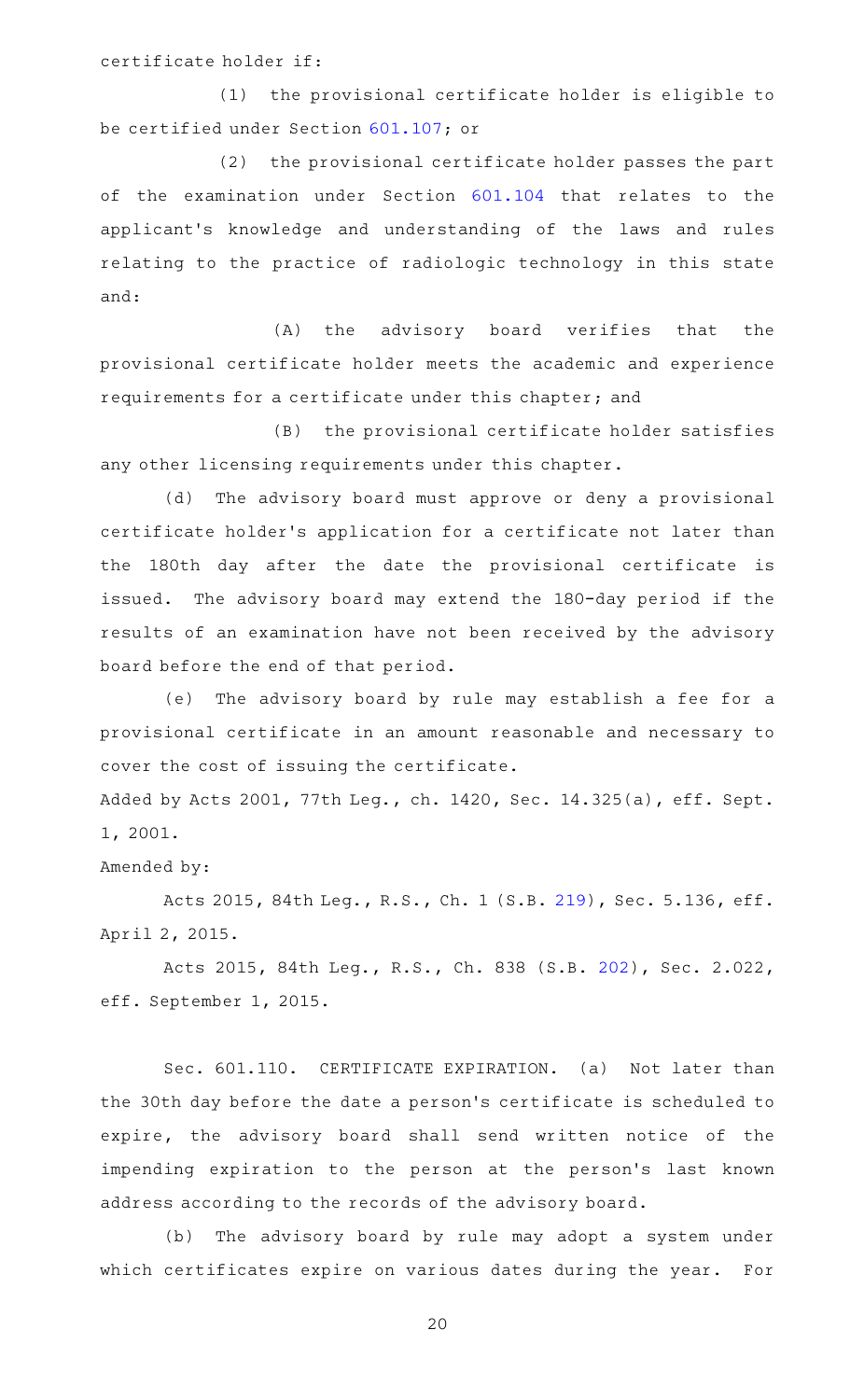the year in which the certificate expiration date is changed, the advisory board shall prorate certificate fees on a monthly basis so that each certificate holder pays only that portion of the certificate fee that is allocable to the number of months during which the certificate is valid. On renewal of the certificate on the new expiration date, the total certificate renewal fee is payable.

Added by Acts 2001, 77th Leg., ch. 1420, Sec. 14.323(b), eff. Sept. 1, 2001.

Amended by:

Acts 2015, 84th Leg., R.S., Ch. 1 (S.B. [219](http://www.legis.state.tx.us/tlodocs/84R/billtext/html/SB00219F.HTM)), Sec. 5.137, eff. April 2, 2015.

Acts 2015, 84th Leg., R.S., Ch. 838 (S.B. [202](http://www.legis.state.tx.us/tlodocs/84R/billtext/html/SB00202F.HTM)), Sec. 2.023, eff. September 1, 2015.

Sec. 601.111. CERTIFICATE RENEWAL. (a) On notification from the advisory board, a person who is otherwise eligible to renew a certificate may renew an unexpired certificate by:

(1) paying the required renewal fee to the advisory board before the expiration date of the certificate;

(2) submitting the appropriate form; and

(3) meeting any other requirement established by advisory board rule.

(a-1) A person whose certificate has expired may not engage in activities that require a certificate until the certificate has been renewed.

(b) A person whose certificate has been expired for 90 days or less may renew the certificate by paying to the advisory board a renewal fee that is equal to 1-1/2 times the normally required renewal fee.

(c) A person whose certificate has been expired for more than 90 days but less than one year may renew the certificate by paying to the advisory board a renewal fee that is equal to two times the normally required renewal fee.

(d) A person whose certificate has been expired for one year or more may not renew the certificate. The person may obtain a new certificate by complying with the requirements and procedures,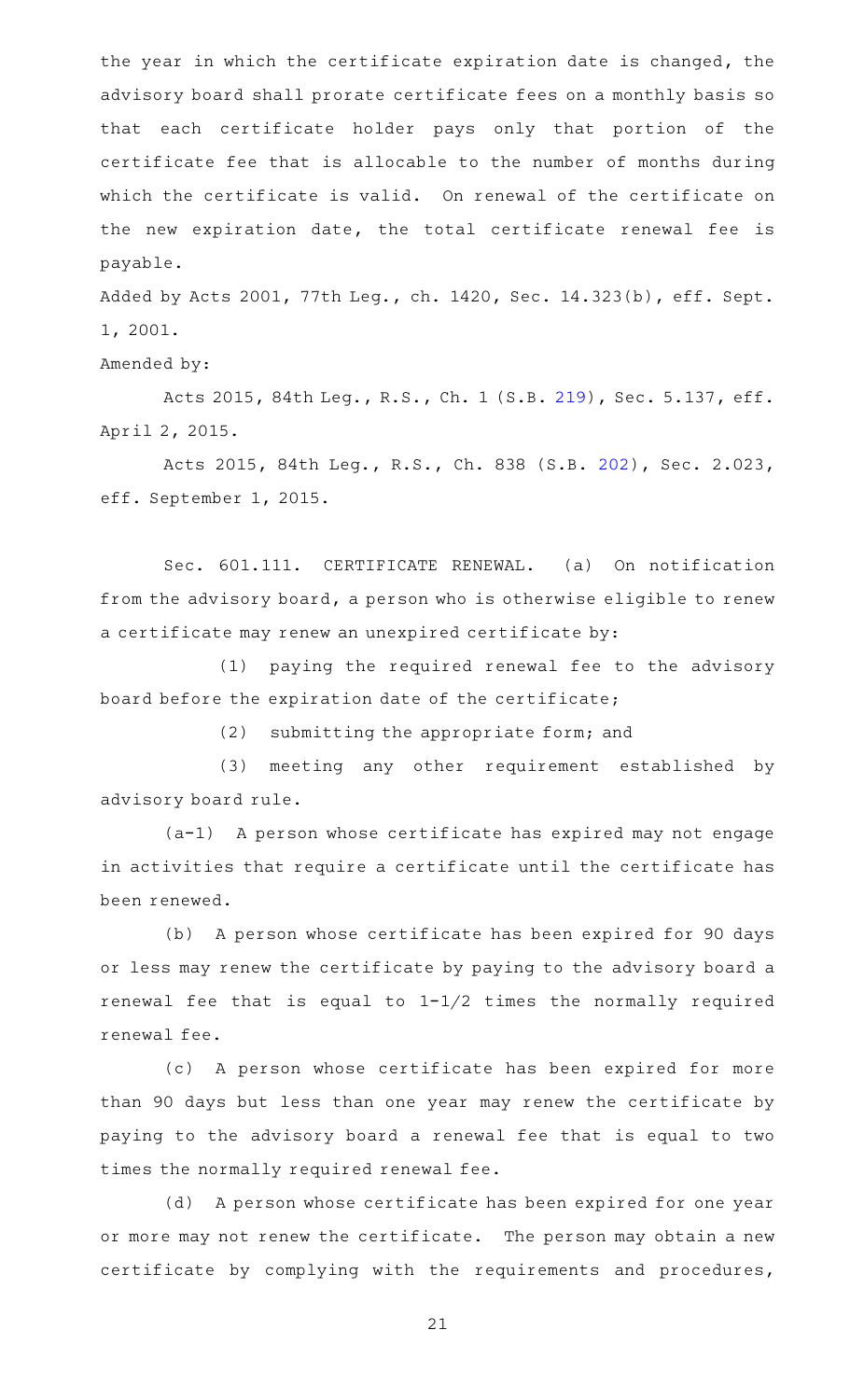including the examination requirements, for an original certificate.

Added by Acts 2001, 77th Leg., ch. 1420, Sec. 14.323(c), eff. Sept. 1, 2001.

Amended by:

Acts 2015, 84th Leg., R.S., Ch. 838 (S.B. [202](http://www.legis.state.tx.us/tlodocs/84R/billtext/html/SB00202F.HTM)), Sec. 2.024, eff. September 1, 2015.

Sec. 601.1111. CRIMINAL HISTORY RECORD INFORMATION REQUIREMENT FOR RENEWAL. (a) An applicant for renewal of a certificate shall submit a complete and legible set of fingerprints for purposes of performing a criminal history check of the applicant as provided by Section [601.1031.](http://www.statutes.legis.state.tx.us/GetStatute.aspx?Code=OC&Value=601.1031)

(b) The advisory board may not renew the certificate of a person who does not comply with the requirement of Subsection (a).

(c)AAA certificate holder is not required to submit fingerprints under this section for the renewal of the certificate if the holder has previously submitted fingerprints under:

 $(1)$  Section  $601.1031$  for the initial issuance of the certificate of registration; or

(2) this section as part of a prior renewal of a certificate of registration.

Added by Acts 2015, 84th Leg., R.S., Ch. 838 (S.B. [202\)](http://www.legis.state.tx.us/tlodocs/84R/billtext/html/SB00202F.HTM), Sec. 2.025, eff. September 1, 2015.

Sec. 601.112. RENEWAL OF CERTIFICATE BY OUT-OF-STATE PERSON. (a) A person who held a certificate in this state, moved to another state, and currently holds a certificate or license and has been in practice in the other state for the two years preceding the date of application may obtain a new certificate without reexamination.

(b) The person must pay to the advisory board a fee that is equal to two times the normally required renewal fee for the certificate.

Added by Acts 2001, 77th Leg., ch. 1420, Sec. 14.323(c), eff. Sept. 1, 2001.

Amended by: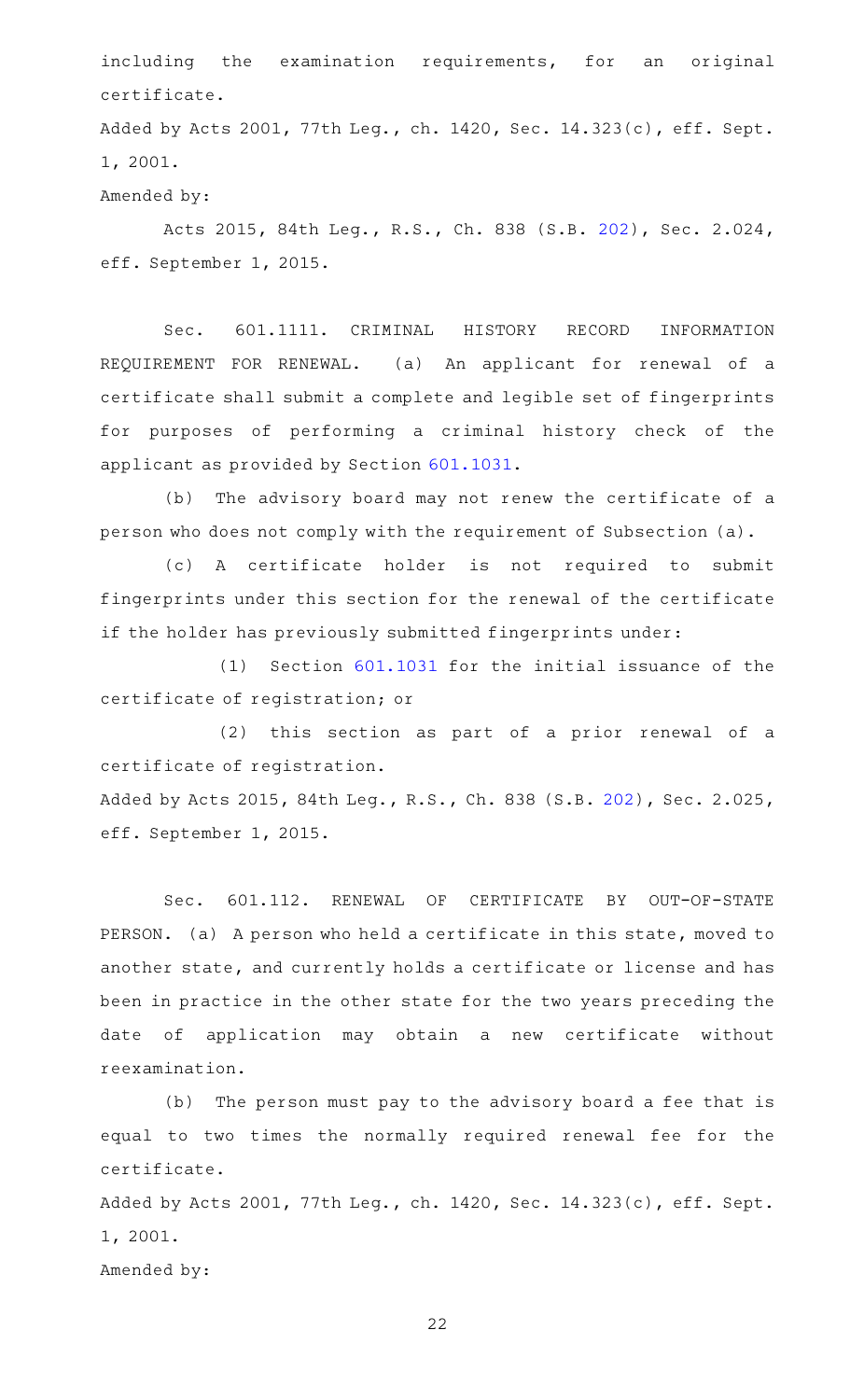Acts 2015, 84th Leg., R.S., Ch. 838 (S.B. [202](http://www.legis.state.tx.us/tlodocs/84R/billtext/html/SB00202F.HTM)), Sec. 2.026, eff. September 1, 2015.

Acts 2015, 84th Leg., R.S., Ch. 838 (S.B. [202](http://www.legis.state.tx.us/tlodocs/84R/billtext/html/SB00202F.HTM)), Sec. 2.027, eff. September 1, 2015.

Sec. 601.113. REFUSAL FOR VIOLATION OF BOARD ORDER. The advisory board may refuse to renew a certificate issued under this chapter if the certificate holder is in violation of an advisory board order.

Added by Acts 2017, 85th Leg., R.S., Ch. 567 (S.B. [674](http://www.legis.state.tx.us/tlodocs/85R/billtext/html/SB00674F.HTM)), Sec. 8, eff. September 1, 2017.

## SUBCHAPTER D. EXEMPTIONS FROM CERTIFICATION AND REGISTRATION REQUIREMENTS

Sec. 601.151. PRACTITIONERS. A person is not required to hold a certificate issued under this chapter to perform a radiologic procedure if the person is a practitioner and performs the procedure in the course and scope of the profession for which the person holds a license.

Acts 1999, 76th Leg., ch. 388, Sec. 1, eff. Sept. 1, 1999.

Sec. 601.152. PERSON SUPERVISED BY PRACTITIONER. A person is not required to hold a certificate issued under this chapter to perform a radiologic procedure if:

(1) the person performs the procedure under the instruction or direction of a practitioner; and

(2) the person and the practitioner comply with rules adopted under Section [601.252](http://www.statutes.legis.state.tx.us/GetStatute.aspx?Code=OC&Value=601.252).

Acts 1999, 76th Leg., ch. 388, Sec. 1, eff. Sept. 1, 1999.

Sec. 601.153. PERSON SUPERVISED BY DENTIST. A person is not required to hold a certificate issued under this chapter to perform a radiologic procedure if:

(1) the procedure is performed under the supervision of a dentist; and

 $(2)$  the person: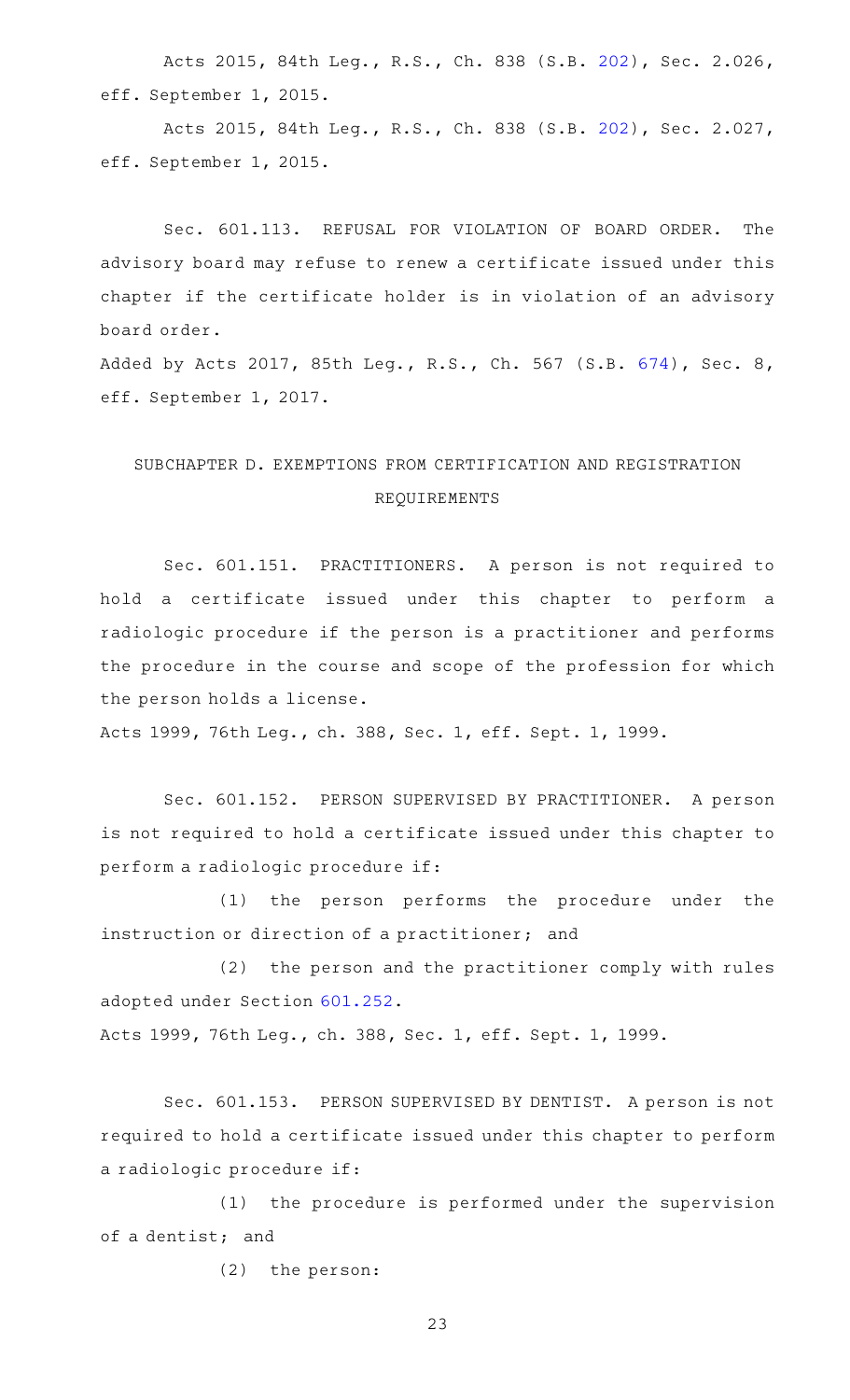(A) is registered with the State Board of Dental Examiners; and

(B) complies with rules adopted by that board under Section [601.252](http://www.statutes.legis.state.tx.us/GetStatute.aspx?Code=OC&Value=601.252).

Acts 1999, 76th Leg., ch. 388, Sec. 1, eff. Sept. 1, 1999.

Sec. 601.154. HOSPITAL PROCEDURES. A person is not required to hold a certificate issued under this chapter to perform a radiologic procedure in a hospital if:

(1) the hospital participates in the federal Medicare program or is accredited by the Joint Commission on Accreditation of Hospitals; and

(2) the person has completed a training program approved by the advisory board under Section [601.201.](http://www.statutes.legis.state.tx.us/GetStatute.aspx?Code=OC&Value=601.201) Acts 1999, 76th Leg., ch. 388, Sec. 1, eff. Sept. 1, 1999. Amended by:

Acts 2015, 84th Leg., R.S., Ch. 1 (S.B. [219](http://www.legis.state.tx.us/tlodocs/84R/billtext/html/SB00219F.HTM)), Sec. 5.138, eff. April 2, 2015.

Acts 2015, 84th Leg., R.S., Ch. 838 (S.B. [202](http://www.legis.state.tx.us/tlodocs/84R/billtext/html/SB00202F.HTM)), Sec. 2.028, eff. September 1, 2015.

Sec. 601.155. STUDENTS. A person is not required to hold a certificate issued under this chapter if the person:

 $(1)$  is a student enrolled in a training program that meets the minimum standards adopted under Section [601.201;](http://www.statutes.legis.state.tx.us/GetStatute.aspx?Code=OC&Value=601.201) and

(2) is performing a radiologic procedure in an academic or clinical setting as part of the training program. Acts 1999, 76th Leg., ch. 388, Sec. 1, eff. Sept. 1, 1999. Amended by:

Acts 2017, 85th Leg., R.S., Ch. 567 (S.B. [674](http://www.legis.state.tx.us/tlodocs/85R/billtext/html/SB00674F.HTM)), Sec. 9, eff. September 1, 2017.

Sec. 601.156. PROCEDURE PERFORMED AS PART OF CONTINUING EDUCATION PROGRAM. A person is not required to hold a certificate issued under this chapter if the person is:

(1) licensed or otherwise registered as a medical radiologic technologist by another state, the American Registry of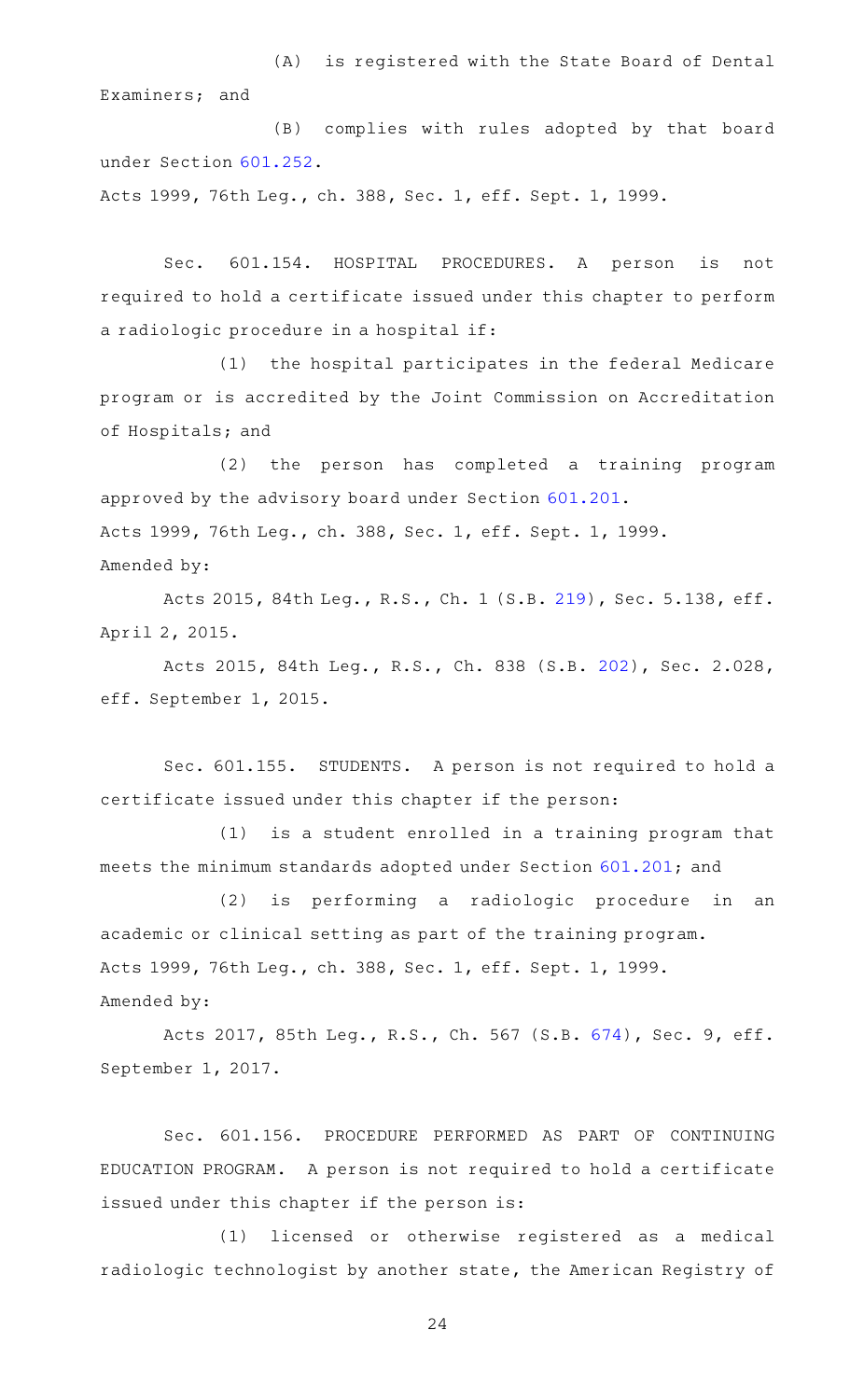Radiologic Technologists, the American Registry of Clinical Radiography Technologists, or a professional organization or association recognized by the advisory board;

(2) enrolled in a continuing education program that meets the requirements adopted under Section [601.108](http://www.statutes.legis.state.tx.us/GetStatute.aspx?Code=OC&Value=601.108); and

(3) performing a radiologic procedure as part of the continuing education program for not more than 10 days. Acts 1999, 76th Leg., ch. 388, Sec. 1, eff. Sept. 1, 1999. Amended by:

Acts 2015, 84th Leg., R.S., Ch. 1 (S.B. [219](http://www.legis.state.tx.us/tlodocs/84R/billtext/html/SB00219F.HTM)), Sec. 5.139, eff. April 2, 2015.

Acts 2015, 84th Leg., R.S., Ch. 838 (S.B. [202](http://www.legis.state.tx.us/tlodocs/84R/billtext/html/SB00202F.HTM)), Sec. 2.029, eff. September 1, 2015.

Acts 2017, 85th Leg., R.S., Ch. 567 (S.B. [674\)](http://www.legis.state.tx.us/tlodocs/85R/billtext/html/SB00674F.HTM), Sec. 10, eff. September 1, 2017.

Sec. 601.157. PERSON SUPERVISED BY PODIATRIST. A person is not required to hold a certificate issued under this chapter to perform a radiologic procedure if:

(1) the procedure is performed under the supervision of a podiatrist; and

 $(2)$  the person:

(A) is registered with the Texas Department of Licensing and Regulation to assist a podiatrist; and

(B) complies with rules adopted under Section [601.252\(](http://www.statutes.legis.state.tx.us/GetStatute.aspx?Code=OC&Value=601.252)e).

Added by Acts 2019, 86th Leg., R.S., Ch. 1144 (H.B. [2847](http://www.legis.state.tx.us/tlodocs/86R/billtext/html/HB02847F.HTM)), Sec. 8.006, eff. September 1, 2019.

## SUBCHAPTER E. MANDATORY TRAINING FOR CERTAIN AUTHORIZED PERSONS

Sec. 601.201. MANDATORY TRAINING. (a) The minimum standards of the advisory board for approval of a curriculum or an education program under Section [601.052](http://www.statutes.legis.state.tx.us/GetStatute.aspx?Code=OC&Value=601.052) must include mandatory training guidelines for a person, other than a practitioner, medical radiologic technologist, registered nurse, or licensed physician assistant, who intentionally uses radiologic technology,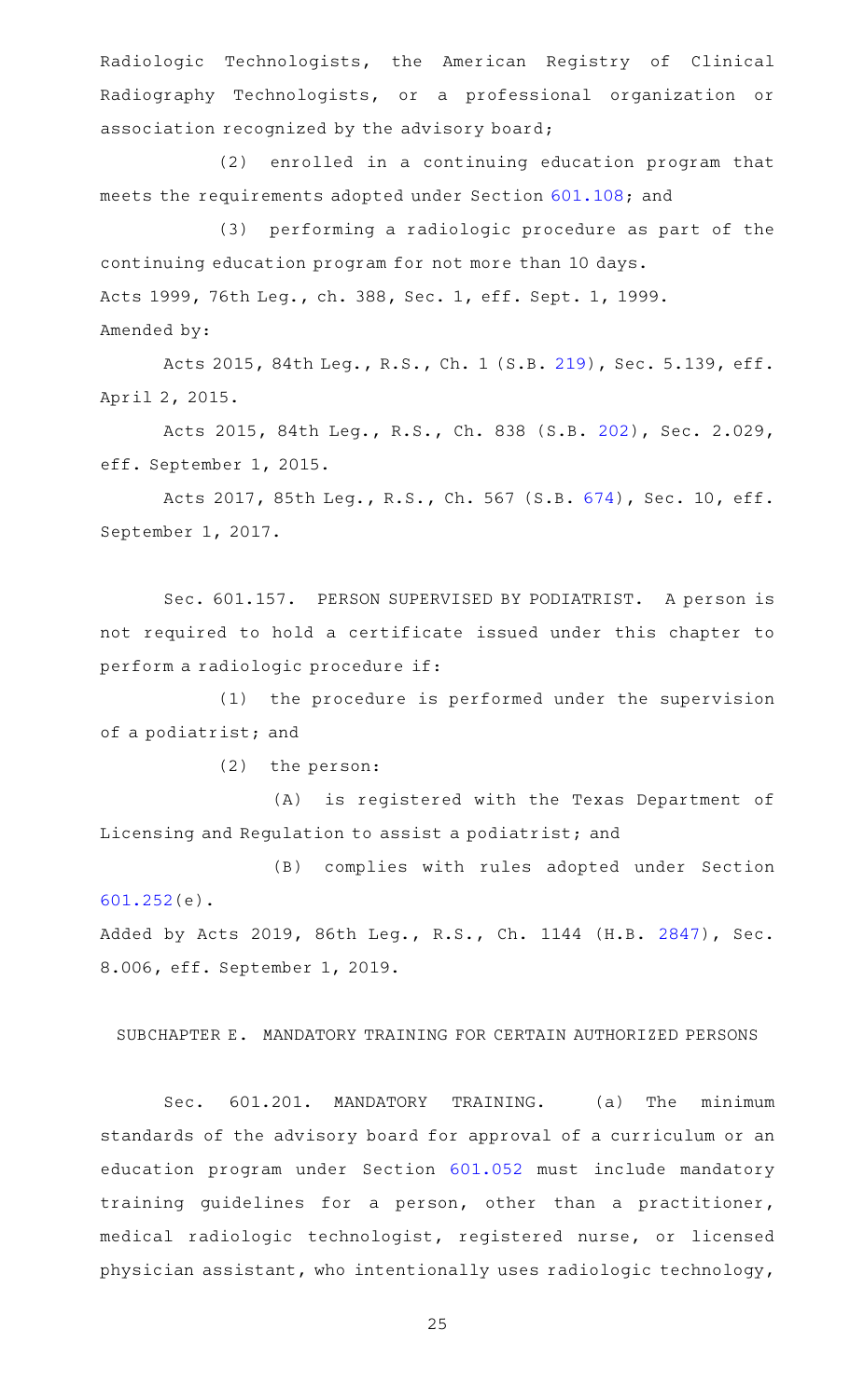including a person who does not hold a certificate issued under this chapter and who is performing a radiologic procedure at a hospital or under the direction of a practitioner, other than a dentist.

(b) The training program approved by the advisory board must contain an appropriate number of hours of education that must be completed before the person may perform a radiologic procedure. Acts 1999, 76th Leg., ch. 388, Sec. 1, eff. Sept. 1, 1999. Amended by:

Acts 2015, 84th Leg., R.S., Ch. 1 (S.B. [219](http://www.legis.state.tx.us/tlodocs/84R/billtext/html/SB00219F.HTM)), Sec. 5.140, eff. April 2, 2015.

Acts 2015, 84th Leg., R.S., Ch. 838 (S.B. [202](http://www.legis.state.tx.us/tlodocs/84R/billtext/html/SB00202F.HTM)), Sec. 2.030, eff. September 1, 2015.

Sec. 601.202. REGISTRY. The advisory board by rule shall establish a registry of persons required to comply with this subchapter.

Acts 1999, 76th Leg., ch. 388, Sec. 1, eff. Sept. 1, 1999. Amended by:

Acts 2015, 84th Leg., R.S., Ch. 1 (S.B. [219](http://www.legis.state.tx.us/tlodocs/84R/billtext/html/SB00219F.HTM)), Sec. 5.141, eff. April 2, 2015.

Acts 2015, 84th Leg., R.S., Ch. 838 (S.B. [202](http://www.legis.state.tx.us/tlodocs/84R/billtext/html/SB00202F.HTM)), Sec. 2.030, eff. September 1, 2015.

Sec. 601.203. HARDSHIP EXEMPTION. (a) On application to the advisory board by a hospital, a federally qualified health center as defined by 42 U.S.C. Section 1396d, or a practitioner, the advisory board shall exempt the applicant from the requirements of Section [601.201](http://www.statutes.legis.state.tx.us/GetStatute.aspx?Code=OC&Value=601.201) in employing a person certified under this chapter or trained as required by Section [601.201](http://www.statutes.legis.state.tx.us/GetStatute.aspx?Code=OC&Value=601.201) if the applicant shows a hardship in employing a person certified under this chapter or trained as required by Section [601.201](http://www.statutes.legis.state.tx.us/GetStatute.aspx?Code=OC&Value=601.201).

(b) The following conditions are considered to be a hardship for the purposes of Subsection (a):

 $(1)$  that the applicant:

(A) reports an inability to attract and retain medical radiologic technologists; and

(B) is located in a county with a population of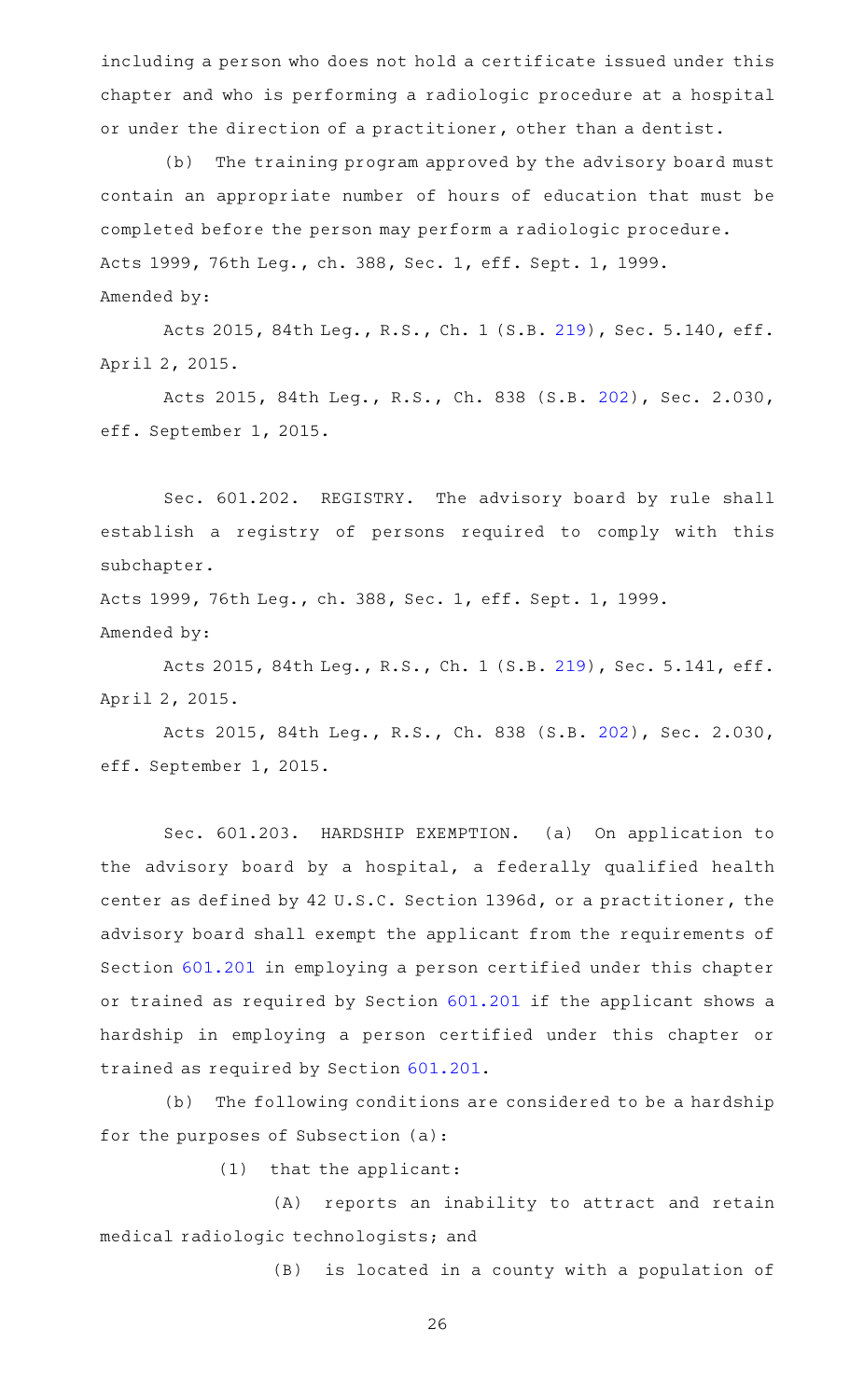less than 50,000;

(2) that the applicant is located at a great distance from a school of medical radiologic technology;

(3) that there is a list of qualified persons who have applied to a school of medical radiologic technology whose admissions are pending because of a lack of faculty or space;

(4) that the school of medical radiologic technology produces an insufficient number of graduates in medical radiologic technology to meet the needs of the applicant; or

(5) any other criteria determined by advisory board rule.

Acts 1999, 76th Leg., ch. 388, Sec. 1, eff. Sept. 1, 1999. Amended by:

Acts 2015, 84th Leg., R.S., Ch. 838 (S.B. [202](http://www.legis.state.tx.us/tlodocs/84R/billtext/html/SB00202F.HTM)), Sec. 2.030, eff. September 1, 2015.

Acts 2017, 85th Leg., R.S., Ch. 567 (S.B. [674\)](http://www.legis.state.tx.us/tlodocs/85R/billtext/html/SB00674F.HTM), Sec. 11, eff. September 1, 2017.

# SUBCHAPTER F. OTHER LICENSING AGENCIES; RULEMAKING AND REGISTRATION REQUIREMENTS

Sec. 601.251. APPLICABILITY. This subchapter applies to the:

- (1) Texas Board of Nursing;
- (2) Texas Board of Chiropractic Examiners;
- (3) State Board of Dental Examiners;
- (4) Texas Medical Board;

(5) Texas Department of Licensing and Regulation, with respect to the department 's authority to regulate podiatrists; and

(6) Texas Physician Assistant Board.

Acts 1999, 76th Leg., ch. 388, Sec. 1, eff. Sept. 1, 1999. Amended by:

Acts 2007, 80th Leg., R.S., Ch. 889 (H.B. [2426\)](http://www.legis.state.tx.us/tlodocs/80R/billtext/html/HB02426F.HTM), Sec. 48, eff. September 1, 2007.

Acts 2015, 84th Leg., R.S., Ch. 838 (S.B. [202](http://www.legis.state.tx.us/tlodocs/84R/billtext/html/SB00202F.HTM)), Sec. 2.031, eff. September 1, 2015.

Acts 2019, 86th Leg., R.S., Ch. 467 (H.B. [4170\)](http://www.legis.state.tx.us/tlodocs/86R/billtext/html/HB04170F.HTM), Sec. 19.020,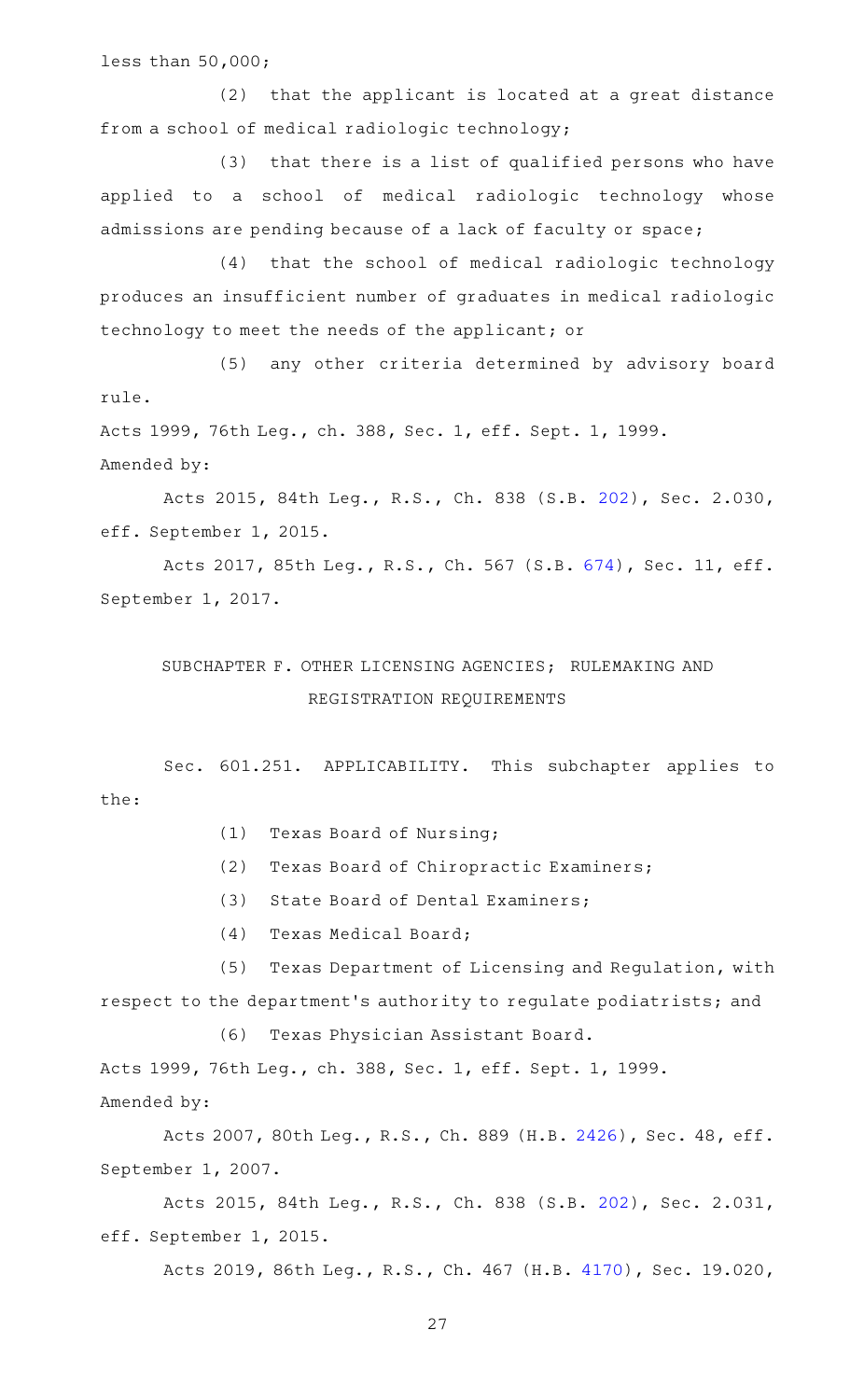eff. September 1, 2019.

Acts 2019, 86th Leg., R.S., Ch. 1144 (H.B. [2847](http://www.legis.state.tx.us/tlodocs/86R/billtext/html/HB02847F.HTM)), Sec. 8.007, eff. September 1, 2019.

Sec. 601.252. REQUIREMENT TO ADOPT RULES. (a) Each agency subject to this subchapter, other than the Texas Board of Nursing and the Texas Physician Assistant Board, shall adopt rules to regulate the manner in which a person who holds a license issued by the agency may order, instruct, or direct another authorized person in the performance of a radiologic procedure.

(b) Rules adopted under Subsection (a) must allow a practitioner the right to delegate certain designated radiologic procedures to a person not certified under this chapter if the delegation is allowed by the regulatory board that licenses the practitioner.

(c) Rules adopted under this section by the State Board of Dental Examiners must:

(1) require an authorized person who performs radiologic procedures under the delegation of a dentist, other than a registered nurse, to register with the dental board;

(2) establish reasonable and necessary fees to cover the administrative costs incurred by the dental board in administering a registration program created under this subsection;

 $(3)$  establish grounds for the suspension, revocation, or nonrenewal of a registration issued under this subsection; and

 $(4)$  establish standards, in addition to those required by this chapter, for training and supervising the operators of the equipment.

(d) In adopting rules under Subsection (c), the State Board of Dental Examiners may take into account whether the radiologic procedure will be performed by a registered nurse.

(e) Rules adopted under this section by the Texas Commission of Licensing and Regulation must:

(1) require an authorized person who performs radiologic procedures under the delegation of a podiatrist, other than a registered nurse, to register with the Texas Department of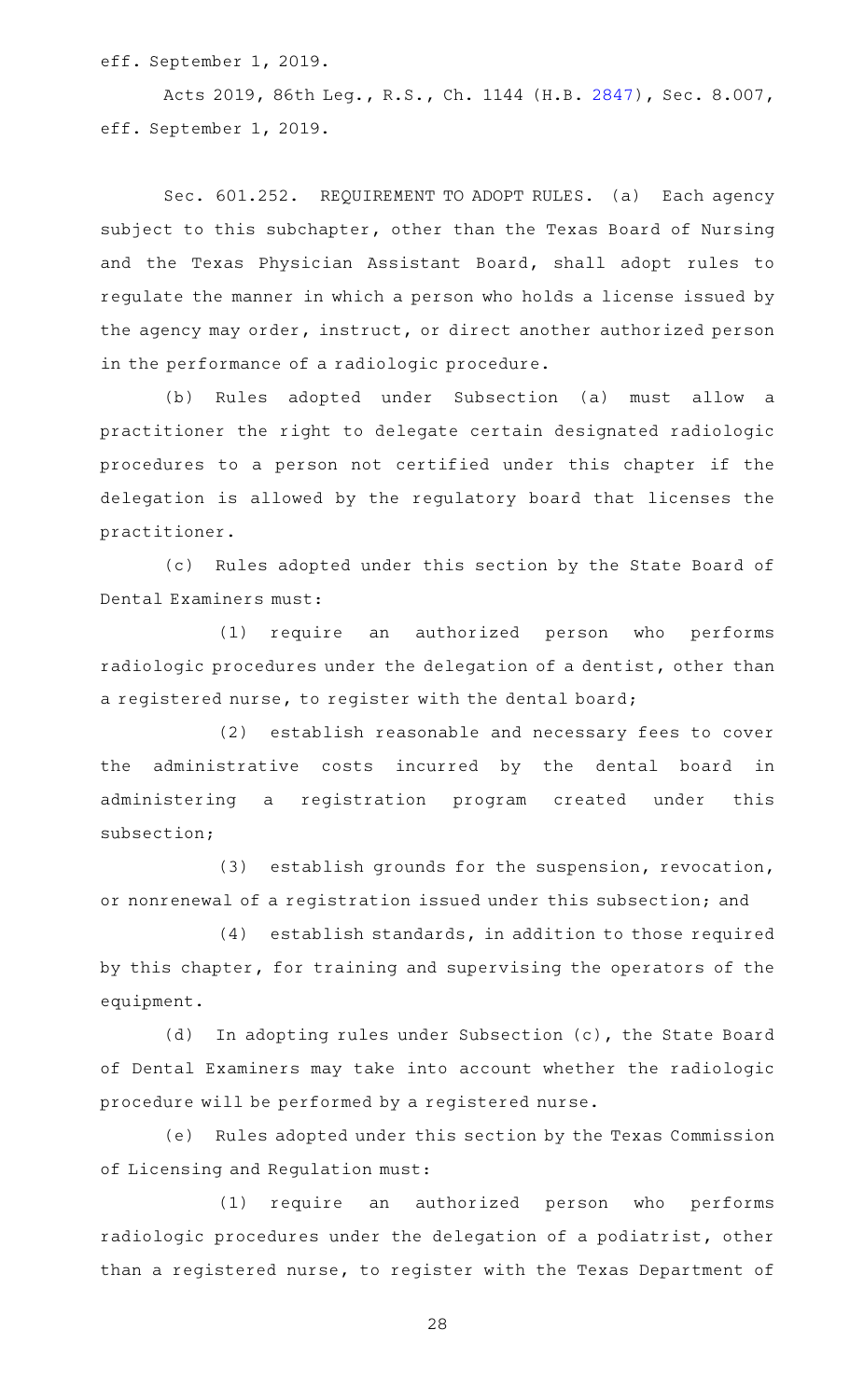Licensing and Regulation;

(2) establish reasonable and necessary fees to cover the administrative costs incurred by the Texas Department of Licensing and Regulation in administering a registration program created under this subsection;

(3) establish grounds for the suspension, revocation, or nonrenewal of a registration issued under this subsection; and

(4) establish standards for training and supervising the operators of podiatric equipment, including standards for curricula and instructors.

(f) In adopting rules under Subsection (e), the Texas Commission of Licensing and Regulation may take into account whether the radiologic procedure will be performed by a registered nurse.

Acts 1999, 76th Leg., ch. 388, Sec. 1, eff. Sept. 1, 1999.

Amended by:

Acts 2007, 80th Leg., R.S., Ch. 889 (H.B. [2426\)](http://www.legis.state.tx.us/tlodocs/80R/billtext/html/HB02426F.HTM), Sec. 49, eff. September 1, 2007.

Acts 2015, 84th Leg., R.S., Ch. 838 (S.B. [202](http://www.legis.state.tx.us/tlodocs/84R/billtext/html/SB00202F.HTM)), Sec. 2.032, eff. September 1, 2015.

Acts 2017, 85th Leg., R.S., Ch. 567 (S.B. [674\)](http://www.legis.state.tx.us/tlodocs/85R/billtext/html/SB00674F.HTM), Sec. 12, eff. September 1, 2017.

Acts 2019, 86th Leg., R.S., Ch. 1144 (H.B. [2847](http://www.legis.state.tx.us/tlodocs/86R/billtext/html/HB02847F.HTM)), Sec. 8.008, eff. September 1, 2019.

Sec. 601.253. TEXAS BOARD OF NURSING. (a) The Texas Board of Nursing shall adopt rules governing registered nurses performing radiologic procedures under Section [601.151](http://www.statutes.legis.state.tx.us/GetStatute.aspx?Code=OC&Value=601.151) or [601.154,](http://www.statutes.legis.state.tx.us/GetStatute.aspx?Code=OC&Value=601.154) including rules:

(1) establishing mandatory training guidelines; and

(2) requiring registered nurses performing radiologic procedures under Section [601.151](http://www.statutes.legis.state.tx.us/GetStatute.aspx?Code=OC&Value=601.151) to register with the Texas Board of Nursing and to identify the practitioner ordering the procedures.

(b) The Texas Board of Nursing shall notify the agency licensing the practitioner that the nurse has registered under this section.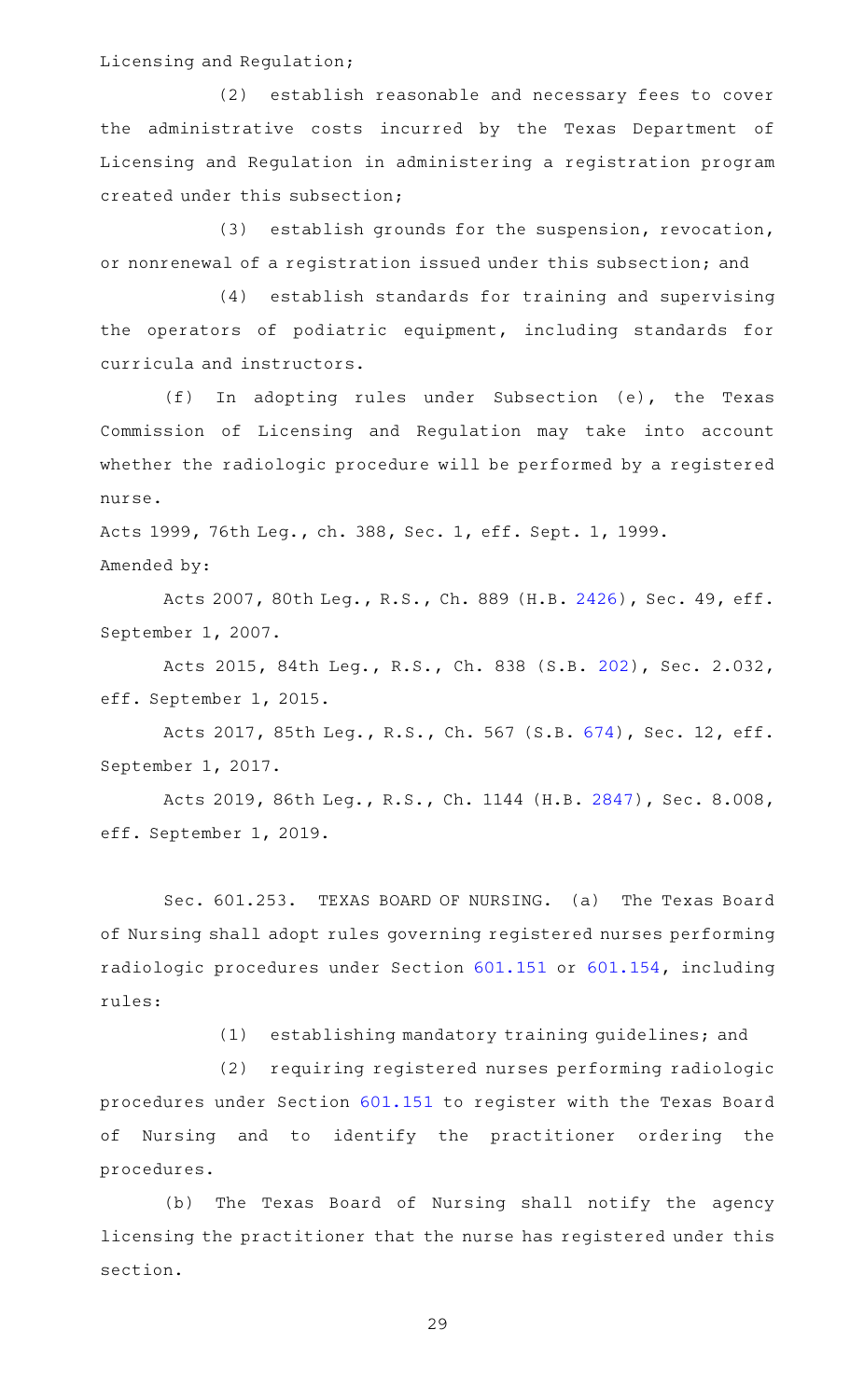Acts 1999, 76th Leg., ch. 388, Sec. 1, eff. Sept. 1, 1999. Amended by:

Acts 2007, 80th Leg., R.S., Ch. 889 (H.B. [2426\)](http://www.legis.state.tx.us/tlodocs/80R/billtext/html/HB02426F.HTM), Sec. 50, eff. September 1, 2007.

Acts 2015, 84th Leg., R.S., Ch. 838 (S.B. [202](http://www.legis.state.tx.us/tlodocs/84R/billtext/html/SB00202F.HTM)), Sec. 2.033, eff. September 1, 2015.

Sec. 601.254. TEXAS PHYSICIAN ASSISTANT BOARD. (a) The Texas Physician Assistant Board shall adopt rules governing licensed physician assistants performing radiologic procedures under Section [601.151](http://www.statutes.legis.state.tx.us/GetStatute.aspx?Code=OC&Value=601.151) or [601.154](http://www.statutes.legis.state.tx.us/GetStatute.aspx?Code=OC&Value=601.154), including rules:

(1) establishing mandatory training guidelines; and

(2) requiring licensed physician assistants performing radiologic procedures under Section [601.151](http://www.statutes.legis.state.tx.us/GetStatute.aspx?Code=OC&Value=601.151) to register with the Texas Physician Assistant Board and to identify the practitioner ordering the procedures.

(b) The Texas Physician Assistant Board shall notify the agency licensing the practitioner that the physician assistant has registered under this section.

Added by Acts 2015, 84th Leg., R.S., Ch. 838 (S.B. [202\)](http://www.legis.state.tx.us/tlodocs/84R/billtext/html/SB00202F.HTM), Sec. 2.034, eff. September 1, 2015.

## SUBCHAPTER F-1. COMPLAINTS AND INVESTIGATIVE INFORMATION

Sec. 601.271. COMPLAINT INFORMATION AND STATUS. (a) The advisory board shall maintain a system to promptly and efficiently act on complaints filed with the advisory board. The advisory board shall maintain:

(1) information about the parties to the complaint and the subject matter of the complaint;

(2) a summary of the results of the review or investigation of the complaint; and

(3) information about the disposition of the complaint.

(b) The advisory board shall make information available describing its procedures for complaint investigation and resolution.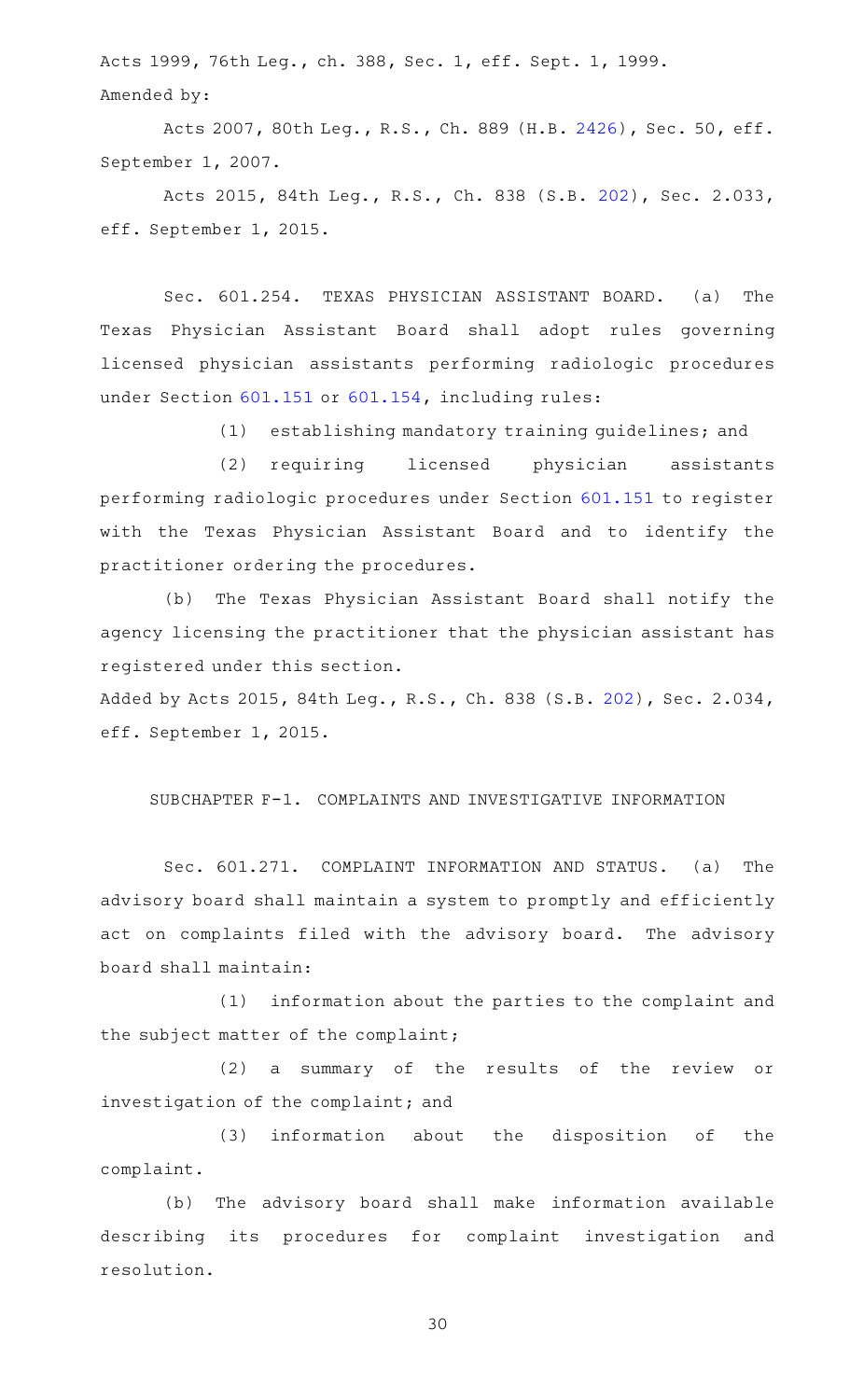(c) If a written complaint is filed with the advisory board relating to a certificate holder or a person approved under Section [601.054](http://www.statutes.legis.state.tx.us/GetStatute.aspx?Code=OC&Value=601.054) or [601.055,](http://www.statutes.legis.state.tx.us/GetStatute.aspx?Code=OC&Value=601.055) the advisory board, as often as quarterly and until final determination of the action to be taken on the complaint, shall notify the parties to the complaint of the status of the complaint unless the notice would jeopardize an active investigation.

Added by Acts 2015, 84th Leg., R.S., Ch. 838 (S.B. [202\)](http://www.legis.state.tx.us/tlodocs/84R/billtext/html/SB00202F.HTM), Sec. 2.035, eff. September 1, 2015.

Sec. 601.272. CONDUCT OF INVESTIGATION. The advisory board shall complete a preliminary investigation of a complaint filed with the advisory board not later than the 45th day after the date of receiving the complaint. The advisory board shall first determine whether the person constitutes a continuing threat to the public welfare. On completion of the preliminary investigation, the advisory board shall determine whether to officially proceed on the complaint. If the advisory board fails to complete the preliminary investigation in the time required by this section, the advisory board's official investigation of the complaint is considered to commence on that date.

Added by Acts 2015, 84th Leg., R.S., Ch. 838 (S.B. [202\)](http://www.legis.state.tx.us/tlodocs/84R/billtext/html/SB00202F.HTM), Sec. 2.035, eff. September 1, 2015.

Sec. 601.273. ACCESS TO COMPLAINT INFORMATION. (a) Except as provided by Subsection (b), the advisory board shall provide a person who is the subject of a formal complaint filed under this chapter with access to all information in its possession that the advisory board intends to offer into evidence in presenting its case in chief at the contested hearing on the complaint, subject to any other privilege or restriction established by rule, statute, or legal precedent. The advisory board shall provide the information not later than the 30th day after receipt of a written request from the person or the person's counsel, unless good cause is shown for delay.

(b) The advisory board is not required to provide:

(1) advisory board investigative reports;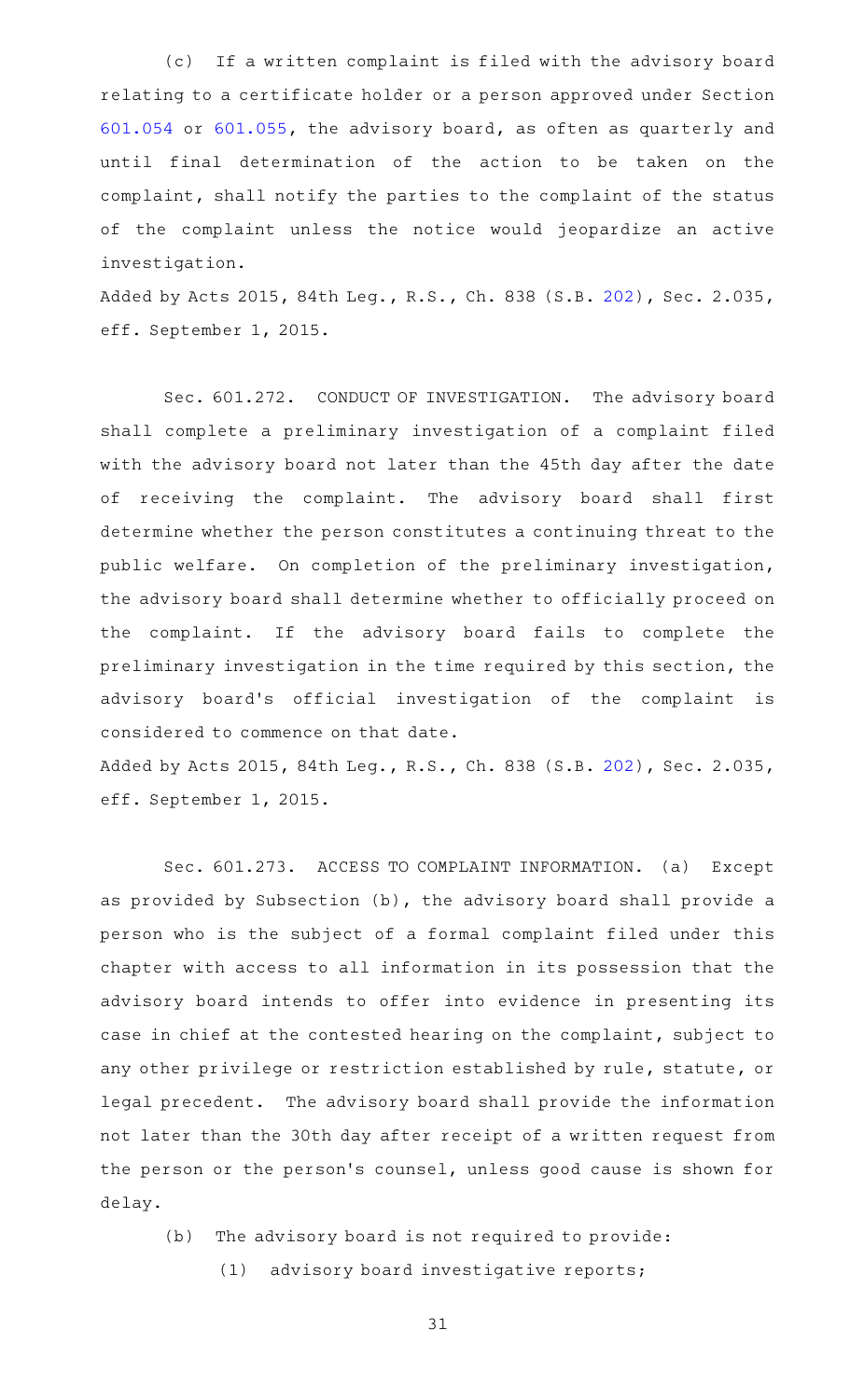- (2) investigative memoranda;
- (3) the identity of a nontestifying complainant;
- (4) attorney-client communications;

(5) attorney work product; or

(6) other material covered by a privilege recognized by the Texas Rules of Civil Procedure or the Texas Rules of Evidence.

(c) Providing information under this section does not constitute a waiver of privilege or confidentiality under this chapter or other law.

Added by Acts 2015, 84th Leg., R.S., Ch. 838 (S.B. [202\)](http://www.legis.state.tx.us/tlodocs/84R/billtext/html/SB00202F.HTM), Sec. 2.035, eff. September 1, 2015.

Sec. 601.274. HEALTH CARE ENTITY REQUEST FOR INFORMATION. On the written request of a health care entity, the advisory board shall provide to the entity:

(1) information about a complaint filed against a person that was resolved after investigation by:

 $(A)$  a disciplinary order of the advisory board; or

(B) an agreed settlement; and

(2) the basis of and current status of any complaint that has been referred by the executive director of the medical board for enforcement action.

Added by Acts 2015, 84th Leg., R.S., Ch. 838 (S.B. [202\)](http://www.legis.state.tx.us/tlodocs/84R/billtext/html/SB00202F.HTM), Sec. 2.035, eff. September 1, 2015.

Sec. 601.275. CONFIDENTIALITY OF INVESTIGATIVE INFORMATION. A complaint, adverse report, investigation file, other report, or other investigative information in the possession of or received or gathered by the advisory board, the medical board, or an employee or agent of the medical board relating to a certificate holder, a person approved under Section [601.054](http://www.statutes.legis.state.tx.us/GetStatute.aspx?Code=OC&Value=601.054) or [601.055,](http://www.statutes.legis.state.tx.us/GetStatute.aspx?Code=OC&Value=601.055) an application for certification or approval, or a criminal investigation or proceeding is privileged and confidential and is not subject to discovery, subpoena, or other means of legal compulsion for release to any person other than the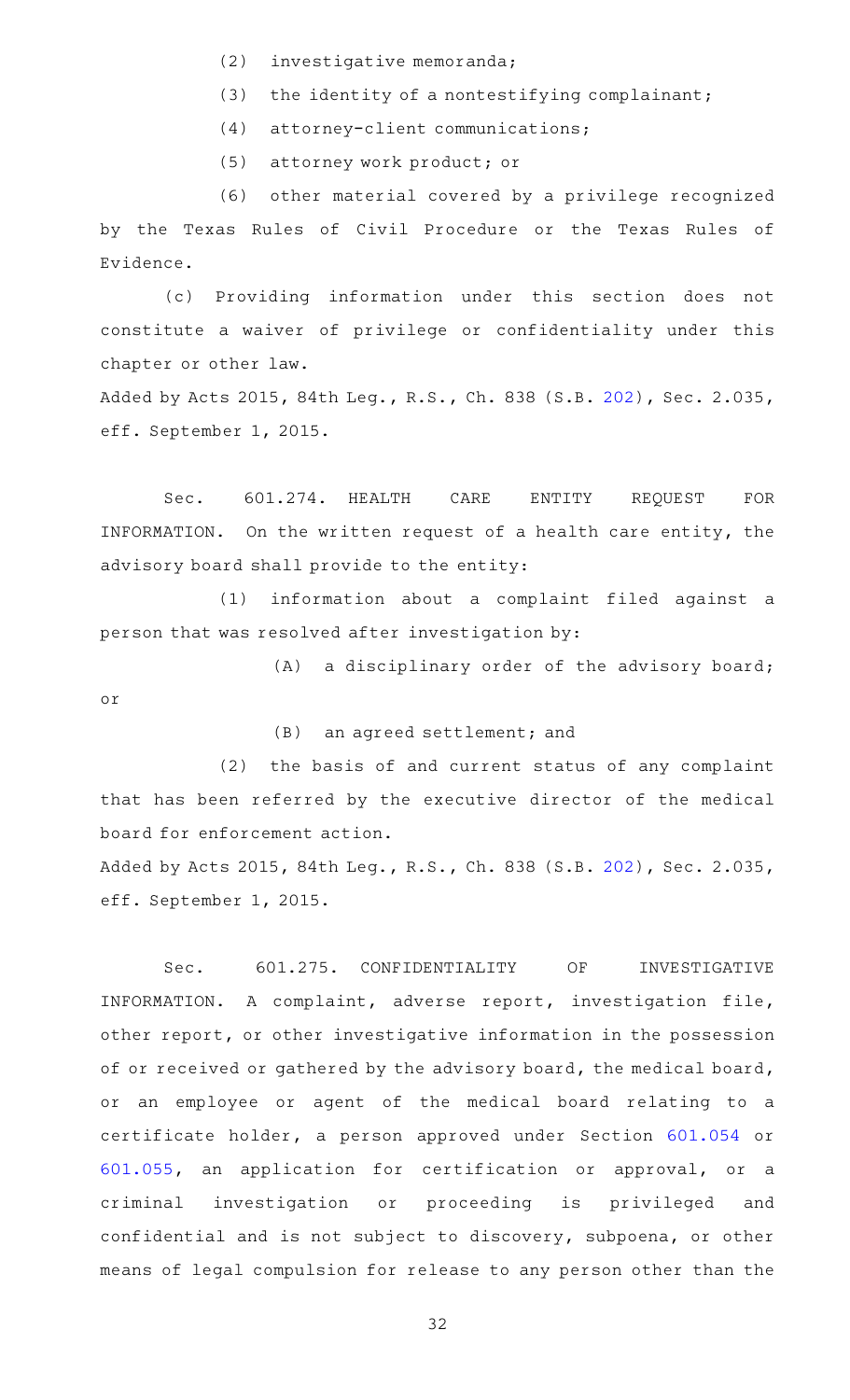advisory board, the medical board, or an employee or agent of the advisory board or medical board involved in discipline under this chapter. For purposes of this section, "investigative information" includes information related to the identity of a person performing or supervising compliance monitoring for the advisory board or medical board and a report prepared by the person related to compliance monitoring.

Added by Acts 2015, 84th Leg., R.S., Ch. 838 (S.B. [202\)](http://www.legis.state.tx.us/tlodocs/84R/billtext/html/SB00202F.HTM), Sec. 2.035, eff. September 1, 2015.

Sec. 601.276. PERMITTED DISCLOSURE OF INVESTIGATIVE INFORMATION. (a) Investigative information in the possession of the advisory board, the medical board, or an employee or agent of the medical board that relates to the discipline of a certificate holder or a person approved under Section [601.054](http://www.statutes.legis.state.tx.us/GetStatute.aspx?Code=OC&Value=601.054) or [601.055,](http://www.statutes.legis.state.tx.us/GetStatute.aspx?Code=OC&Value=601.055) may be disclosed to:

(1) a licensing authority in another state or country in which the certificate holder or person is licensed, certified, or permitted or has applied for a license, certification, or permit; or

(2) a medical peer review committee reviewing:

(A) an application for privileges; or

(B) the qualifications of the certificate holder or person with respect to retaining privileges.

(b) If investigative information in the possession of the advisory board, the medical board, or an employee or agent of the medical board indicates that a crime may have been committed, the advisory board or medical board, as appropriate, shall report the information to the proper law enforcement agency. The advisory board and medical board shall cooperate with and assist each law enforcement agency conducting a criminal investigation of a certificate holder or a person approved under Section [601.054](http://www.statutes.legis.state.tx.us/GetStatute.aspx?Code=OC&Value=601.054) or [601.055](http://www.statutes.legis.state.tx.us/GetStatute.aspx?Code=OC&Value=601.055) by providing information relevant to the investigation. Confidential information disclosed to a law enforcement agency under this subsection remains confidential and may not be disclosed by the law enforcement agency except as necessary to further the investigation.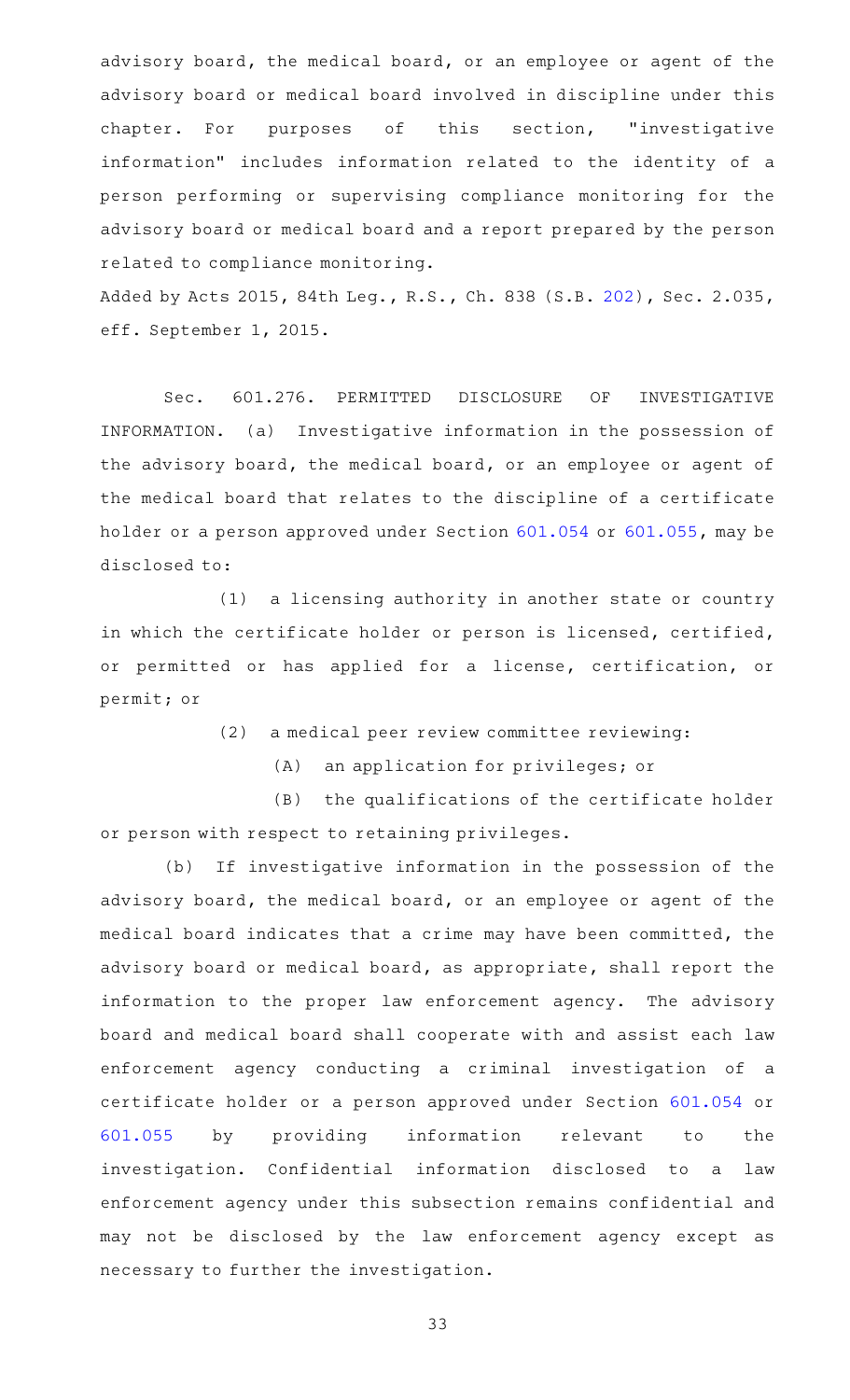Added by Acts 2015, 84th Leg., R.S., Ch. 838 (S.B. [202\)](http://www.legis.state.tx.us/tlodocs/84R/billtext/html/SB00202F.HTM), Sec. 2.035, eff. September 1, 2015.

SUBCHAPTER G. CERTIFICATE DENIAL AND DISCIPLINARY ACTION

Sec. 601.301. CERTIFICATE DENIAL AND DISCIPLINARY ACTION. The advisory board may, for a violation of this chapter or a rule adopted under this chapter:

(1) suspend, restrict, revoke, or refuse to renew a certificate;

(2) rescind approval of a curriculum, training program, or instructor;

(3) deny an application for certification or approval;

(4) issue a reprimand; or

(5) place the offender's certificate on probation and require compliance with a requirement of the advisory board, including requiring the offender to:

(A) submit to medical or psychological treatment;

 $(B)$  meet additional education requirements;

(C) pass an examination; or

(D) work under the supervision of a medical radiologic technologist or other practitioner. Acts 1999, 76th Leg., ch. 388, Sec. 1, eff. Sept. 1, 1999.

Added by Acts 2015, 84th Leg., R.S., Ch. 838 (S.B. [202\)](http://www.legis.state.tx.us/tlodocs/84R/billtext/html/SB00202F.HTM), Sec. 2.036, eff. September 1, 2015.

Sec. 601.302. GROUNDS FOR CERTIFICATE DENIAL OR DISCIPLINARY ACTION. The advisory board may take action under Section [601.301](http://www.statutes.legis.state.tx.us/GetStatute.aspx?Code=OC&Value=601.301) against a person subject to this chapter for:

(1) obtaining or attempting to obtain a certificate issued under this chapter by bribery or fraud;

(2) making or filing a false report or record made in the person's capacity as a medical radiologic technologist;

(3) intentionally or negligently failing to file a report or record required by law;

(4) intentionally obstructing or inducing another to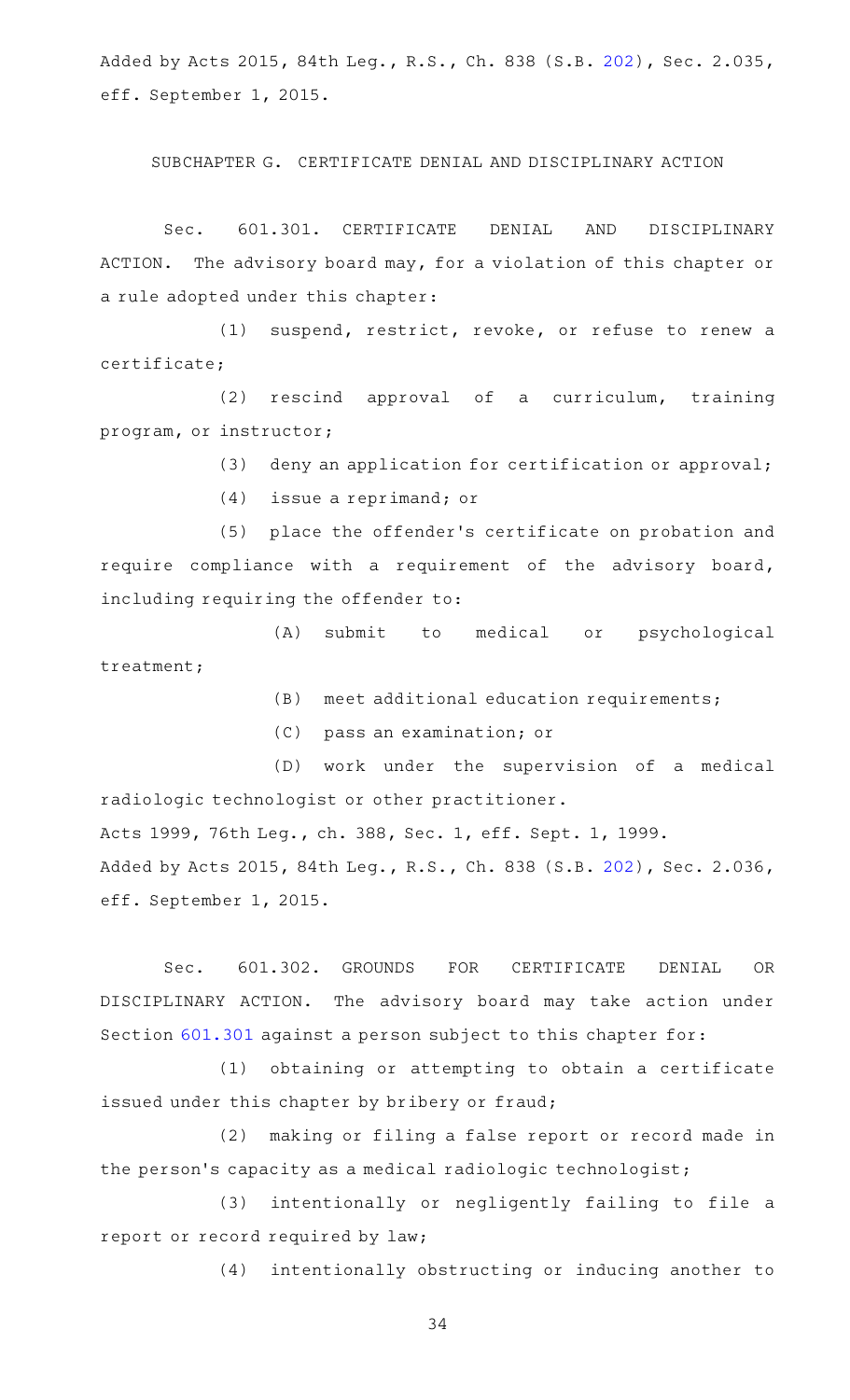intentionally obstruct the filing of a report or record required by law;

 $(5)$  engaging in unprofessional conduct, including the violation of the standards of practice of radiologic technology established by the advisory board;

(6) developing an incapacity that prevents the practice of radiologic technology with reasonable skill, competence, and safety to the public as the result of:

 $(A)$  an illness;

(B) drug or alcohol dependency; or

(C) another physical or mental condition or

illness;

(7) failing to report to the advisory board the violation of this chapter by another person;

 $(8)$  employing, for the purpose of applying ionizing radiation to a person, a person who is not certified under or in compliance with this chapter;

(9) violating this chapter, a rule adopted under this chapter, an order of the advisory board previously entered in a disciplinary proceeding, or an order to comply with a subpoena issued by the advisory board;

(10) having a certificate revoked, suspended, or otherwise subjected to adverse action or being denied a certificate by another certification authority in another state, territory, or country; or

(11) being convicted of or pleading nolo contendere to a crime directly related to the practice of radiologic technology. Acts 1999, 76th Leg., ch. 388, Sec. 1, eff. Sept. 1, 1999. Amended by:

Acts 2015, 84th Leg., R.S., Ch. 1 (S.B. [219](http://www.legis.state.tx.us/tlodocs/84R/billtext/html/SB00219F.HTM)), Sec. 5.142, eff. April 2, 2015. Added by Acts 2015, 84th Leg., R.S., Ch. 838 (S.B. [202\)](http://www.legis.state.tx.us/tlodocs/84R/billtext/html/SB00202F.HTM), Sec. 2.036, eff. September 1, 2015.

Sec. 601.303. STUDENT PRACTICING WITHOUT DIRECT SUPERVISION. The advisory board may take disciplinary action against a student for intentionally practicing radiologic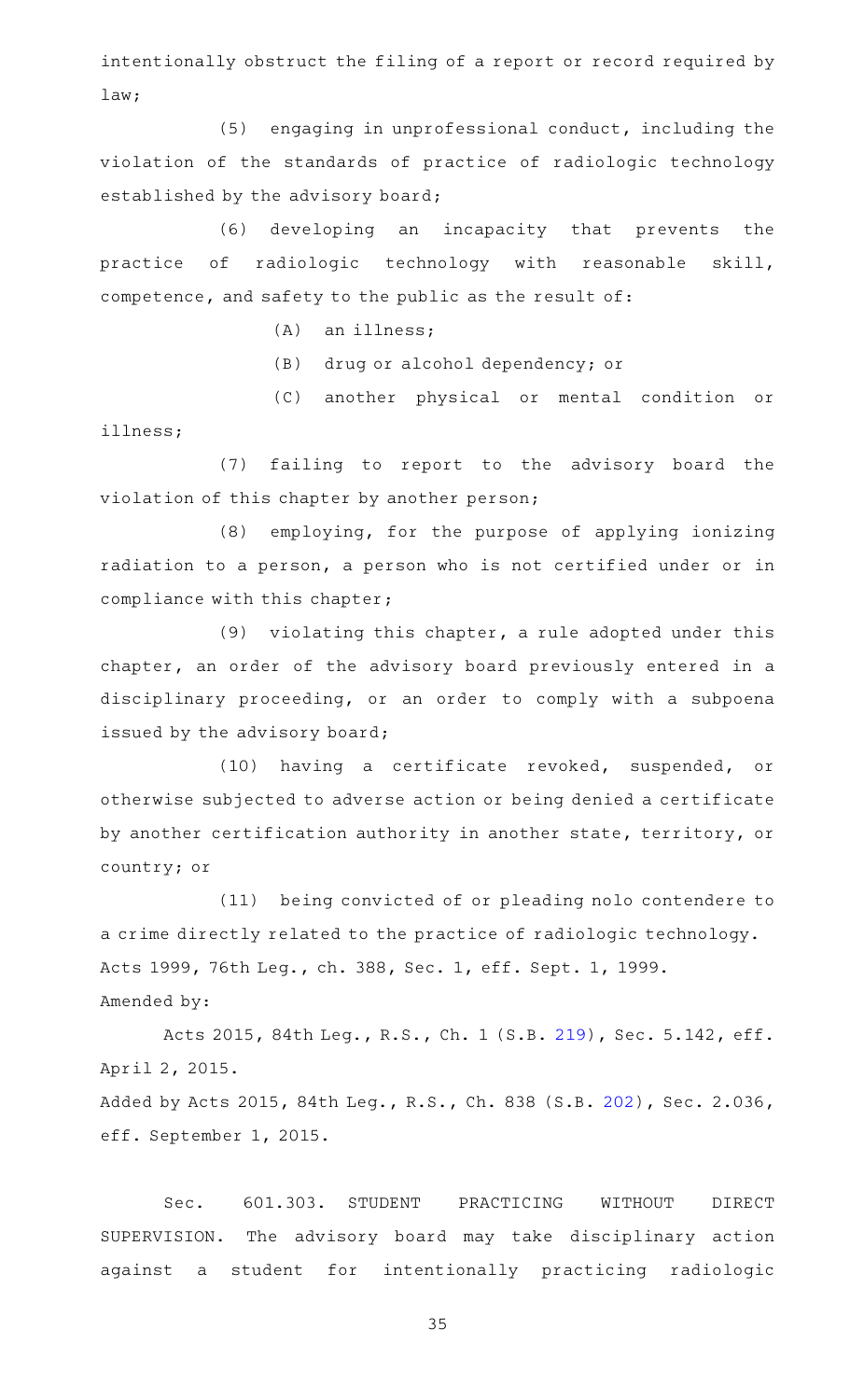technology without direct supervision.

Acts 1999, 76th Leg., ch. 388, Sec. 1, eff. Sept. 1, 1999. Added by Acts 2015, 84th Leg., R.S., Ch. 838 (S.B. [202\)](http://www.legis.state.tx.us/tlodocs/84R/billtext/html/SB00202F.HTM), Sec. 2.036, eff. September 1, 2015.

Sec. 601.304. ADMINISTRATIVE PROCEDURE FOR CONTESTED CASE HEARING. For a contested case hearing in which a formal complaint has been filed under this chapter, the procedure by which the advisory board takes a disciplinary action and the procedure by which a disciplinary action is appealed are governed by:

 $(1)$  advisory board rules for a contested case hearing; and

(2) Chapter [2001](http://www.statutes.legis.state.tx.us/GetStatute.aspx?Code=GV&Value=2001), Government Code.

Acts 1999, 76th Leg., ch. 388, Sec. 1, eff. Sept. 1, 1999. Added by Acts 2015, 84th Leg., R.S., Ch. 838 (S.B. [202\)](http://www.legis.state.tx.us/tlodocs/84R/billtext/html/SB00202F.HTM), Sec. 2.036, eff. September 1, 2015.

Sec. 601.305. SURRENDER OF CERTIFICATE. (a) The advisory board may accept the voluntary surrender of a certificate. A person who has surrendered a certificate may not engage in activities that require a certificate, and the advisory board may not return the certificate to the person, until the person demonstrates to the satisfaction of the advisory board that the person is able to resume the practice of radiologic technology.

(b) The advisory board shall by rule establish guidelines for determining when a person is competent to resume the practice of radiologic technology.

Acts 1999, 76th Leg., ch. 388, Sec. 1, eff. Sept. 1, 1999. Amended by:

Acts 2015, 84th Leg., R.S., Ch. 1 (S.B. [219](http://www.legis.state.tx.us/tlodocs/84R/billtext/html/SB00219F.HTM)), Sec. 5.143, eff. April 2, 2015. Added by Acts 2015, 84th Leg., R.S., Ch. 838 (S.B. [202\)](http://www.legis.state.tx.us/tlodocs/84R/billtext/html/SB00202F.HTM), Sec. 2.036, eff. September 1, 2015.

Sec. 601.306. EMERGENCY SUSPENSION. (a) The presiding officer of the advisory board shall appoint a three-member disciplinary panel consisting of advisory board members to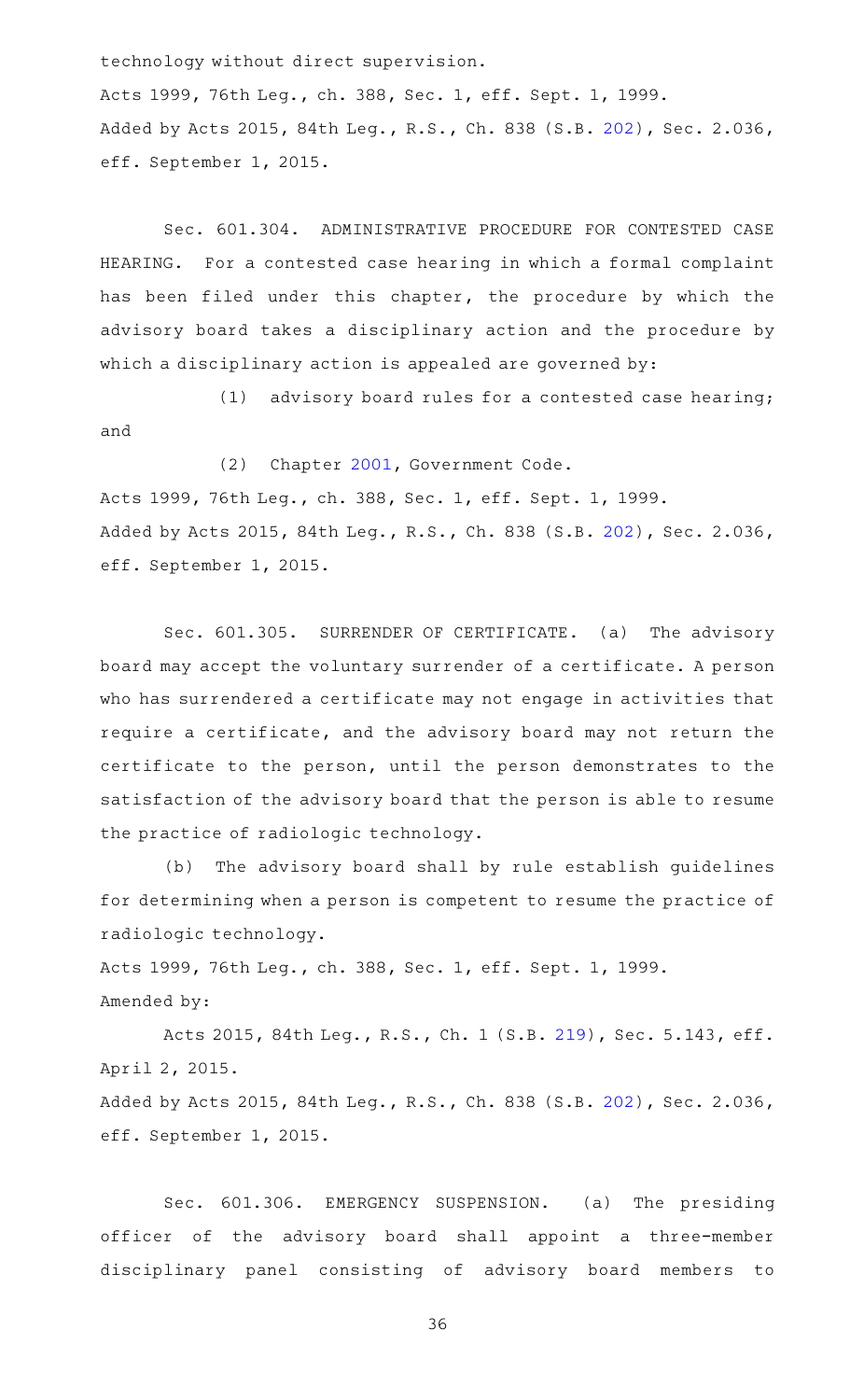determine whether a certificate should be temporarily suspended.

 $(a-1)$  The disciplinary panel shall temporarily suspend the certificate of a certificate holder if the panel determines from the evidence or information presented to it that continued practice by the certificate holder would constitute a continuing threat to the public welfare.

(b) A certificate may be suspended under this section without notice or hearing on the complaint if:

(1) action is taken to initiate proceedings for a hearing before the advisory board simultaneously with the temporary suspension; and

 $(2)$  a hearing is held as soon as practicable under this chapter and Chapter [2001,](http://www.statutes.legis.state.tx.us/GetStatute.aspx?Code=GV&Value=2001) Government Code.

(c) Notwithstanding Chapter [551](http://www.statutes.legis.state.tx.us/GetStatute.aspx?Code=GV&Value=551), Government Code, the disciplinary panel may hold a meeting by telephone conference call if immediate action is required and convening of the panel at one location is inconvenient for any member of the panel.

Added by Acts 2003, 78th Leg., ch. 326, Sec. 13, eff. Sept. 1, 2003. Added by Acts 2015, 84th Leg., R.S., Ch. 838 (S.B. [202\)](http://www.legis.state.tx.us/tlodocs/84R/billtext/html/SB00202F.HTM), Sec. 2.036, eff. September 1, 2015.

Sec. 601.307. DELEGATION OF CERTAIN COMPLAINT DISPOSITIONS. (a) The advisory board may delegate to a committee of medical board employees the authority to dismiss or enter into an agreed settlement of a complaint that does not relate directly to patient care or that involves only administrative violations. The disposition determined by the committee must be approved by the advisory board at a public meeting.

(b) A complaint delegated under this section shall be referred for an informal proceeding under Section [601.311](http://www.statutes.legis.state.tx.us/GetStatute.aspx?Code=OC&Value=601.311) if:

(1) the committee of employees determines that the complaint should not be dismissed or settled;

(2) the committee is unable to reach an agreed settlement; or

(3) the affected person requests that the complaint be referred for an informal proceeding.

Added by Acts 2015, 84th Leg., R.S., Ch. 838 (S.B. [202\)](http://www.legis.state.tx.us/tlodocs/84R/billtext/html/SB00202F.HTM), Sec. 2.036,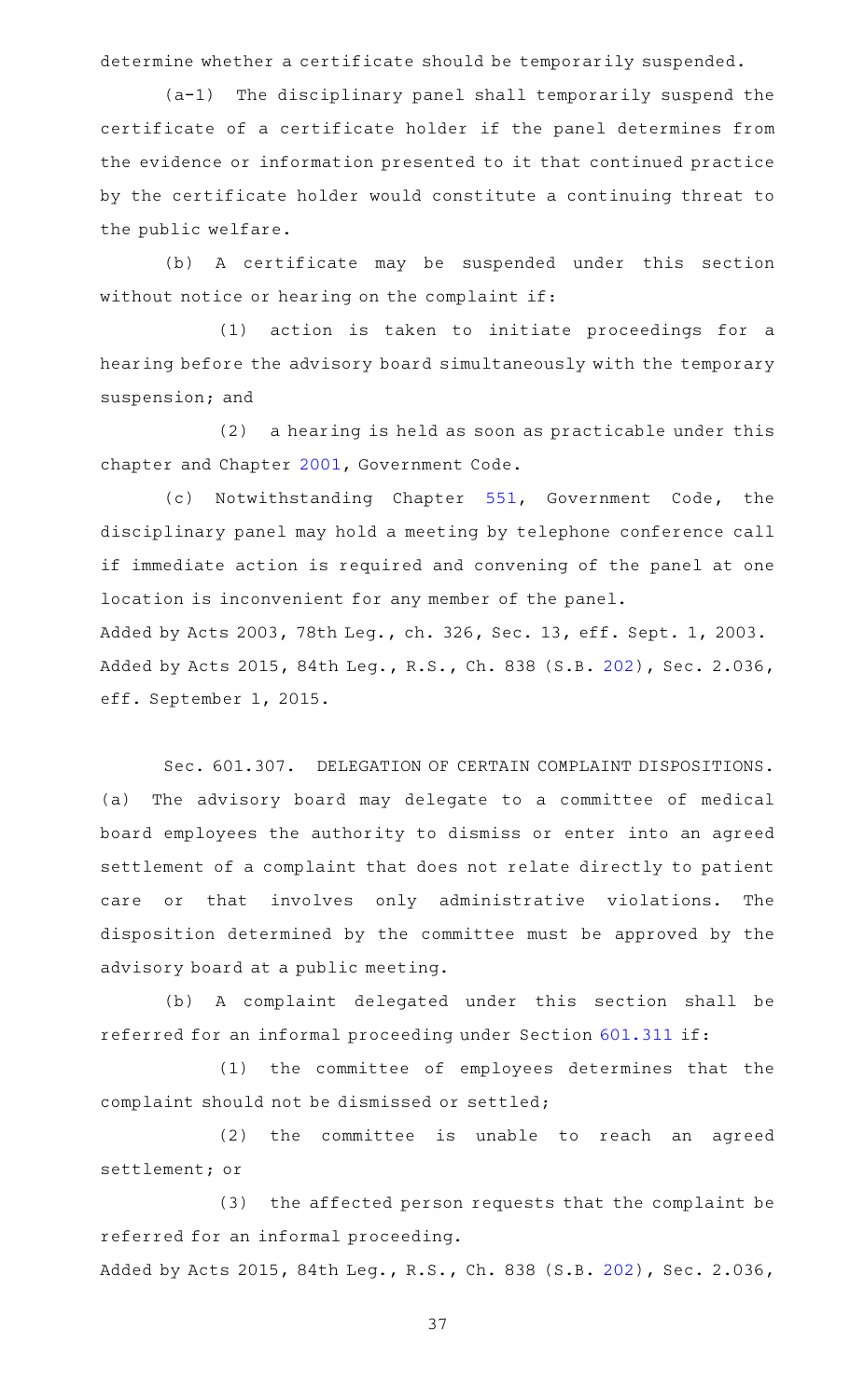eff. September 1, 2015.

Sec. 601.308. SUBPOENA. (a) The executive director of the medical board, the director 's designee, or the secretary-treasurer of the medical board may issue a subpoena or subpoena duces tecum for the advisory board:

(1) to conduct an investigation or a contested proceeding related to:

(A) alleged misconduct by a certificate holder or a person approved under Section [601.054](http://www.statutes.legis.state.tx.us/GetStatute.aspx?Code=OC&Value=601.054) or [601.055;](http://www.statutes.legis.state.tx.us/GetStatute.aspx?Code=OC&Value=601.055)

(B) an alleged violation of this chapter or other law related to radiologic technology; or

(C) the provision of health care under this chapter; or

(2) for purposes of determining whether to issue, suspend, restrict, or revoke a certificate or approval under this chapter.

(b) Failure to timely comply with a subpoena issued under this section is a ground for:

(1) disciplinary action by the advisory board or another licensing or regulatory agency with jurisdiction over the person subject to the subpoena; and

(2) denial of an application for certification or approval.

Added by Acts 2015, 84th Leg., R.S., Ch. 838 (S.B. [202\)](http://www.legis.state.tx.us/tlodocs/84R/billtext/html/SB00202F.HTM), Sec. 2.036, eff. September 1, 2015.

Sec. 601.309. PROTECTION OF PATIENT IDENTITY. In a disciplinary investigation or proceeding conducted under this chapter, the advisory board shall protect the identity of each patient whose medical records are examined and used in a public proceeding unless the patient:

(1) testifies in the public proceeding; or

(2) submits a written release in regard to the patient 's records or identity.

Added by Acts 2015, 84th Leg., R.S., Ch. 838 (S.B. [202\)](http://www.legis.state.tx.us/tlodocs/84R/billtext/html/SB00202F.HTM), Sec. 2.036, eff. September 1, 2015.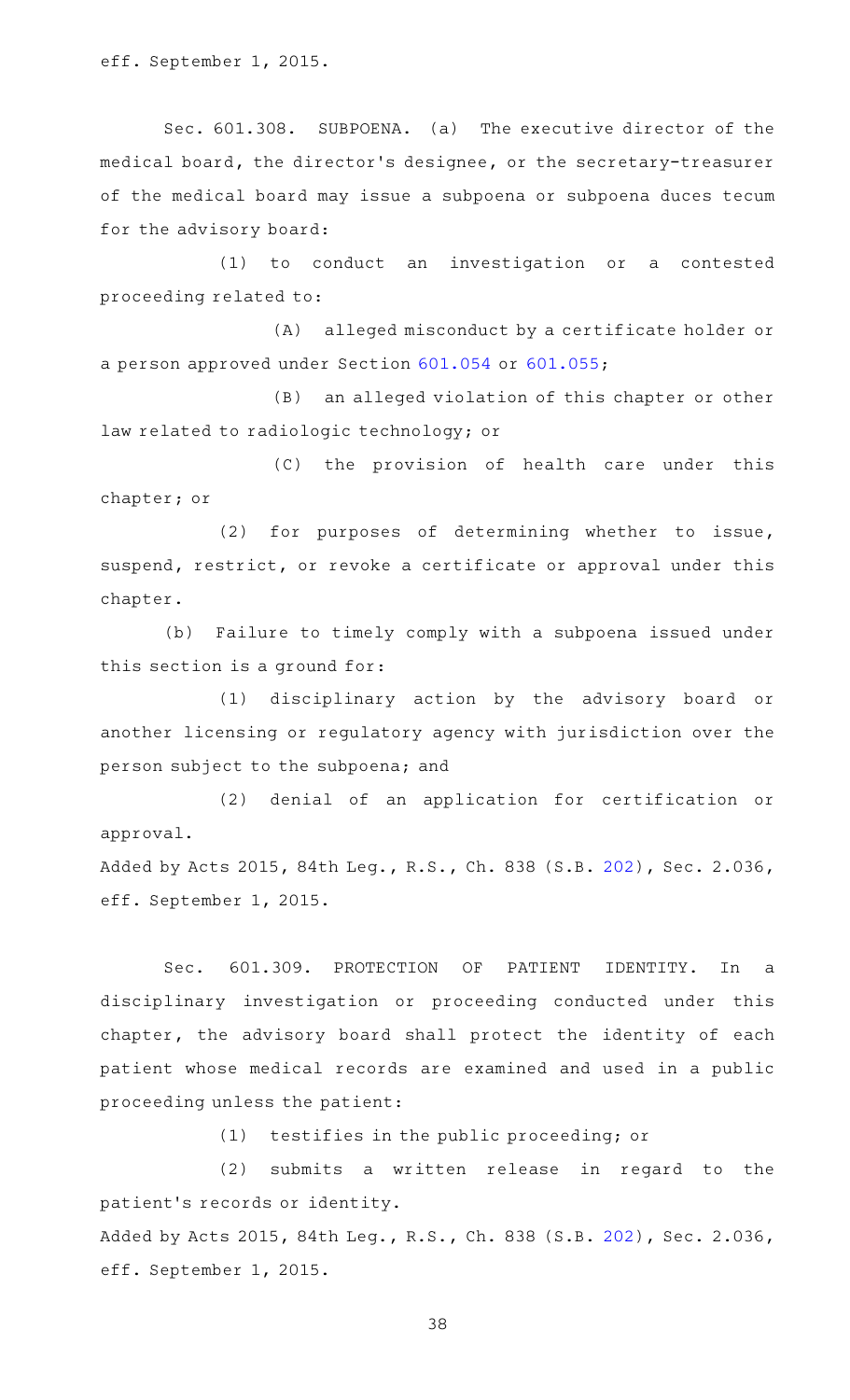Sec. 601.310. REQUIRED SUSPENSION OF LICENSE OF INCARCERATED CERTIFICATE HOLDER. Regardless of the offense, the advisory board shall suspend the certificate or approval of a person serving a prison term in a state or federal penitentiary during the term of the incarceration.

Added by Acts 2015, 84th Leg., R.S., Ch. 838 (S.B. [202\)](http://www.legis.state.tx.us/tlodocs/84R/billtext/html/SB00202F.HTM), Sec. 2.036, eff. September 1, 2015.

Sec. 601.311. INFORMAL PROCEEDINGS. (a) The advisory board by rule shall adopt procedures governing:

(1) informal disposition of a contested case under Section [2001.056](http://www.statutes.legis.state.tx.us/GetStatute.aspx?Code=GV&Value=2001.056), Government Code; and

(2) informal proceedings held in compliance with Section [2001.054](http://www.statutes.legis.state.tx.us/GetStatute.aspx?Code=GV&Value=2001.054), Government Code.

(b) Rules adopted under this section must require that:

(1) an informal meeting in compliance with Section [2001.054](http://www.statutes.legis.state.tx.us/GetStatute.aspx?Code=GV&Value=2001.054), Government Code, be scheduled and the advisory board give notice to the person who is the subject of a complaint of the time and place of the meeting not later than the 45th day before the date the meeting is held;

 $(2)$  the complainant and the person who is the subject of the complaint be provided an opportunity to be heard;

 $(3)$  at least one of the advisory board members participating in the informal meeting as a panelist be a member who represents the public;

 $(4)$  a member of the medical board's staff be at the meeting to present to the advisory board 's representative the facts the staff reasonably believes it could prove by competent evidence or qualified witnesses at a hearing; and

(5) the advisory board's legal counsel or a representative of the attorney general be present to advise the advisory board or the medical board's staff.

(c) The person who is the subject of the complaint is entitled to:

(1) reply to the staff's presentation; and

(2) present the facts the person reasonably believes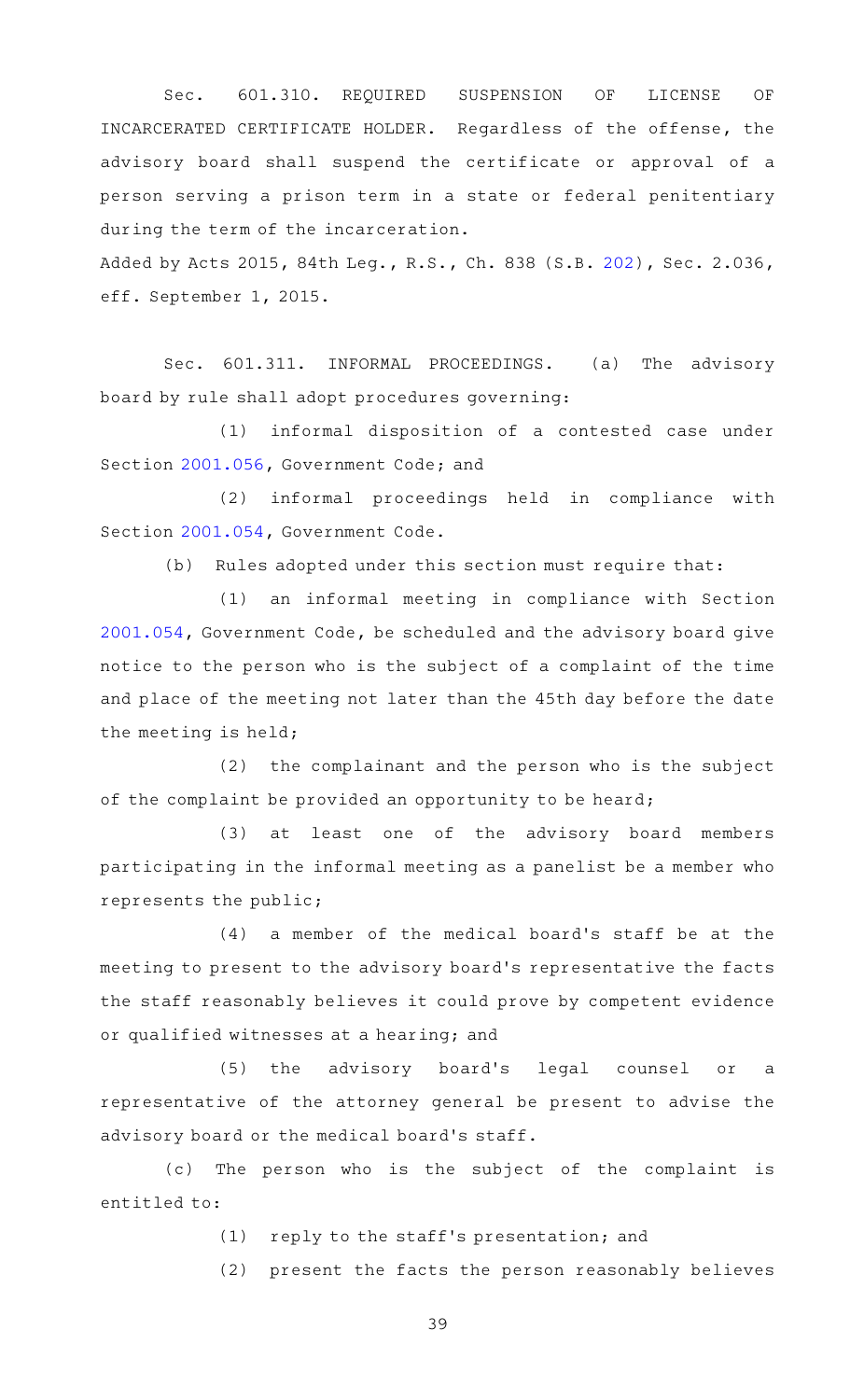the person could prove by competent evidence or qualified witnesses at a hearing.

(d) After ample time is given for the presentations, the advisory board representative shall recommend that the investigation be closed or shall attempt to mediate the disputed matters and make a recommendation regarding the disposition of the case in the absence of a hearing under applicable law concerning contested cases.

(e) If the person who is the subject of the complaint has previously been the subject of disciplinary action by the advisory board, the advisory board shall schedule the informal meeting as soon as practicable.

(f) Section [601.275](http://www.statutes.legis.state.tx.us/GetStatute.aspx?Code=OC&Value=601.275) applies to an investigation file and investigative information in the possession of or used by the advisory board in an informal proceeding under this section. Added by Acts 2015, 84th Leg., R.S., Ch. 838 (S.B. [202\)](http://www.legis.state.tx.us/tlodocs/84R/billtext/html/SB00202F.HTM), Sec. 2.036, eff. September 1, 2015.

Sec. 601.312. ADVISORY BOARD REPRESENTATION IN INFORMAL PROCEEDINGS. (a) In an informal meeting under Section [601.311,](http://www.statutes.legis.state.tx.us/GetStatute.aspx?Code=OC&Value=601.311) at least two panelists shall be appointed to determine whether an informal disposition is appropriate.

(b) Notwithstanding Subsection (a) and Section [601.311\(](http://www.statutes.legis.state.tx.us/GetStatute.aspx?Code=OC&Value=601.311)b)(3), an informal proceeding may be conducted by one panelist if the person who is the subject of the complaint waives the requirement that at least two panelists conduct the informal proceeding. If the person waives that requirement, the panelist may be any member of the advisory board.

(c) Except as provided by Subsection (d), the panel requirements described by Subsections (a) and (b) apply to an informal proceeding conducted by the advisory board under Section [601.311,](http://www.statutes.legis.state.tx.us/GetStatute.aspx?Code=OC&Value=601.311) including a proceeding to:

(1) consider a disciplinary case to determine if a violation has occurred; or

(2) request modification or termination of an order.

(d) The panel requirements described by Subsections (a) and (b) do not apply to an informal proceeding conducted by the advisory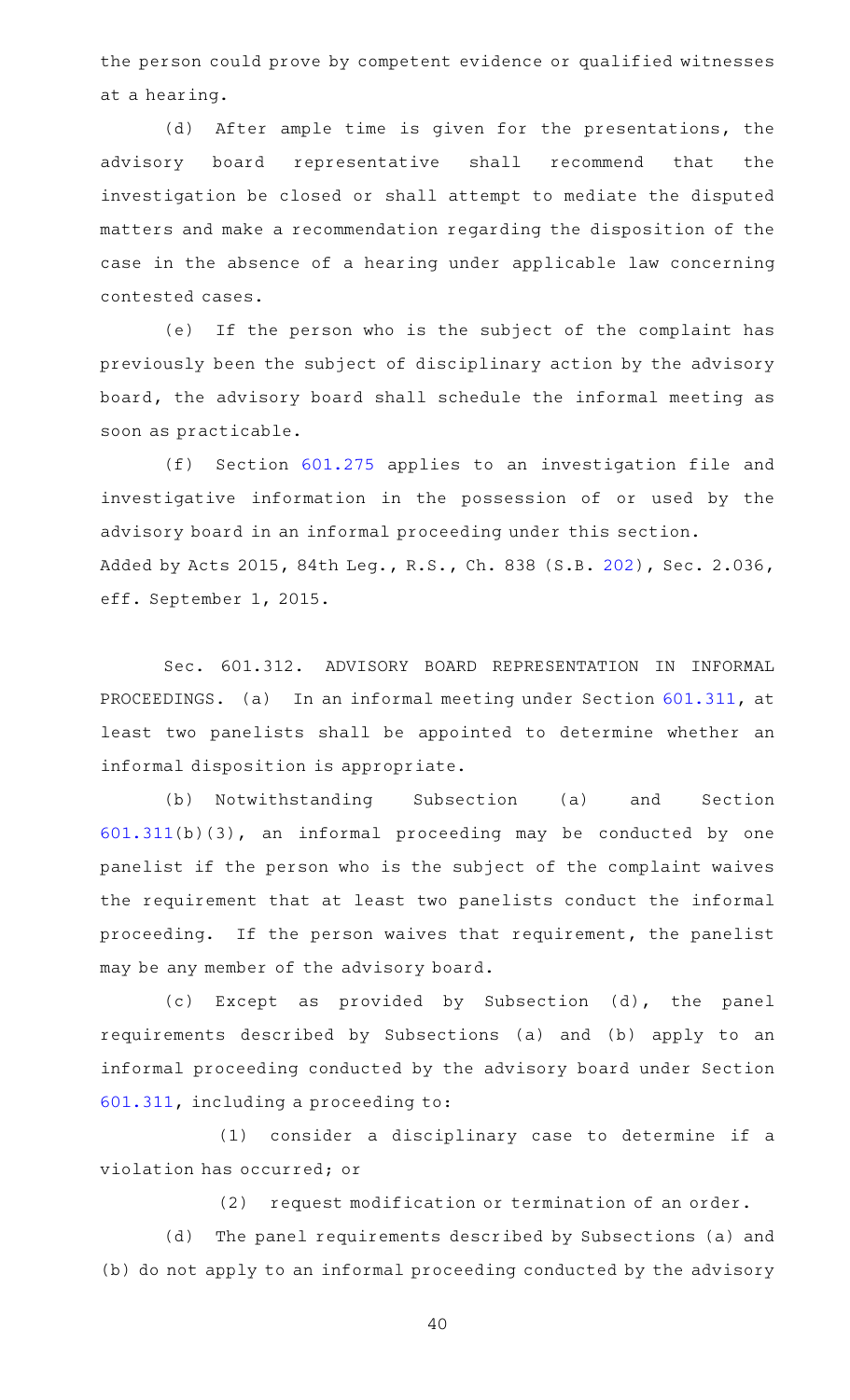board under Section [601.311](http://www.statutes.legis.state.tx.us/GetStatute.aspx?Code=OC&Value=601.311) to show compliance with an order of the advisory board.

Added by Acts 2015, 84th Leg., R.S., Ch. 838 (S.B. [202\)](http://www.legis.state.tx.us/tlodocs/84R/billtext/html/SB00202F.HTM), Sec. 2.036, eff. September 1, 2015.

Sec. 601.313. ROLES AND RESPONSIBILITIES OF PARTICIPANTS IN INFORMAL PROCEEDINGS. (a) An advisory board member who serves as a panelist at an informal meeting under Section [601.311](http://www.statutes.legis.state.tx.us/GetStatute.aspx?Code=OC&Value=601.311) shall make recommendations for the disposition of a complaint or allegation. The member may request the assistance of a medical board employee at any time.

(b) Medical board employees shall present a summary of the allegations against the person who is the subject of the complaint and of the facts pertaining to the allegation that the employees reasonably believe may be proven by competent evidence at a formal hearing.

(c) An attorney for the advisory board or medical board shall act as counsel to the panel and, notwithstanding Subsection (e), shall be present during the informal meeting and the panel 's deliberations to advise the panel on legal issues that arise during the proceeding. The attorney may ask questions of a participant in the informal meeting to clarify any statement made by the participant. The attorney shall provide to the panel a historical perspective on comparable cases that have appeared before the advisory board or medical board, keep the proceedings focused on the case being discussed, and ensure that the medical board's employees and the person who is the subject of the complaint have an opportunity to present information related to the case. During the panel's deliberations, the attorney may be present only to advise the panel on legal issues and to provide information on comparable cases that have appeared before the advisory board or medical board.

(d) The panel and medical board employees shall provide an opportunity for the person who is the subject of the complaint and the person's authorized representative to reply to the medical board employees' presentation and to present oral and written statements and facts that the person and representative reasonably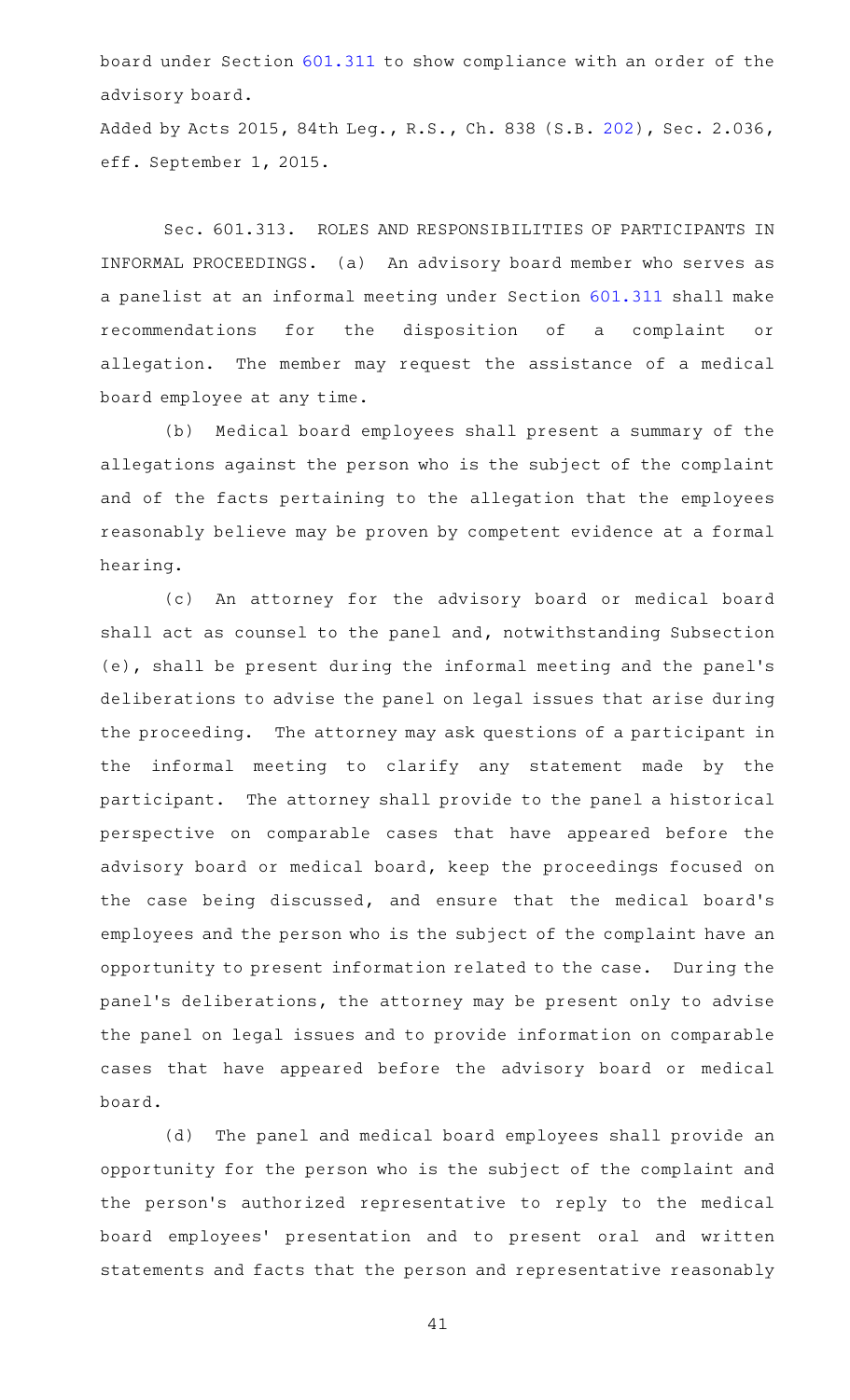believe could be proven by competent evidence at a formal hearing.

(e) An employee of the medical board who participated in the presentation of the allegation or information gathered in the investigation of the complaint, the person who is the subject of the complaint, the person's authorized representative, the complainant, the witnesses, and members of the public may not be present during the deliberations of the panel. Only the members of the panel and the attorney serving as counsel to the panel may be present during the deliberations.

(f) The panel shall recommend the dismissal of the complaint or allegations or, if the panel determines that the person has violated a statute or advisory board rule, the panel may recommend advisory board action and terms for an informal settlement of the case.

(g) The panel's recommendations under Subsection (f) must be made in a written order and presented to the affected person and the person's authorized representative. The person may accept the proposed settlement within the time established by the panel at the informal meeting. If the person rejects the proposed settlement or does not act within the required time, the advisory board may proceed with the filing of a formal complaint with the State Office of Administrative Hearings.

Added by Acts 2015, 84th Leg., R.S., Ch. 838 (S.B. [202\)](http://www.legis.state.tx.us/tlodocs/84R/billtext/html/SB00202F.HTM), Sec. 2.036, eff. September 1, 2015.

Sec. 601.314. LIMIT ON ACCESS TO INVESTIGATION FILES. The advisory board shall prohibit or limit access to an investigation file relating to a person subject to an informal proceeding in the manner provided by Sections [164.007](http://www.statutes.legis.state.tx.us/GetStatute.aspx?Code=OC&Value=164.007)(c) and [601.275](http://www.statutes.legis.state.tx.us/GetStatute.aspx?Code=OC&Value=601.275). Added by Acts 2015, 84th Leg., R.S., Ch. 838 (S.B. [202\)](http://www.legis.state.tx.us/tlodocs/84R/billtext/html/SB00202F.HTM), Sec. 2.036, eff. September 1, 2015.

Sec. 601.315. REFUND. (a) Subject to Subsection (b), the advisory board may order a certificate holder to pay a refund to a consumer as provided in an agreement resulting from an informal settlement conference instead of or in addition to imposing an administrative penalty under Subchapter H.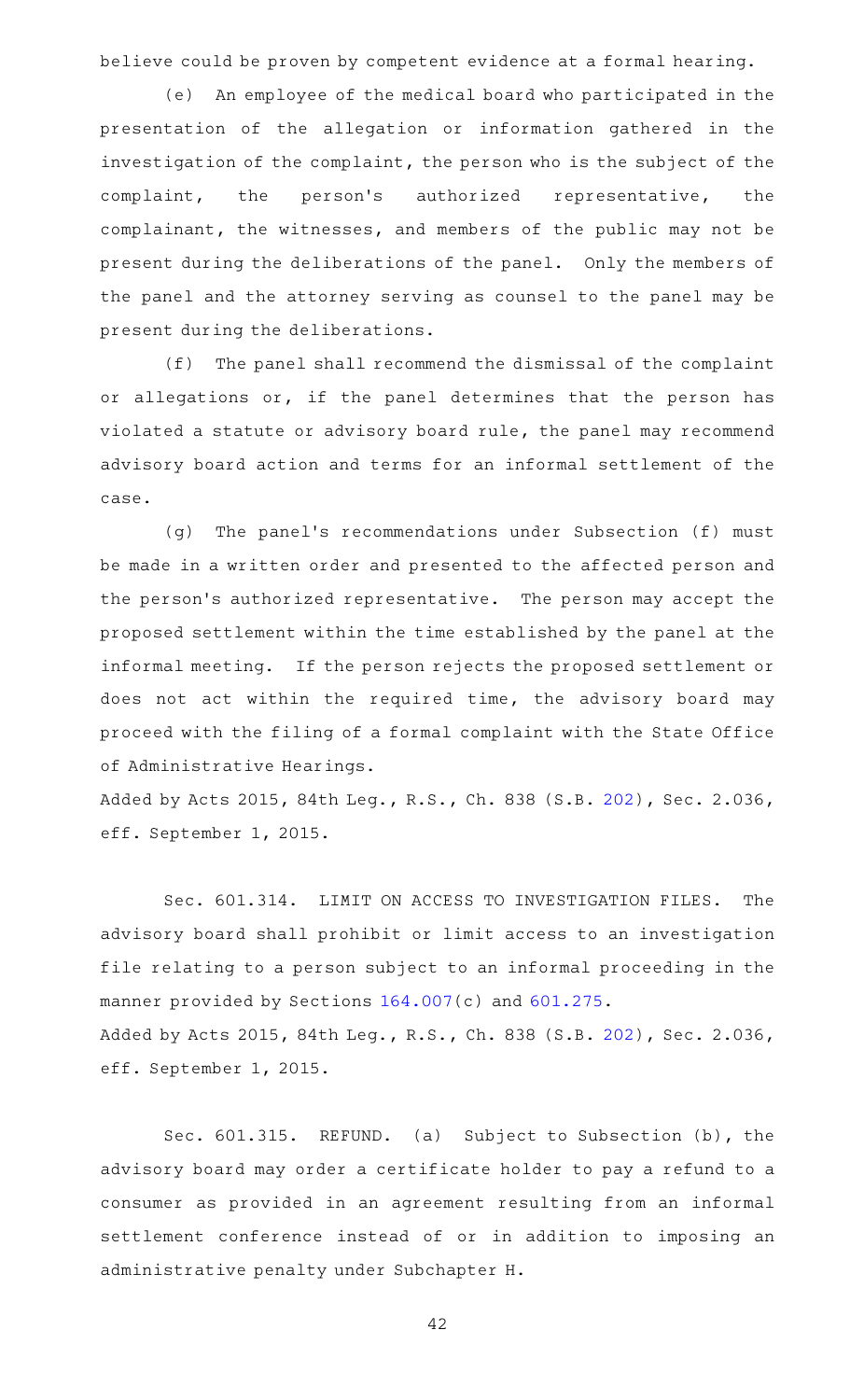(b) The amount of a refund ordered as provided in an agreement resulting from an informal settlement conference may not exceed the amount the consumer paid to the certificate holder for a service regulated by this chapter. The advisory board may not require payment of other damages or estimate harm in a refund order. Added by Acts 2015, 84th Leg., R.S., Ch. 838 (S.B. [202\)](http://www.legis.state.tx.us/tlodocs/84R/billtext/html/SB00202F.HTM), Sec. 2.036, eff. September 1, 2015.

Sec. 601.316. EXPERT IMMUNITY. An expert who assists the advisory board is immune from suit and judgment and may not be subjected to a suit for damages for any investigation, report, recommendation, statement, evaluation, finding, or other action taken in the course of assisting the advisory board in a disciplinary proceeding. The attorney general shall represent the expert in any suit resulting from a service provided by the person in good faith to the advisory board.

Added by Acts 2015, 84th Leg., R.S., Ch. 838 (S.B. [202\)](http://www.legis.state.tx.us/tlodocs/84R/billtext/html/SB00202F.HTM), Sec. 2.036, eff. September 1, 2015.

### SUBCHAPTER H. ADMINISTRATIVE PENALTY

Sec. 601.351. IMPOSITION OF PENALTY. The advisory board may impose an administrative penalty against a person who violates this chapter or a rule adopted under this chapter. Acts 1999, 76th Leg., ch. 388, Sec. 1, eff. Sept. 1, 1999. Amended by:

Acts 2015, 84th Leg., R.S., Ch. 838 (S.B. [202](http://www.legis.state.tx.us/tlodocs/84R/billtext/html/SB00202F.HTM)), Sec. 2.037, eff. September 1, 2015.

Sec. 601.352. AMOUNT OF PENALTY. (a) The amount of the administrative penalty may not exceed \$1,000 for each violation. Each day of a continuing violation is a separate violation.

- (b) The amount of the penalty shall be based on:
	- (1) the seriousness of the violation;
	- (2) the history of previous violations;
	- $(3)$  the amount necessary to deter a future violation;
	- $(4)$  efforts made to correct the violation; and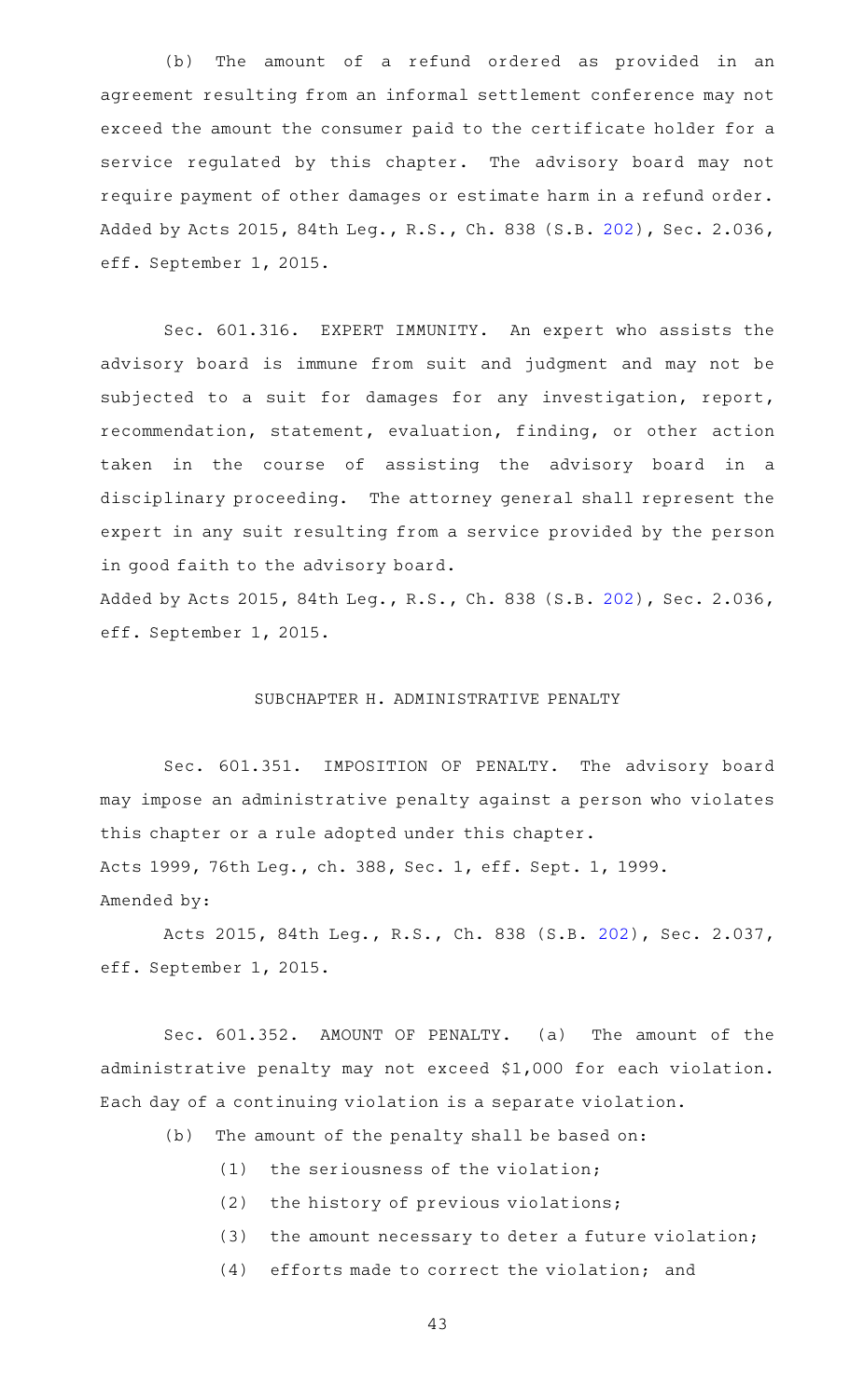(5) any other matter that justice may require. Acts 1999, 76th Leg., ch. 388, Sec. 1, eff. Sept. 1, 1999.

Sec. 601.353. NOTICE OF VIOLATION AND PENALTY. (a) If, after investigating a possible violation and the facts surrounding that possible violation, the advisory board determines that a violation occurred, the advisory board shall give written notice of the violation to the person alleged to have committed the violation.

 $(b)$  The notice must:

 $(1)$  include a brief summary of the alleged violation;

(2) state the amount of the proposed administrative penalty; and

(3) inform the person of the person's right to a hearing on the occurrence of the violation, the amount of the penalty, or both.

Acts 1999, 76th Leg., ch. 388, Sec. 1, eff. Sept. 1, 1999. Amended by:

Acts 2015, 84th Leg., R.S., Ch. 838 (S.B. [202](http://www.legis.state.tx.us/tlodocs/84R/billtext/html/SB00202F.HTM)), Sec. 2.038, eff. September 1, 2015.

Sec. 601.354. PENALTY TO BE PAID OR HEARING REQUESTED. (a) Not later than the 20th day after the date the person receives the notice, the person may:

(1) accept the determination, including the proposed administrative penalty; or

(2) make a written request for a hearing on that determination.

(b) If the person accepts the determination, the advisory board by order shall approve the determination and impose the proposed penalty.

Acts 1999, 76th Leg., ch. 388, Sec. 1, eff. Sept. 1, 1999. Amended by:

Acts 2015, 84th Leg., R.S., Ch. 1 (S.B. [219](http://www.legis.state.tx.us/tlodocs/84R/billtext/html/SB00219F.HTM)), Sec. 5.144, eff. April 2, 2015.

Acts 2015, 84th Leg., R.S., Ch. 838 (S.B. [202](http://www.legis.state.tx.us/tlodocs/84R/billtext/html/SB00202F.HTM)), Sec. 2.039, eff. September 1, 2015.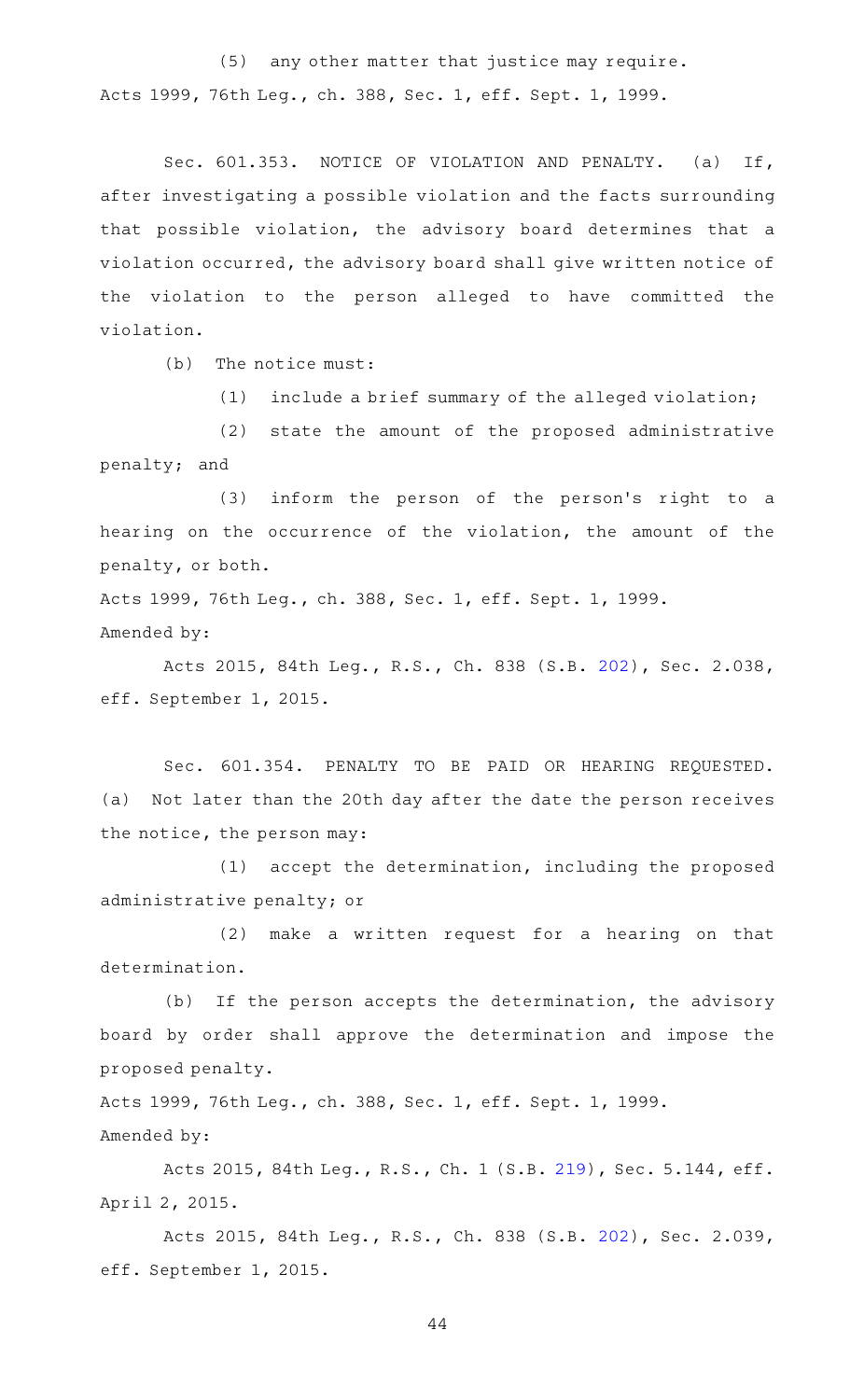Sec. 601.355. HEARING. (a) If the person timely requests a hearing, the advisory board shall:

 $(1)$  set a hearing;

(2) give written notice of the hearing to the person; and

(3) designate a hearings examiner to conduct the hearing.

(b) The hearings examiner shall make findings of fact and conclusions of law and promptly issue to the advisory board a proposal for decision as to the occurrence of the violation and the amount of any proposed administrative penalty.

Acts 1999, 76th Leg., ch. 388, Sec. 1, eff. Sept. 1, 1999.

Amended by:

Acts 2015, 84th Leg., R.S., Ch. 1 (S.B. [219](http://www.legis.state.tx.us/tlodocs/84R/billtext/html/SB00219F.HTM)), Sec. 5.145, eff. April 2, 2015.

Acts 2015, 84th Leg., R.S., Ch. 838 (S.B. [202](http://www.legis.state.tx.us/tlodocs/84R/billtext/html/SB00202F.HTM)), Sec. 2.040, eff. September 1, 2015.

Sec. 601.356. DECISION BY ADVISORY BOARD. (a) Based on the findings of fact and conclusions of law and the recommendations of the hearings examiner, the advisory board by order may determine that:

(1) a violation has occurred and may impose an administrative penalty; or

 $(2)$  a violation did not occur.

(b) The advisory board shall give notice of the order to the person. The notice must include:

(1) separate statements of the findings of fact and conclusions of law;

 $(2)$  the amount of any penalty imposed; and

(3) a statement of the right of the person to judicial review of the order.

Acts 1999, 76th Leg., ch. 388, Sec. 1, eff. Sept. 1, 1999. Amended by:

Acts 2015, 84th Leg., R.S., Ch. 1 (S.B. [219](http://www.legis.state.tx.us/tlodocs/84R/billtext/html/SB00219F.HTM)), Sec. 5.147, eff. April 2, 2015.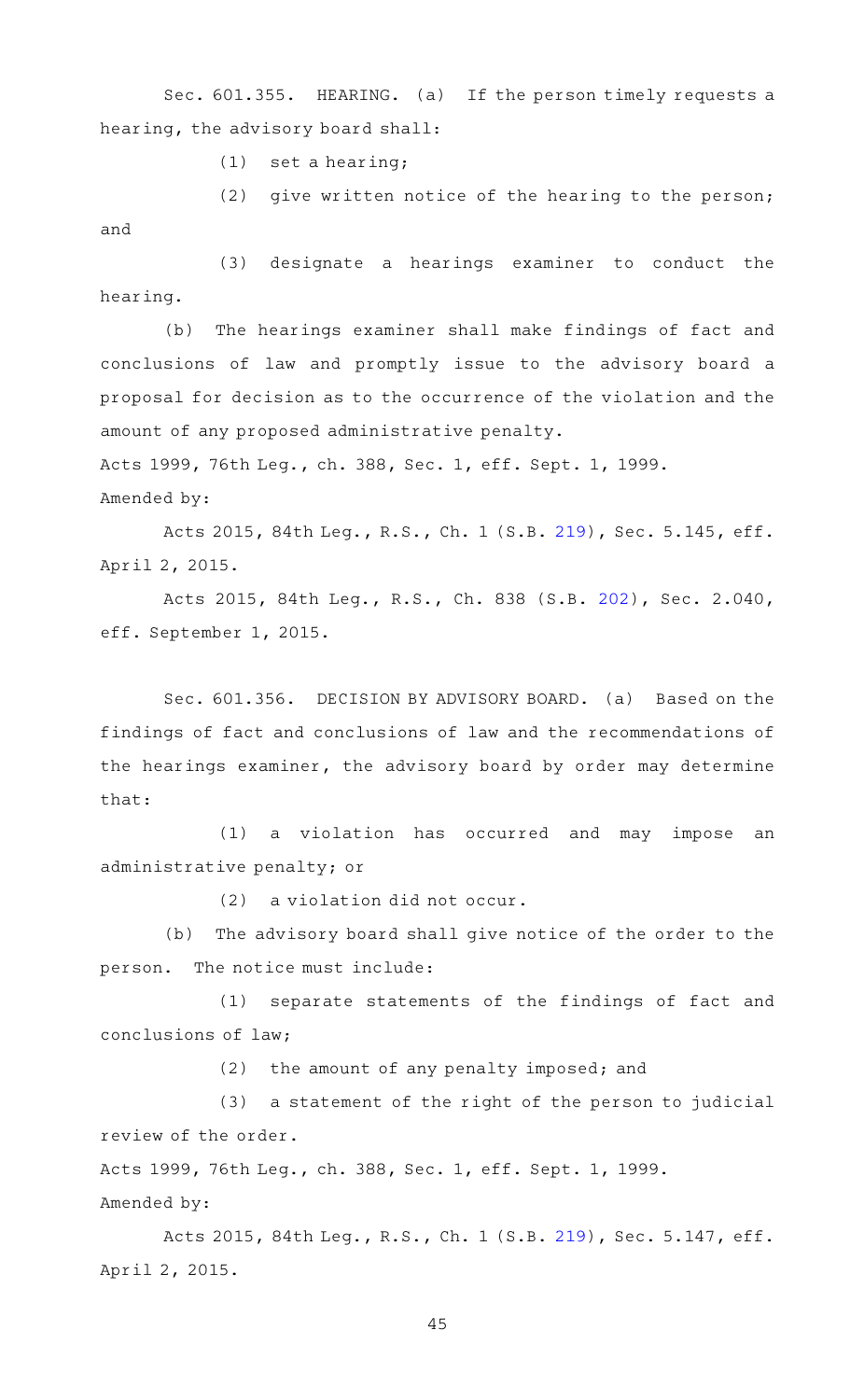Acts 2015, 84th Leg., R.S., Ch. 838 (S.B. [202](http://www.legis.state.tx.us/tlodocs/84R/billtext/html/SB00202F.HTM)), Sec. 2.041, eff. September 1, 2015.

Sec. 601.357. OPTIONS FOLLOWING DECISION: PAY OR APPEAL. (a) Not later than the 30th day after the date on which the order becomes final, the person shall:

 $(1)$  pay the administrative penalty;

(2) pay the penalty and file a petition for judicial review contesting the occurrence of the violation, the amount of the penalty, or both; or

 $(3)$  without paying the penalty, file a petition for judicial review contesting the occurrence of the violation, the amount of the penalty, or both.

(b) Within the 30-day period, a person who acts under Subsection (a)(3) may:

 $(1)$  stay enforcement of the penalty by:

(A) paying the penalty to the court for placement in an escrow account; or

(B) giving to the court a supersedeas bond that is approved by the court for the amount of the penalty and that is effective until all judicial review of the order is final; or

(2) request the court to stay enforcement of the penalty by:

(A) filing with the court a sworn affidavit of the person stating that the person is financially unable to pay the penalty and is financially unable to give the supersedeas bond; and

(B) giving a copy of the affidavit to the advisory board by certified mail.

(c) If the advisory board receives a copy of an affidavit as provided by Subsection  $(b)(2)$ , the advisory board may file with the court a contest to the affidavit not later than the fifth day after the date the copy is received.

(d) The court shall hold a hearing on the facts alleged in the affidavit as soon as practicable and shall stay the enforcement of the penalty on finding that the alleged facts are true. The person who files an affidavit has the burden of proving that the person is financially unable to pay the penalty and to give a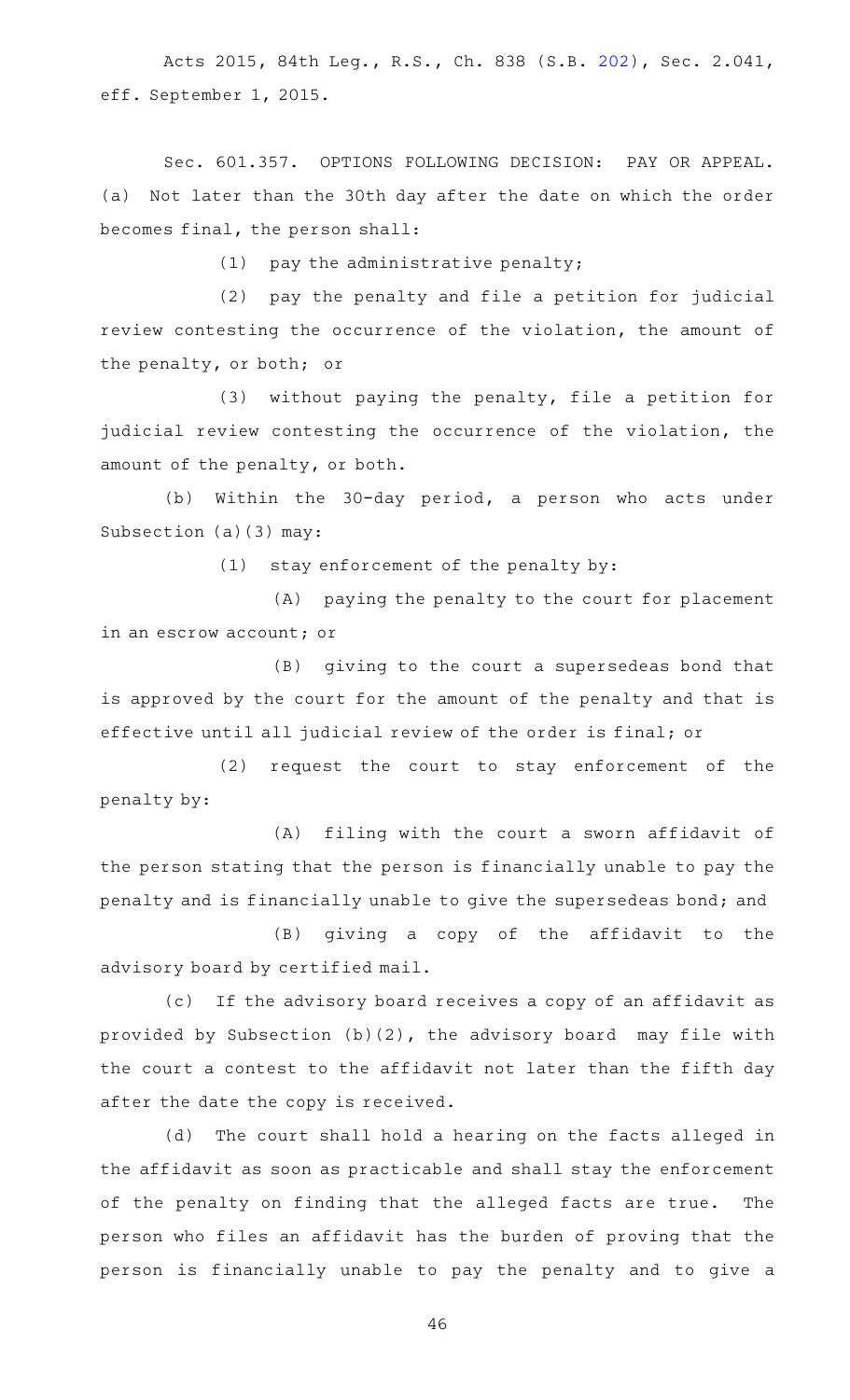supersedeas bond.

Acts 1999, 76th Leg., ch. 388, Sec. 1, eff. Sept. 1, 1999. Amended by:

Acts 2015, 84th Leg., R.S., Ch. 838 (S.B. [202](http://www.legis.state.tx.us/tlodocs/84R/billtext/html/SB00202F.HTM)), Sec. 2.042, eff. September 1, 2015.

Sec. 601.358. COLLECTION OF PENALTY. If the person does not pay the administrative penalty and the enforcement of the penalty is not stayed, the advisory board may refer the matter to the attorney general for collection. Acts 1999, 76th Leg., ch. 388, Sec. 1, eff. Sept. 1, 1999.

Amended by:

Acts 2015, 84th Leg., R.S., Ch. 838 (S.B. [202](http://www.legis.state.tx.us/tlodocs/84R/billtext/html/SB00202F.HTM)), Sec. 2.043, eff. September 1, 2015.

Sec. 601.359. DETERMINATION BY COURT. (a) If the court sustains the determination that a violation occurred, the court may uphold or reduce the amount of the administrative penalty and order the person to pay the full or reduced amount.

(b) If the court does not sustain the determination that a violation occurred, the court shall order that a penalty is not owed.

Acts 1999, 76th Leg., ch. 388, Sec. 1, eff. Sept. 1, 1999.

Sec. 601.360. REMITTANCE OF PENALTY AND INTEREST. (a) If, after judicial review, the administrative penalty is reduced or not imposed by the court, the court shall, after the judgment becomes final:

(1) order the appropriate amount, plus accrued interest, be remitted to the person by the advisory board if the person paid the penalty under Section [601.357\(](http://www.statutes.legis.state.tx.us/GetStatute.aspx?Code=OC&Value=601.357)a)(2); or

(2) if the person paid the penalty under Section [601.357\(](http://www.statutes.legis.state.tx.us/GetStatute.aspx?Code=OC&Value=601.357)b)(1)(A) or posted a supersedeas bond, order the advisory board to:

(A) execute a complete release of the escrow account or bond, as appropriate, if the penalty is not imposed; or

(B) release the escrow account or bond, as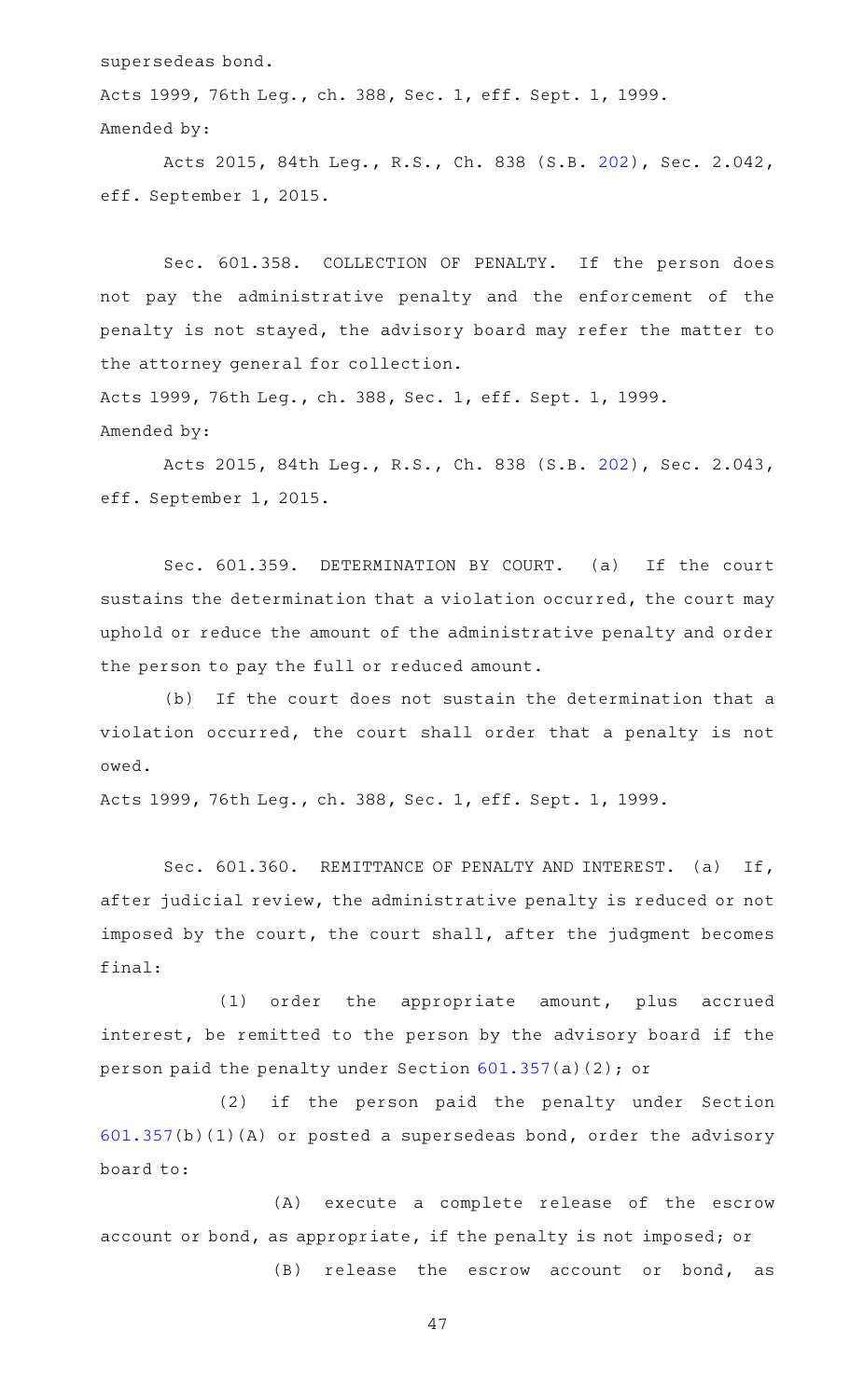appropriate, after the reduced penalty has been paid from the account or by the person.

(b) The interest paid under Subsection (a)(1) is accrued at the rate charged on loans to depository institutions by the New York Federal Reserve Bank. The interest shall be paid for the period beginning on the date the penalty is paid and ending on the date the penalty is remitted.

Acts 1999, 76th Leg., ch. 388, Sec. 1, eff. Sept. 1, 1999. Amended by:

Acts 2015, 84th Leg., R.S., Ch. 838 (S.B. [202](http://www.legis.state.tx.us/tlodocs/84R/billtext/html/SB00202F.HTM)), Sec. 2.044, eff. September 1, 2015.

Sec. 601.361. EXPENSES AND COSTS. (a) In this section, "reasonable expenses and costs" includes expenses incurred by the advisory board and the attorney general in the investigation, initiation, or prosecution of an action, including reasonable investigative costs, court costs, attorney's fees, witness fees, and deposition expenses.

(b) The advisory board may assess reasonable expenses and costs against a person in an administrative hearing if, as a result of the hearing, an administrative penalty is assessed against the person. The person shall pay expenses and costs assessed under this subsection not later than the 30th day after the date the order of the advisory board requiring the payment of expenses and costs is final. The advisory board may refer the matter to the attorney general for collection of the expenses and costs.

(c) If the attorney general brings an action against a person to enforce an administrative penalty assessed under this chapter and the person is found liable for an administrative penalty, the attorney general may recover, on behalf of the attorney general and the advisory board, reasonable expenses and costs.

Acts 1999, 76th Leg., ch. 388, Sec. 1, eff. Sept. 1, 1999. Amended by:

Acts 2015, 84th Leg., R.S., Ch. 1 (S.B. [219](http://www.legis.state.tx.us/tlodocs/84R/billtext/html/SB00219F.HTM)), Sec. 5.148, eff. April 2, 2015.

Acts 2015, 84th Leg., R.S., Ch. 838 (S.B. [202](http://www.legis.state.tx.us/tlodocs/84R/billtext/html/SB00202F.HTM)), Sec. 2.045,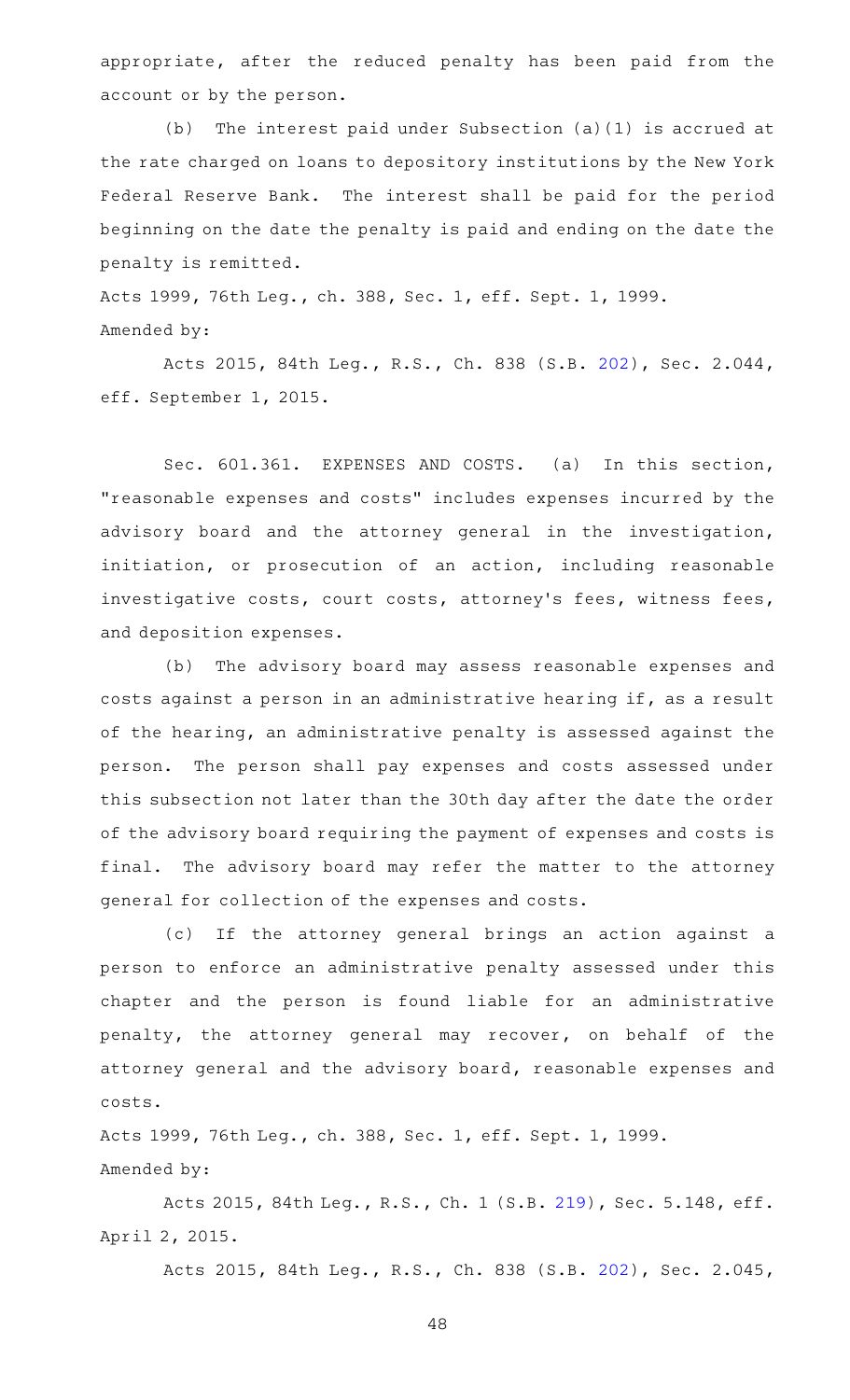eff. September 1, 2015.

Sec. 601.362. ADMINISTRATIVE PROCEDURE. A proceeding under this subchapter is subject to Chapter [2001,](http://www.statutes.legis.state.tx.us/GetStatute.aspx?Code=GV&Value=2001) Government Code. Acts 1999, 76th Leg., ch. 388, Sec. 1, eff. Sept. 1, 1999.

SUBCHAPTER I. ENFORCEMENT AND OTHER PENALTY PROVISIONS

Sec. 601.401. INJUNCTION; CIVIL PENALTY. (a) If it appears that a person has violated, is violating, or is threatening to violate this chapter or a rule adopted under this chapter, the advisory board may bring an action to enjoin the continued or threatened violation.

(b) A person who violates this chapter or a rule adopted under this chapter is subject to a civil penalty in an amount not to exceed \$1,000 for each day of violation.

(c) At the request of the advisory board, the attorney general shall bring an action in the name of the state for the injunctive relief, to recover the civil penalty, or both. Acts 1999, 76th Leg., ch. 388, Sec. 1, eff. Sept. 1, 1999. Amended by:

Acts 2015, 84th Leg., R.S., Ch. 1 (S.B. [219](http://www.legis.state.tx.us/tlodocs/84R/billtext/html/SB00219F.HTM)), Sec. 5.149, eff. April 2, 2015.

Acts 2015, 84th Leg., R.S., Ch. 838 (S.B. [202](http://www.legis.state.tx.us/tlodocs/84R/billtext/html/SB00202F.HTM)), Sec. 2.046, eff. September 1, 2015.

Sec. 601.402. CRIMINAL OFFENSES. (a) A person who is required to be certified under this chapter commits an offense if the person:

(1) knowingly administers a radiologic procedure to another person without holding a valid certificate issued by the advisory board;

(2) practices radiologic technology without holding a certificate under this chapter;

(3) uses or attempts to use a suspended or revoked certificate;

(4) knowingly allows a student enrolled in an